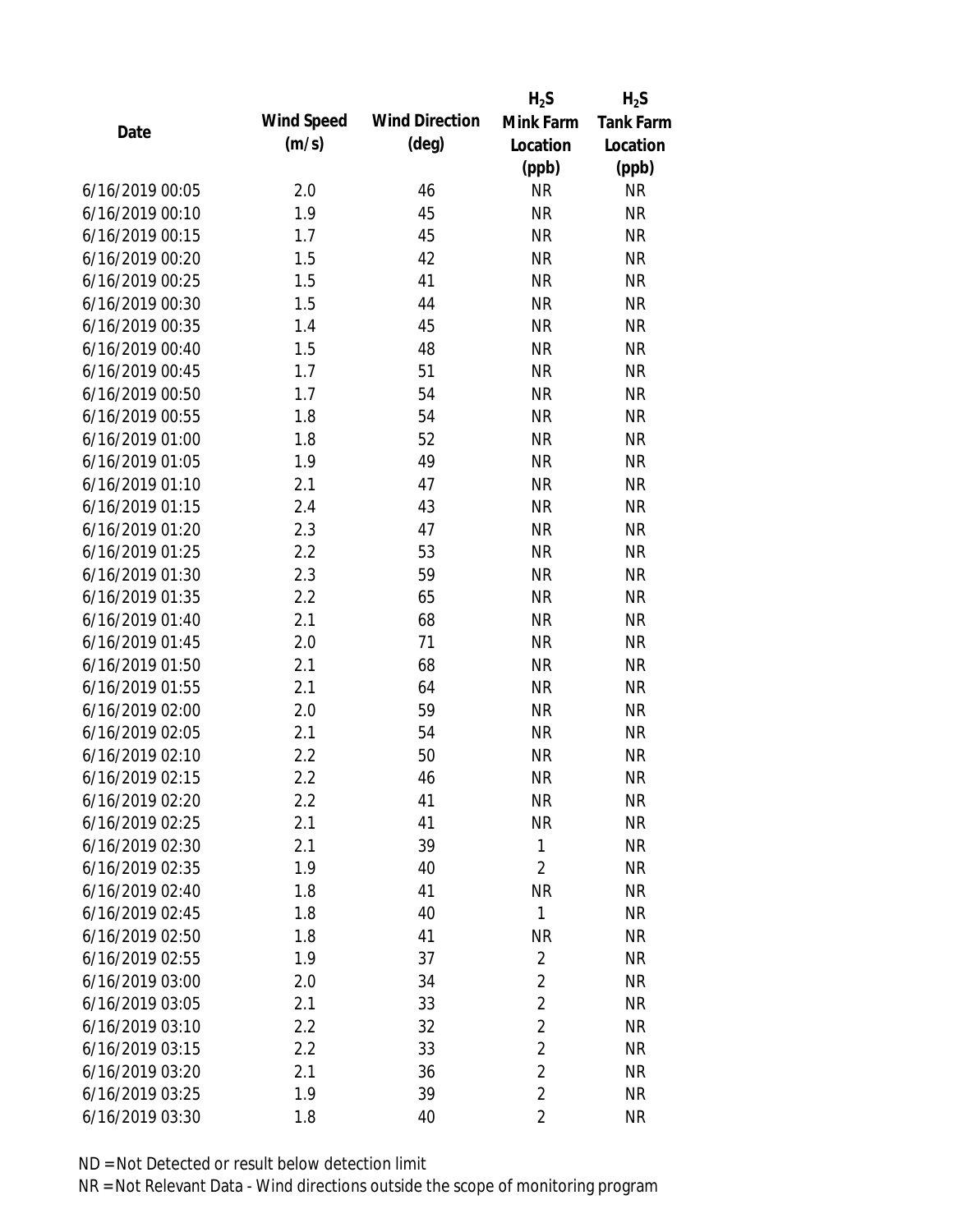|                 |            |                       | $H_2S$         | $H_2S$    |
|-----------------|------------|-----------------------|----------------|-----------|
| Date            | Wind Speed | <b>Wind Direction</b> | Mink Farm      | Tank Farm |
|                 | (m/s)      | $(\text{deg})$        | Location       | Location  |
|                 |            |                       | (ppb)          | (ppb)     |
| 6/16/2019 03:35 | 1.6        | 38                    | $\overline{2}$ | <b>NR</b> |
| 6/16/2019 03:40 | 1.3        | 40                    | 1              | <b>NR</b> |
| 6/16/2019 03:45 | 1.2        | 39                    | $\sqrt{2}$     | <b>NR</b> |
| 6/16/2019 03:50 | 1.3        | 36                    | $\overline{2}$ | <b>NR</b> |
| 6/16/2019 03:55 | 1.4        | 34                    | $\mathbf{1}$   | <b>NR</b> |
| 6/16/2019 04:00 | 1.5        | 35                    | 1              | <b>NR</b> |
| 6/16/2019 04:05 | 1.7        | 37                    | $\overline{2}$ | <b>NR</b> |
| 6/16/2019 04:10 | 1.9        | 35                    | $\overline{2}$ | <b>NR</b> |
| 6/16/2019 04:15 | 2.0        | 33                    | $\overline{2}$ | <b>NR</b> |
| 6/16/2019 04:20 | 2.0        | 33                    | 1              | <b>NR</b> |
| 6/16/2019 04:25 | 2.0        | 30                    | $\overline{2}$ | <b>NR</b> |
| 6/16/2019 04:30 | 1.8        | 27                    | $\overline{2}$ | <b>NR</b> |
| 6/16/2019 04:35 | 1.8        | 28                    | $\overline{2}$ | <b>NR</b> |
| 6/16/2019 04:40 | 1.7        | 29                    | $\overline{2}$ | <b>NR</b> |
| 6/16/2019 04:45 | 1.7        | 31                    | $\overline{2}$ | <b>NR</b> |
| 6/16/2019 04:50 | 1.8        | 31                    | $\overline{2}$ | <b>NR</b> |
| 6/16/2019 04:55 | 1.9        | 34                    | 1              | <b>NR</b> |
| 6/16/2019 05:00 | 2.0        | 38                    | $\mathbf{1}$   | <b>NR</b> |
| 6/16/2019 05:05 | 1.9        | 41                    | <b>NR</b>      | <b>NR</b> |
| 6/16/2019 05:10 | 1.8        | 40                    | $\mathbf{1}$   | <b>NR</b> |
| 6/16/2019 05:15 | 1.7        | 45                    | <b>NR</b>      | <b>NR</b> |
| 6/16/2019 05:20 | 1.6        | 47                    | <b>NR</b>      | <b>NR</b> |
| 6/16/2019 05:25 | 1.6        | 47                    | <b>NR</b>      | <b>NR</b> |
| 6/16/2019 05:30 | 1.5        | 40                    | $\mathbf{1}$   | <b>NR</b> |
| 6/16/2019 05:35 | 1.6        | 34                    | $\mathbf{1}$   | <b>NR</b> |
| 6/16/2019 05:40 | 1.7        | 34                    | 1              | <b>NR</b> |
| 6/16/2019 05:45 | 1.7        | 32                    | 1              | <b>NR</b> |
| 6/16/2019 05:50 | 1.4        | 30                    | 1              | <b>NR</b> |
| 6/16/2019 05:55 | 1.3        | 30                    | 1              | <b>NR</b> |
| 6/16/2019 06:00 | 1.1        | 37                    | 1              | <b>NR</b> |
| 6/16/2019 06:05 | 1.0        | 40                    | 1              | <b>NR</b> |
| 6/16/2019 06:10 | 0.7        | 43                    | <b>NR</b>      | <b>NR</b> |
| 6/16/2019 06:15 | 0.5        | 41                    | <b>NR</b>      | <b>NR</b> |
| 6/16/2019 06:20 | 0.5        | 41                    | <b>NR</b>      | <b>NR</b> |
| 6/16/2019 06:25 | 0.4        | 39                    | 1              | <b>NR</b> |
| 6/16/2019 06:30 | 0.4        | 47                    | <b>NR</b>      | <b>NR</b> |
| 6/16/2019 06:35 | 0.4        | 86                    | <b>NR</b>      | <b>NR</b> |
| 6/16/2019 06:40 | 0.5        | 93                    | NR             | <b>NR</b> |
| 6/16/2019 06:45 | 0.5        | 93                    | <b>NR</b>      | <b>NR</b> |
| 6/16/2019 06:50 | 0.4        | 108                   | <b>NR</b>      | <b>NR</b> |
| 6/16/2019 06:55 | 0.3        | 122                   | <b>NR</b>      | <b>NR</b> |
| 6/16/2019 07:00 | 0.4        | 105                   | <b>NR</b>      | <b>NR</b> |
|                 |            |                       |                |           |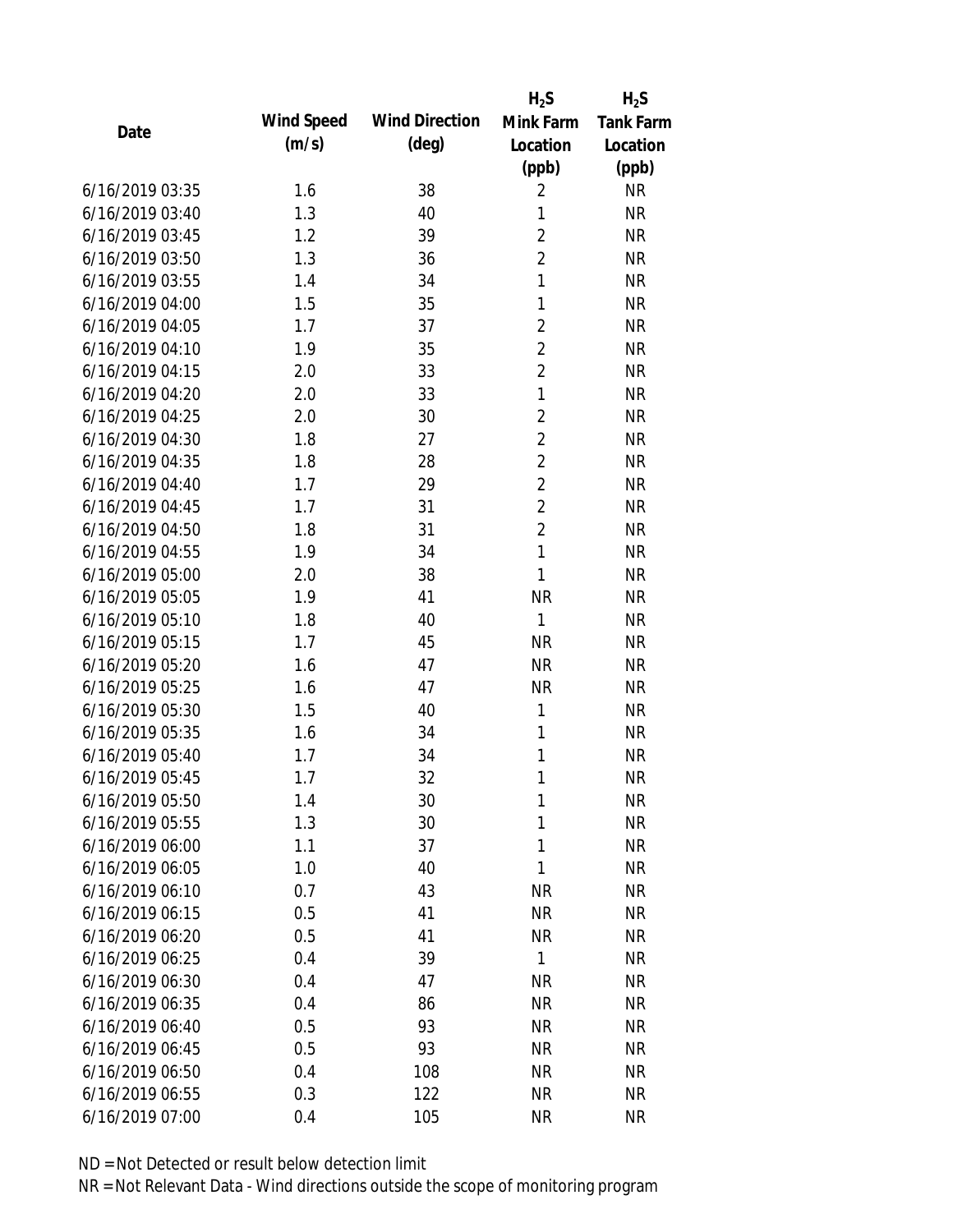|                 |            |                       | $H_2S$         | $H_2S$           |
|-----------------|------------|-----------------------|----------------|------------------|
| Date            | Wind Speed | <b>Wind Direction</b> | Mink Farm      | <b>Tank Farm</b> |
|                 | (m/s)      | $(\text{deg})$        | Location       | Location         |
|                 |            |                       | (ppb)          | (ppb)            |
| 6/16/2019 07:05 | 0.2        | 82                    | <b>NR</b>      | <b>NR</b>        |
| 6/16/2019 07:10 | 0.1        | 51                    | <b>NR</b>      | <b>NR</b>        |
| 6/16/2019 07:15 | 0.1        | 50                    | <b>NR</b>      | <b>NR</b>        |
| 6/16/2019 07:20 | 0.2        | 48                    | <b>NR</b>      | <b>NR</b>        |
| 6/16/2019 07:25 | 0.2        | 51                    | <b>NR</b>      | <b>NR</b>        |
| 6/16/2019 07:30 | 0.1        | 49                    | <b>NR</b>      | <b>NR</b>        |
| 6/16/2019 07:35 | 0.2        | 33                    | 1              | <b>NR</b>        |
| 6/16/2019 07:40 | 0.5        | 29                    | 1              | <b>NR</b>        |
| 6/16/2019 07:45 | 0.8        | 26                    | 1              | <b>NR</b>        |
| 6/16/2019 07:50 | 1.1        | 26                    | 1              | <b>NR</b>        |
| 6/16/2019 07:55 | 1.3        | 26                    | 1              | <b>NR</b>        |
| 6/16/2019 08:00 | 1.5        | 27                    | 1              | <b>NR</b>        |
| 6/16/2019 08:05 | 1.6        | 29                    | 1              | <b>NR</b>        |
| 6/16/2019 08:10 | 1.6        | 30                    | 1              | <b>NR</b>        |
| 6/16/2019 08:15 | 1.6        | 32                    | 1              | <b>NR</b>        |
| 6/16/2019 08:20 | 1.6        | 32                    | 1              | <b>NR</b>        |
| 6/16/2019 08:25 | 1.6        | 31                    | 1              | <b>NR</b>        |
| 6/16/2019 08:30 | 1.5        | 32                    | 1              | <b>NR</b>        |
| 6/16/2019 08:35 | 1.5        | 32                    | 1              | <b>NR</b>        |
| 6/16/2019 08:40 | 1.4        | 31                    | 1              | <b>NR</b>        |
| 6/16/2019 08:45 | 1.3        | 32                    | 1              | <b>NR</b>        |
| 6/16/2019 08:50 | 1.0        | 35                    | 1              | <b>NR</b>        |
| 6/16/2019 08:55 | 0.9        | 38                    | $\overline{2}$ | <b>NR</b>        |
| 6/16/2019 09:00 | 0.9        | 39                    | $\overline{2}$ | <b>NR</b>        |
| 6/16/2019 09:05 | 0.8        | 38                    | $\overline{2}$ | <b>NR</b>        |
| 6/16/2019 09:10 | 0.7        | 47                    | <b>NR</b>      | <b>NR</b>        |
| 6/16/2019 09:15 | 0.8        | 47                    | <b>NR</b>      | <b>NR</b>        |
| 6/16/2019 09:20 | 1.0        | 43                    | <b>NR</b>      | <b>NR</b>        |
| 6/16/2019 09:25 | 1.1        | 41                    | <b>NR</b>      | <b>NR</b>        |
| 6/16/2019 09:30 | 1.0        | 40                    | 1              | <b>NR</b>        |
| 6/16/2019 09:35 | 1.1        | 42                    | <b>NR</b>      | <b>NR</b>        |
| 6/16/2019 09:40 | 1.0        | 42                    | <b>NR</b>      | <b>NR</b>        |
| 6/16/2019 09:45 | 0.8        | 45                    | <b>NR</b>      | <b>NR</b>        |
| 6/16/2019 09:50 | 0.6        | 57                    | <b>NR</b>      | <b>NR</b>        |
| 6/16/2019 09:55 | 0.6        | 57                    | <b>NR</b>      | <b>NR</b>        |
| 6/16/2019 10:00 | 0.6        | 49                    | <b>NR</b>      | <b>NR</b>        |
| 6/16/2019 10:05 | 0.5        | 41                    | <b>NR</b>      | <b>NR</b>        |
| 6/16/2019 10:10 | 0.5        | 37                    | 1              | <b>NR</b>        |
| 6/16/2019 10:15 | 0.5        | 32                    | 1              | <b>NR</b>        |
| 6/16/2019 10:20 | 0.5        | 18                    | 1              | <b>NR</b>        |
| 6/16/2019 10:25 | 0.4        | 10                    | 1              | <b>NR</b>        |
| 6/16/2019 10:30 | 0.4        | 24                    | 1              | <b>NR</b>        |
|                 |            |                       |                |                  |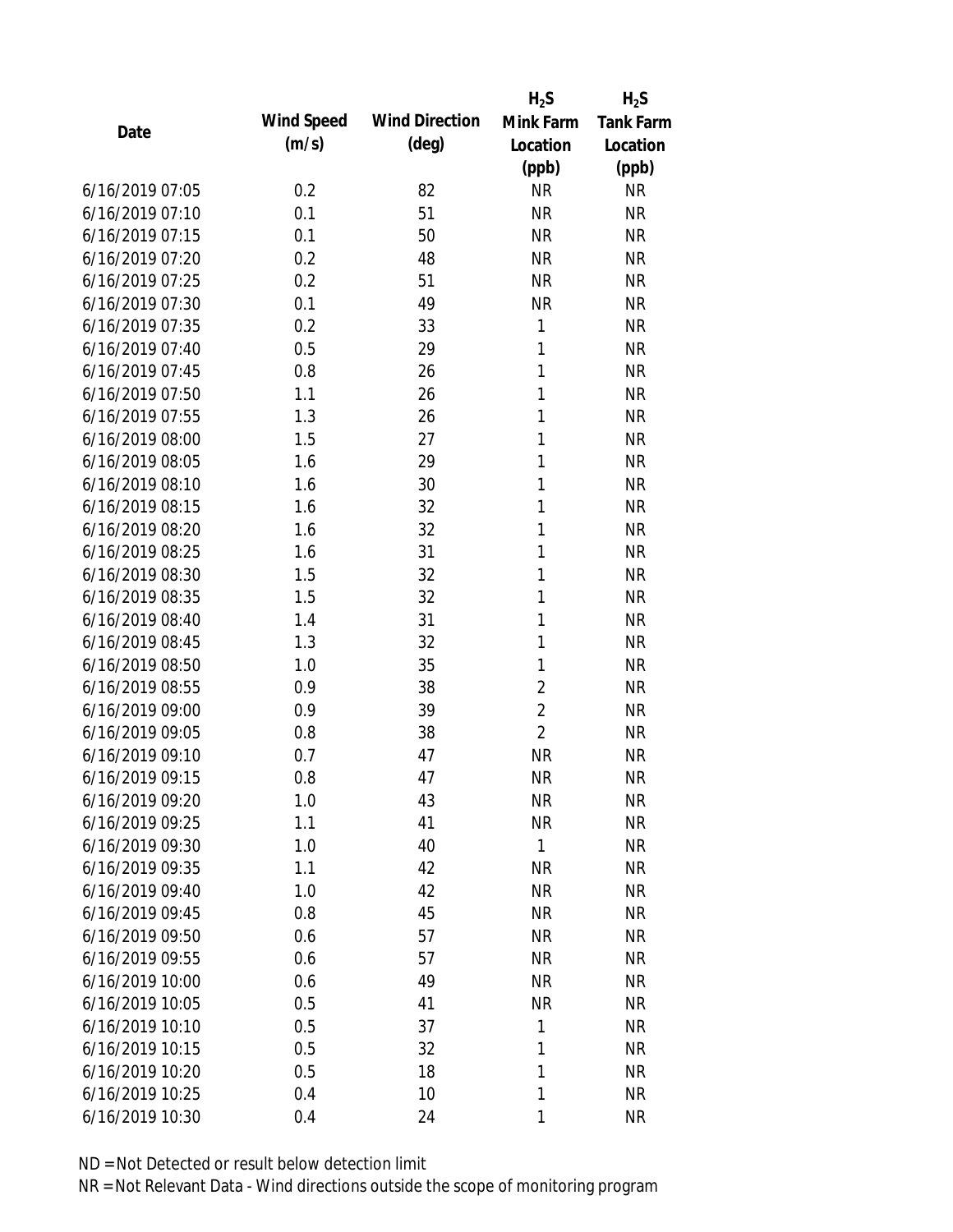|                 |            |                       | $H_2S$       | $H_2S$    |
|-----------------|------------|-----------------------|--------------|-----------|
| Date            | Wind Speed | <b>Wind Direction</b> | Mink Farm    | Tank Farm |
|                 | (m/s)      | $(\text{deg})$        | Location     | Location  |
|                 |            |                       | (ppb)        | (ppb)     |
| 6/16/2019 10:35 | 0.6        | 26                    | 1            | <b>NR</b> |
| 6/16/2019 10:40 | 0.8        | 26                    | 1            | <b>NR</b> |
| 6/16/2019 10:45 | 1.0        | 24                    | 1            | <b>NR</b> |
| 6/16/2019 10:50 | 1.3        | 20                    | 1            | <b>NR</b> |
| 6/16/2019 10:55 | 1.6        | 18                    | 1            | <b>NR</b> |
| 6/16/2019 11:00 | 1.8        | 15                    | 1            | <b>NR</b> |
| 6/16/2019 11:05 | 1.9        | 15                    | 1            | <b>NR</b> |
| 6/16/2019 11:10 | 2.0        | 14                    | 1            | <b>NR</b> |
| 6/16/2019 11:15 | 2.1        | 15                    | 1            | <b>NR</b> |
| 6/16/2019 11:20 | 2.1        | 17                    | 1            | <b>NR</b> |
| 6/16/2019 11:25 | 2.1        | 17                    | 1            | <b>NR</b> |
| 6/16/2019 11:30 | 2.1        | 20                    | 1            | <b>NR</b> |
| 6/16/2019 11:35 | 2.1        | 22                    | $\mathbf{1}$ | <b>NR</b> |
| 6/16/2019 11:40 | 2.0        | 23                    | 1            | <b>NR</b> |
| 6/16/2019 11:45 | 1.9        | 23                    | 1            | <b>NR</b> |
| 6/16/2019 11:50 | 1.8        | 23                    | 1            | <b>NR</b> |
| 6/16/2019 11:55 | 1.6        | 27                    | 1            | <b>NR</b> |
| 6/16/2019 12:00 | 1.6        | 27                    | $\mathbf{1}$ | <b>NR</b> |
| 6/16/2019 12:05 | 1.6        | 23                    | 1            | <b>NR</b> |
| 6/16/2019 12:10 | 1.6        | 21                    | 1            | <b>NR</b> |
| 6/16/2019 12:15 | 1.7        | 20                    | 1            | <b>NR</b> |
| 6/16/2019 12:20 | 1.8        | 18                    | 1            | <b>NR</b> |
| 6/16/2019 12:25 | 2.0        | 16                    | 1            | <b>NR</b> |
| 6/16/2019 12:30 | 2.0        | 16                    | 1            | <b>NR</b> |
| 6/16/2019 12:35 | 2.0        | 19                    | 1            | <b>NR</b> |
| 6/16/2019 12:40 | 2.2        | 20                    | 1            | <b>NR</b> |
| 6/16/2019 12:45 | 2.1        | 19                    | 1            | <b>NR</b> |
| 6/16/2019 12:50 | 2.2        | 19                    | 1            | <b>NR</b> |
| 6/16/2019 12:55 | 2.2        | 21                    | 1            | <b>NR</b> |
| 6/16/2019 13:00 | 2.2        | 21                    | 1            | <b>NR</b> |
| 6/16/2019 13:05 | 2.2        | 19                    | 1            | <b>NR</b> |
| 6/16/2019 13:10 | 2.0        | 18                    | 1            | <b>NR</b> |
| 6/16/2019 13:15 | 1.8        | 26                    | 1            | <b>NR</b> |
| 6/16/2019 13:20 | 1.5        | 33                    | 1            | <b>NR</b> |
| 6/16/2019 13:25 | 1.5        | 34                    | 1            | <b>NR</b> |
| 6/16/2019 13:30 | 1.5        | 30                    | 1            | <b>NR</b> |
| 6/16/2019 13:35 | 1.4        | 34                    | 1            | <b>NR</b> |
| 6/16/2019 13:40 | 1.5        | 38                    | 1            | <b>NR</b> |
| 6/16/2019 13:45 | 1.6        | 32                    | 1            | <b>NR</b> |
| 6/16/2019 13:50 | 1.8        | 26                    | 1            | <b>NR</b> |
| 6/16/2019 13:55 | 1.7        | 27                    | 1            | <b>NR</b> |
| 6/16/2019 14:00 | 1.7        | 33                    | 1            | <b>NR</b> |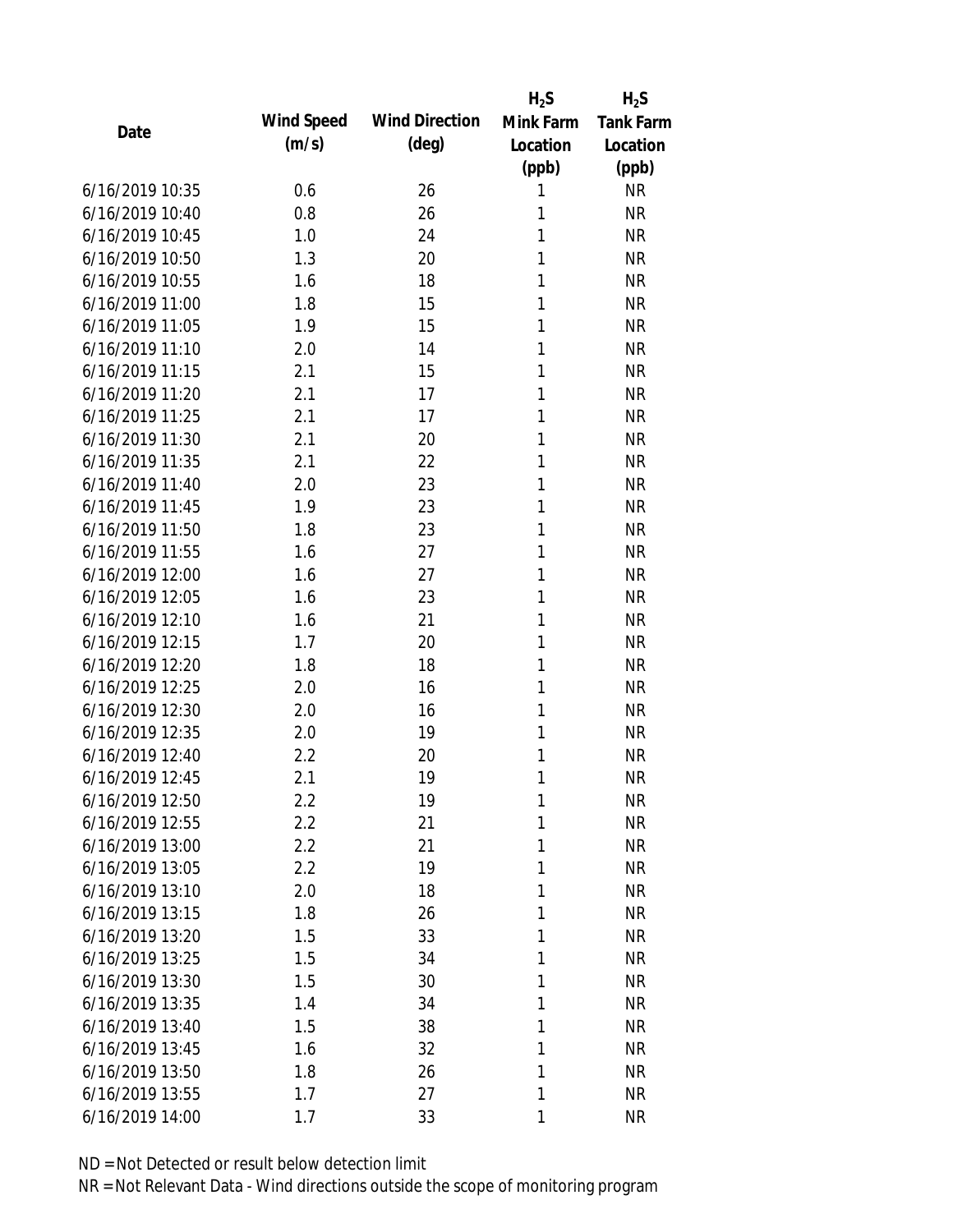|                 |            |                       | $H_2S$         | $H_2S$           |
|-----------------|------------|-----------------------|----------------|------------------|
| Date            | Wind Speed | <b>Wind Direction</b> | Mink Farm      | <b>Tank Farm</b> |
|                 | (m/s)      | $(\text{deg})$        | Location       | Location         |
|                 |            |                       | (ppb)          | (ppb)            |
| 6/16/2019 14:05 | 1.6        | 32                    | 1              | <b>NR</b>        |
| 6/16/2019 14:10 | 1.7        | 31                    | 1              | <b>NR</b>        |
| 6/16/2019 14:15 | 1.7        | 36                    | 1              | <b>NR</b>        |
| 6/16/2019 14:20 | 1.7        | 41                    | <b>NR</b>      | <b>NR</b>        |
| 6/16/2019 14:25 | 1.7        | 43                    | <b>NR</b>      | <b>NR</b>        |
| 6/16/2019 14:30 | 1.7        | 41                    | <b>NR</b>      | <b>NR</b>        |
| 6/16/2019 14:35 | 1.9        | 43                    | <b>NR</b>      | <b>NR</b>        |
| 6/16/2019 14:40 | 2.1        | 42                    | <b>NR</b>      | <b>NR</b>        |
| 6/16/2019 14:45 | 2.3        | 37                    | 1              | <b>NR</b>        |
| 6/16/2019 14:50 | 2.4        | 37                    | 1              | <b>NR</b>        |
| 6/16/2019 14:55 | 2.9        | 35                    | 1              | <b>NR</b>        |
| 6/16/2019 15:00 | 3.4        | 32                    | 1              | <b>NR</b>        |
| 6/16/2019 15:05 | 3.4        | 28                    | 1              | <b>NR</b>        |
| 6/16/2019 15:10 | 3.6        | 27                    | 1              | <b>NR</b>        |
| 6/16/2019 15:15 | 3.6        | 25                    | 1              | <b>NR</b>        |
| 6/16/2019 15:20 | 3.7        | 22                    | 1              | <b>NR</b>        |
| 6/16/2019 15:25 | 3.6        | 21                    | 1              | <b>NR</b>        |
| 6/16/2019 15:30 | 3.3        | 20                    | 1              | <b>NR</b>        |
| 6/16/2019 15:35 | 3.2        | 22                    | 1              | <b>NR</b>        |
| 6/16/2019 15:40 | 2.8        | 23                    | 1              | <b>NR</b>        |
| 6/16/2019 15:45 | 2.7        | 26                    | $\mathbf{1}$   | <b>NR</b>        |
| 6/16/2019 15:50 | 2.4        | 29                    | 1              | <b>NR</b>        |
| 6/16/2019 15:55 | 2.1        | 31                    | 1              | <b>NR</b>        |
| 6/16/2019 16:00 | 1.9        | 37                    | 1              | <b>NR</b>        |
| 6/16/2019 16:05 | 2.0        | 39                    | 1              | <b>NR</b>        |
| 6/16/2019 16:10 | 2.2        | 38                    | 1              | <b>NR</b>        |
| 6/16/2019 16:15 | 2.1        | 38                    | 1              | <b>NR</b>        |
| 6/16/2019 16:20 | 2.3        | 37                    | 1              | <b>NR</b>        |
| 6/16/2019 16:25 | 2.6        | 37                    | 1              | <b>NR</b>        |
| 6/16/2019 16:30 | 2.8        | 35                    | 1              | <b>NR</b>        |
| 6/16/2019 16:35 | 2.8        | 33                    | 1              | <b>NR</b>        |
| 6/16/2019 16:40 | 2.8        | 33                    | 1              | <b>NR</b>        |
| 6/16/2019 16:45 | 3.0        | 32                    | 1              | <b>NR</b>        |
| 6/16/2019 16:50 | 3.1        | 31                    | 1              | <b>NR</b>        |
| 6/16/2019 16:55 | 3.2        | 30                    | 1              | <b>NR</b>        |
| 6/16/2019 17:00 | 3.3        | 30                    | 1              | <b>NR</b>        |
| 6/16/2019 17:05 | 3.4        | 28                    | $\overline{2}$ | <b>NR</b>        |
| 6/16/2019 17:10 | 3.5        | 28                    | 2              | <b>NR</b>        |
| 6/16/2019 17:15 | 3.6        | 26                    | 1              | <b>NR</b>        |
| 6/16/2019 17:20 | 3.6        | 25                    | 1              | NR               |
| 6/16/2019 17:25 | 3.7        | 24                    | 1              | <b>NR</b>        |
| 6/16/2019 17:30 | 3.7        | 23                    | 1              | <b>NR</b>        |
|                 |            |                       |                |                  |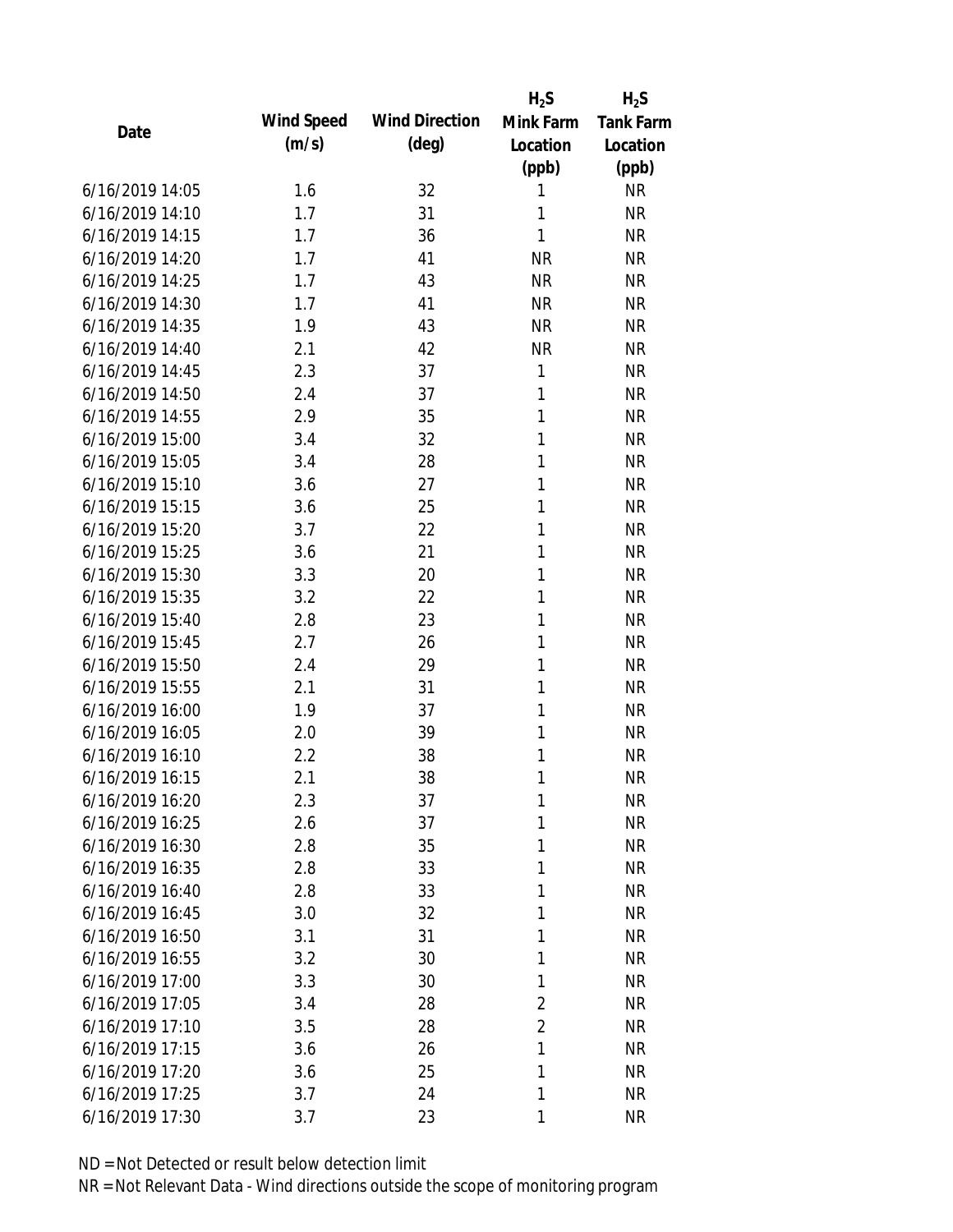|                 |            |                       | $H_2S$         | $H_2S$           |
|-----------------|------------|-----------------------|----------------|------------------|
| Date            | Wind Speed | <b>Wind Direction</b> | Mink Farm      | <b>Tank Farm</b> |
|                 | (m/s)      | $(\text{deg})$        | Location       | Location         |
|                 |            |                       | (ppb)          | (ppb)            |
| 6/16/2019 17:35 | 3.8        | 24                    | 1              | <b>NR</b>        |
| 6/16/2019 17:40 | 3.9        | 24                    | 1              | <b>NR</b>        |
| 6/16/2019 17:45 | 3.9        | 25                    | 1              | <b>NR</b>        |
| 6/16/2019 17:50 | 4.0        | 26                    | $\mathbf{1}$   | <b>NR</b>        |
| 6/16/2019 17:55 | 3.9        | 26                    | 1              | <b>NR</b>        |
| 6/16/2019 18:00 | 4.0        | 26                    | $\mathbf{1}$   | <b>NR</b>        |
| 6/16/2019 18:05 | 4.3        | 26                    | $\sqrt{2}$     | <b>NR</b>        |
| 6/16/2019 18:10 | 4.3        | 25                    | $\overline{2}$ | <b>NR</b>        |
| 6/16/2019 18:15 | 4.4        | 26                    | $\overline{2}$ | <b>NR</b>        |
| 6/16/2019 18:20 | 4.4        | 27                    | $\overline{2}$ | <b>NR</b>        |
| 6/16/2019 18:25 | 4.5        | 27                    | $\overline{2}$ | <b>NR</b>        |
| 6/16/2019 18:30 | 4.4        | 27                    | $\overline{2}$ | <b>NR</b>        |
| 6/16/2019 18:35 | 4.2        | 26                    | $\mathbf{1}$   | <b>NR</b>        |
| 6/16/2019 18:40 | 4.3        | 25                    | $\mathbf{1}$   | <b>NR</b>        |
| 6/16/2019 18:45 | 4.4        | 24                    | 1              | <b>NR</b>        |
| 6/16/2019 18:50 | 4.4        | 25                    | 1              | <b>NR</b>        |
| 6/16/2019 18:55 | 4.5        | 24                    | $\mathbf{1}$   | <b>NR</b>        |
| 6/16/2019 19:00 | 4.5        | 25                    | $\mathbf{1}$   | <b>NR</b>        |
| 6/16/2019 19:05 | 4.5        | 26                    | $\mathbf{1}$   | <b>NR</b>        |
| 6/16/2019 19:10 | 4.3        | 29                    | 1              | <b>NR</b>        |
| 6/16/2019 19:15 | 4.1        | 30                    | $\mathbf{1}$   | <b>NR</b>        |
| 6/16/2019 19:20 | 3.9        | 30                    | $\mathbf{1}$   | <b>NR</b>        |
| 6/16/2019 19:25 | 3.8        | 30                    | $\mathbf{1}$   | <b>NR</b>        |
| 6/16/2019 19:30 | 3.8        | 31                    | $\mathbf{1}$   | <b>NR</b>        |
| 6/16/2019 19:35 | 3.7        | 31                    | $\overline{2}$ | <b>NR</b>        |
| 6/16/2019 19:40 | 3.5        | 29                    | $\overline{2}$ | <b>NR</b>        |
| 6/16/2019 19:45 | 3.4        | 29                    | $\overline{2}$ | <b>NR</b>        |
| 6/16/2019 19:50 | 3.3        | 31                    | $\overline{2}$ | <b>NR</b>        |
| 6/16/2019 19:55 | 3.1        | 33                    | $\overline{2}$ | <b>NR</b>        |
| 6/16/2019 20:00 | 3.0        | 34                    | $\overline{2}$ | <b>NR</b>        |
| 6/16/2019 20:05 | 2.7        | 37                    | 1              | <b>NR</b>        |
| 6/16/2019 20:10 | 2.5        | 39                    | 1              | <b>NR</b>        |
| 6/16/2019 20:15 | 2.4        | 39                    | 1              | <b>NR</b>        |
| 6/16/2019 20:20 | 2.3        | 38                    | 1              | <b>NR</b>        |
| 6/16/2019 20:25 | 2.3        | 38                    | 1              | <b>NR</b>        |
| 6/16/2019 20:30 | 2.2        | 37                    | 1              | <b>NR</b>        |
| 6/16/2019 20:35 | 2.2        | 35                    | 1              | <b>NR</b>        |
| 6/16/2019 20:40 | 2.3        | 34                    | 1              | <b>NR</b>        |
| 6/16/2019 20:45 | 2.5        | 34                    | 1              | <b>NR</b>        |
| 6/16/2019 20:50 | 2.6        | 33                    | 1              | <b>NR</b>        |
| 6/16/2019 20:55 | 2.6        | 32                    | 1              | <b>NR</b>        |
| 6/16/2019 21:00 | 2.5        | 32                    | 1              | <b>NR</b>        |
|                 |            |                       |                |                  |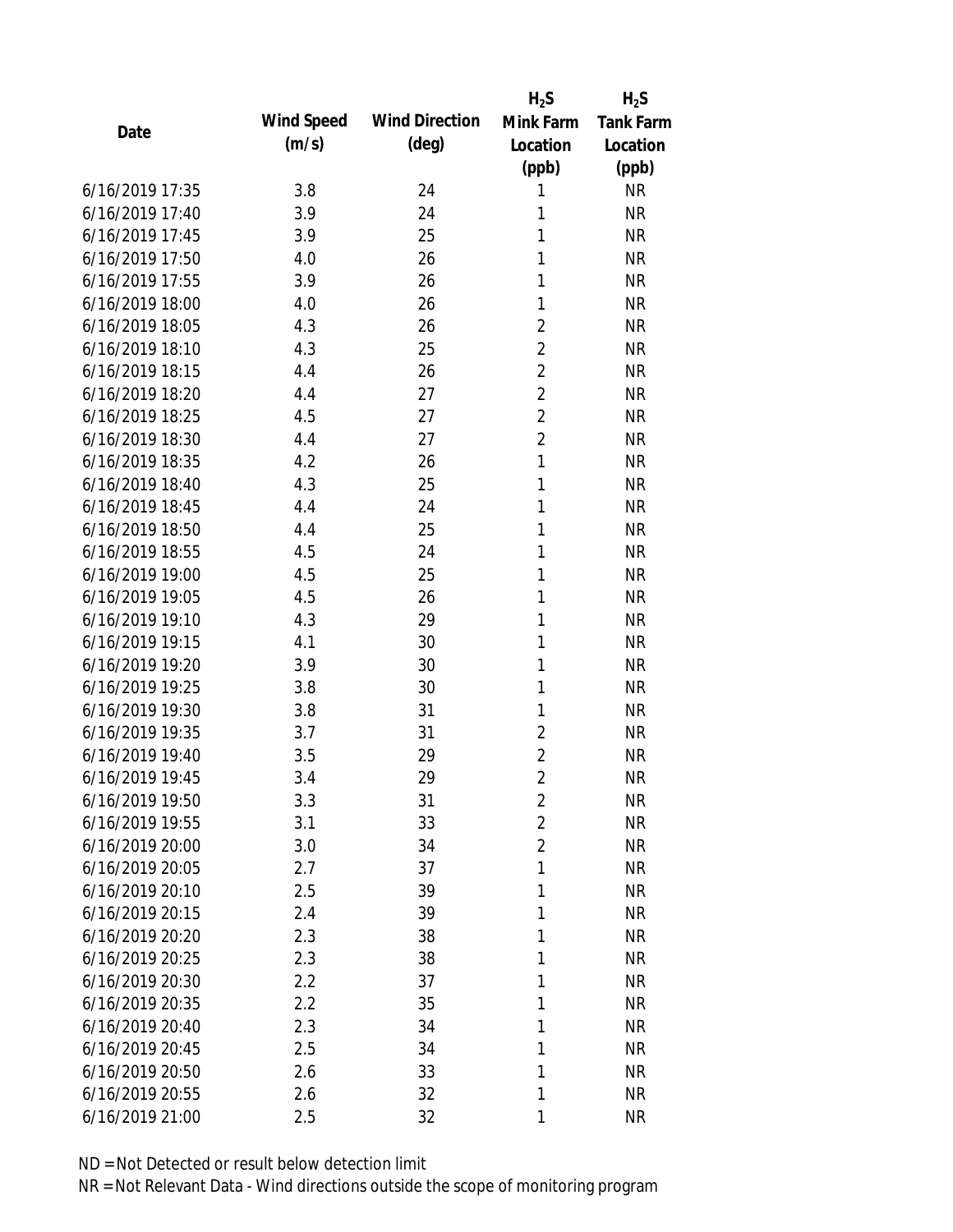|                 |            |                       | $H_2S$         | $H_2S$           |
|-----------------|------------|-----------------------|----------------|------------------|
| Date            | Wind Speed | <b>Wind Direction</b> | Mink Farm      | <b>Tank Farm</b> |
|                 | (m/s)      | $(\text{deg})$        | Location       | Location         |
|                 |            |                       | (ppb)          | (ppb)            |
| 6/16/2019 21:05 | 2.6        | 31                    | 1              | <b>NR</b>        |
| 6/16/2019 21:10 | 2.6        | 30                    | 1              | <b>NR</b>        |
| 6/16/2019 21:15 | 2.6        | 29                    | 1              | <b>NR</b>        |
| 6/16/2019 21:20 | 2.7        | 28                    | 1              | <b>NR</b>        |
| 6/16/2019 21:25 | 2.6        | 28                    | 1              | <b>NR</b>        |
| 6/16/2019 21:30 | 2.6        | 28                    | 1              | <b>NR</b>        |
| 6/16/2019 21:35 | 2.5        | 29                    | 1              | <b>NR</b>        |
| 6/16/2019 21:40 | 2.5        | 31                    | 1              | <b>NR</b>        |
| 6/16/2019 21:45 | 2.2        | 32                    | 1              | <b>NR</b>        |
| 6/16/2019 21:50 | 1.9        | 35                    | 1              | <b>NR</b>        |
| 6/16/2019 21:55 | 1.8        | 37                    | 1              | <b>NR</b>        |
| 6/16/2019 22:00 | 1.8        | 36                    | 1              | <b>NR</b>        |
| 6/16/2019 22:05 | 1.7        | 36                    | 1              | <b>NR</b>        |
| 6/16/2019 22:10 | 1.7        | 34                    | 1              | <b>NR</b>        |
| 6/16/2019 22:15 | 1.8        | 31                    | 1              | <b>NR</b>        |
| 6/16/2019 22:20 | 2.0        | 29                    | 1              | <b>NR</b>        |
| 6/16/2019 22:25 | 2.2        | 26                    | 1              | <b>NR</b>        |
| 6/16/2019 22:30 | 2.3        | 23                    | 1              | <b>NR</b>        |
| 6/16/2019 22:35 | 2.5        | 20                    | 1              | <b>NR</b>        |
| 6/16/2019 22:40 | 2.6        | 18                    | 1              | <b>NR</b>        |
| 6/16/2019 22:45 | 2.7        | 17                    | 1              | <b>NR</b>        |
| 6/16/2019 22:50 | 2.7        | 15                    | $\mathbf{1}$   | <b>NR</b>        |
| 6/16/2019 22:55 | 2.7        | 15                    | $\mathbf{1}$   | <b>NR</b>        |
| 6/16/2019 23:00 | 2.7        | 14                    | 1              | <b>NR</b>        |
| 6/16/2019 23:05 | 2.8        | 14                    | $\overline{c}$ | <b>NR</b>        |
| 6/16/2019 23:10 | 2.8        | 16                    | $\overline{c}$ | <b>NR</b>        |
| 6/16/2019 23:15 | 2.7        | 16                    | $\overline{2}$ | <b>NR</b>        |
| 6/16/2019 23:20 | 2.4        | 18                    | $\overline{2}$ | <b>NR</b>        |
| 6/16/2019 23:25 | 2.2        | 17                    | $\overline{2}$ | <b>NR</b>        |
| 6/16/2019 23:30 | 1.9        | 17                    | 1              | <b>NR</b>        |
| 6/16/2019 23:35 | 1.7        | 18                    | 1              | <b>NR</b>        |
| 6/16/2019 23:40 | 1.6        | 18                    | 1              | <b>NR</b>        |
| 6/16/2019 23:45 | 1.6        | 19                    | 1              | <b>NR</b>        |
| 6/16/2019 23:50 | 1.8        | 20                    | 1              | <b>NR</b>        |
| 6/16/2019 23:55 | 2.1        | 21                    | 1              | <b>NR</b>        |
| 6/16/2019 24:00 | 2.4        | 22                    | 1              | <b>NR</b>        |
| 6/17/2019 00:05 | 2.4        | 22                    | 1              | <b>NR</b>        |
| 6/17/2019 00:10 | 2.5        | 21                    | 1              | <b>NR</b>        |
| 6/17/2019 00:15 | 2.9        | 23                    | 1              | <b>NR</b>        |
| 6/17/2019 00:20 | 3.0        | 24                    | 1              | <b>NR</b>        |
| 6/17/2019 00:25 | 2.8        | 25                    | 1              | <b>NR</b>        |
| 6/17/2019 00:30 | 2.8        | 27                    | 1              | <b>NR</b>        |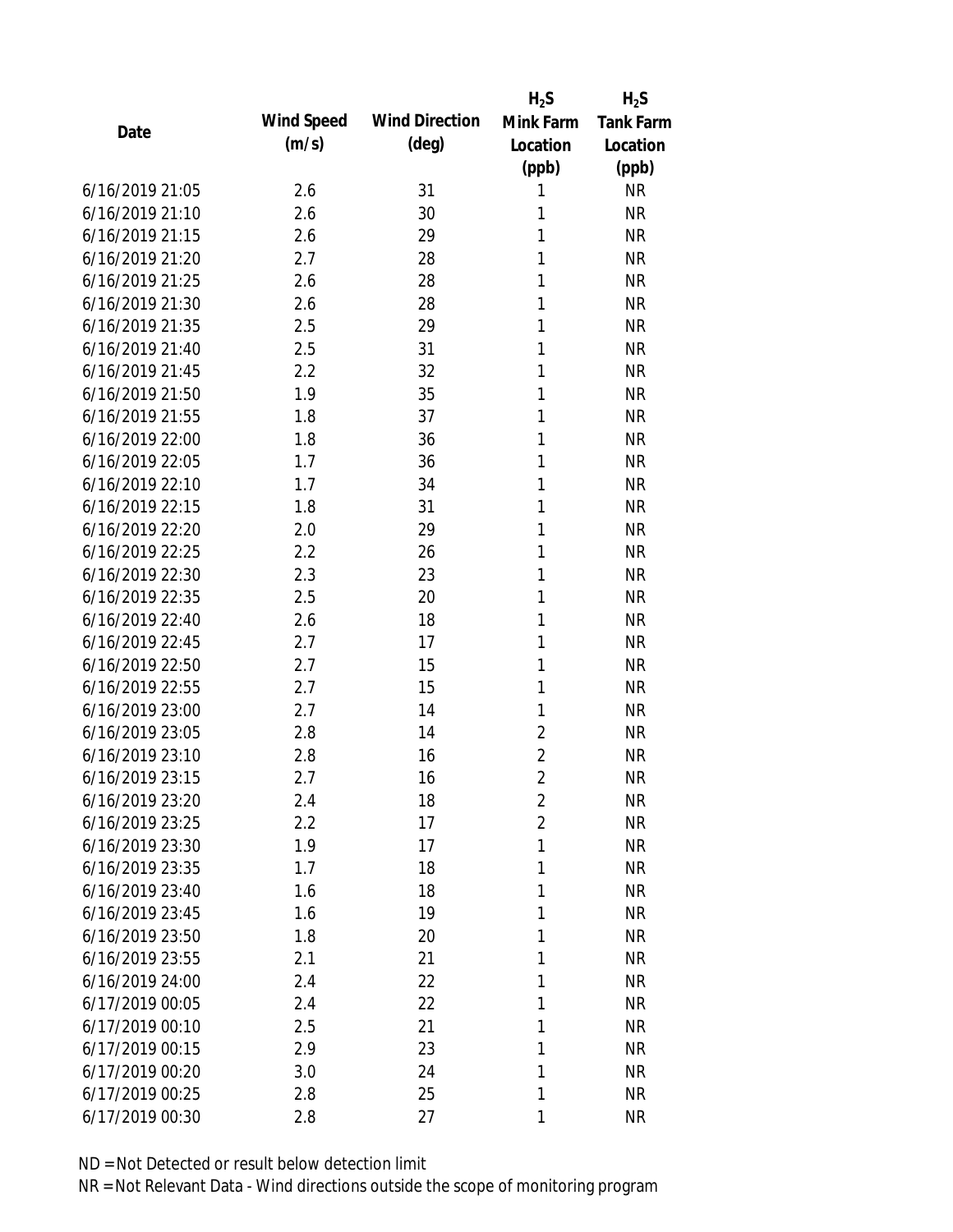|                 |            |                       | $H_2S$         | $H_2S$    |
|-----------------|------------|-----------------------|----------------|-----------|
| Date            | Wind Speed | <b>Wind Direction</b> | Mink Farm      | Tank Farm |
|                 | (m/s)      | $(\text{deg})$        | Location       | Location  |
|                 |            |                       | (ppb)          | (ppb)     |
| 6/17/2019 00:35 | 2.8        | 28                    | 1              | <b>NR</b> |
| 6/17/2019 00:40 | 2.6        | 31                    | 1              | <b>NR</b> |
| 6/17/2019 00:45 | 2.4        | 31                    | $\overline{2}$ | <b>NR</b> |
| 6/17/2019 00:50 | 2.2        | 33                    | $\overline{2}$ | <b>NR</b> |
| 6/17/2019 00:55 | 2.1        | 34                    | $\overline{2}$ | <b>NR</b> |
| 6/17/2019 01:00 | 1.7        | 36                    | $\overline{2}$ | <b>NR</b> |
| 6/17/2019 01:05 | 1.6        | 39                    | $\overline{2}$ | <b>NR</b> |
| 6/17/2019 01:10 | 1.7        | 41                    | <b>NR</b>      | <b>NR</b> |
| 6/17/2019 01:15 | 1.6        | 43                    | <b>NR</b>      | <b>NR</b> |
| 6/17/2019 01:20 | 1.4        | 50                    | <b>NR</b>      | <b>NR</b> |
| 6/17/2019 01:25 | 1.3        | 54                    | <b>NR</b>      | <b>NR</b> |
| 6/17/2019 01:30 | 1.4        | 48                    | <b>NR</b>      | <b>NR</b> |
| 6/17/2019 01:35 | 1.2        | 50                    | <b>NR</b>      | <b>NR</b> |
| 6/17/2019 01:40 | 0.9        | 47                    | <b>NR</b>      | <b>NR</b> |
| 6/17/2019 01:45 | 1.0        | 45                    | <b>NR</b>      | <b>NR</b> |
| 6/17/2019 01:50 | 1.2        | 38                    | $\sqrt{2}$     | <b>NR</b> |
| 6/17/2019 01:55 | 1.5        | 31                    | $\mathbf{1}$   | <b>NR</b> |
| 6/17/2019 02:00 | 1.6        | 33                    | $\mathbf{1}$   | <b>NR</b> |
| 6/17/2019 02:05 | 1.7        | 33                    | $\overline{2}$ | <b>NR</b> |
| 6/17/2019 02:10 | 1.9        | 33                    | $\overline{2}$ | <b>NR</b> |
| 6/17/2019 02:15 | 1.8        | 32                    | $\overline{2}$ | <b>NR</b> |
| 6/17/2019 02:20 | 1.7        | 32                    | $\overline{2}$ | <b>NR</b> |
| 6/17/2019 02:25 | 1.6        | 35                    | $\overline{2}$ | <b>NR</b> |
| 6/17/2019 02:30 | 1.5        | 36                    | $\mathbf{1}$   | <b>NR</b> |
| 6/17/2019 02:35 | 1.5        | 39                    | $\mathbf{1}$   | <b>NR</b> |
| 6/17/2019 02:40 | 1.5        | 40                    | 1              | <b>NR</b> |
| 6/17/2019 02:45 | 1.5        | 39                    | 1              | <b>NR</b> |
| 6/17/2019 02:50 | 1.4        | 39                    | 1              | <b>NR</b> |
| 6/17/2019 02:55 | 1.4        | 39                    | 1              | <b>NR</b> |
| 6/17/2019 03:00 | 1.3        | 37                    | 1              | <b>NR</b> |
| 6/17/2019 03:05 | 1.4        | 30                    | 1              | <b>NR</b> |
| 6/17/2019 03:10 | 1.4        | 28                    | 1              | <b>NR</b> |
| 6/17/2019 03:15 | 1.4        | 29                    | 1              | <b>NR</b> |
| 6/17/2019 03:20 | 1.6        | 29                    | 1              | <b>NR</b> |
| 6/17/2019 03:25 | 1.4        | 29                    | 1              | <b>NR</b> |
| 6/17/2019 03:30 | 1.2        | 29                    | 1              | <b>NR</b> |
| 6/17/2019 03:35 | 0.9        | 33                    | $\mathbf{1}$   | <b>NR</b> |
| 6/17/2019 03:40 | 0.7        | 39                    | 1              | <b>NR</b> |
| 6/17/2019 03:45 | 0.6        | 44                    | <b>NR</b>      | <b>NR</b> |
| 6/17/2019 03:50 | 0.3        | 53                    | <b>NR</b>      | <b>NR</b> |
| 6/17/2019 03:55 | 0.2        | 80                    | <b>NR</b>      | <b>NR</b> |
| 6/17/2019 04:00 | 0.2        | 84                    | <b>NR</b>      | <b>NR</b> |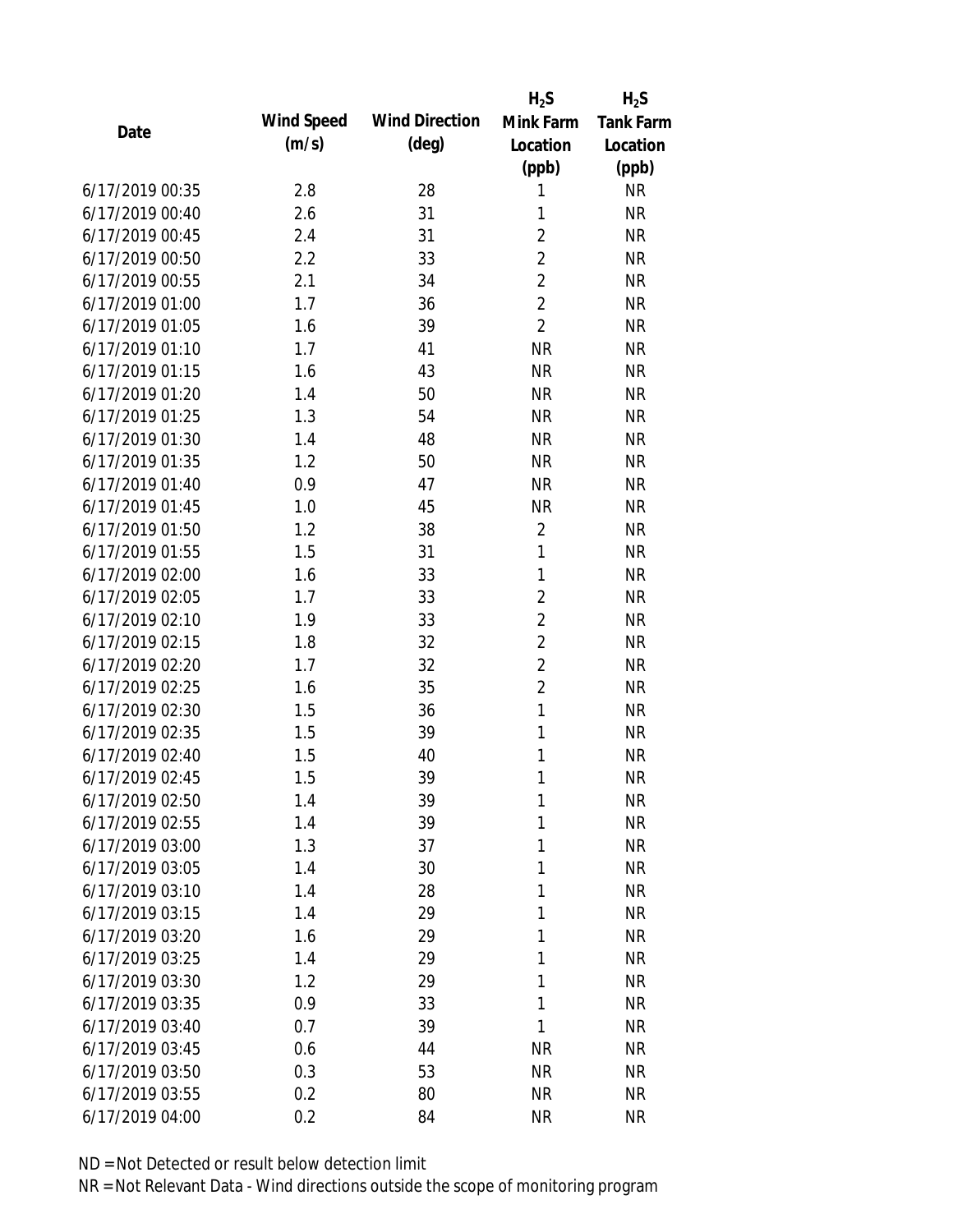|                 |            |                       | $H_2S$         | $H_2S$           |
|-----------------|------------|-----------------------|----------------|------------------|
| Date            | Wind Speed | <b>Wind Direction</b> | Mink Farm      | <b>Tank Farm</b> |
|                 | (m/s)      | $(\text{deg})$        | Location       | Location         |
|                 |            |                       | (ppb)          | (ppb)            |
| 6/17/2019 04:05 | 0.3        | 71                    | <b>NR</b>      | <b>NR</b>        |
| 6/17/2019 04:10 | 0.3        | 62                    | <b>NR</b>      | <b>NR</b>        |
| 6/17/2019 04:15 | 0.3        | 47                    | <b>NR</b>      | <b>NR</b>        |
| 6/17/2019 04:20 | 0.6        | 37                    | $\mathbf{1}$   | <b>NR</b>        |
| 6/17/2019 04:25 | 0.7        | 26                    | 1              | <b>NR</b>        |
| 6/17/2019 04:30 | 1.0        | 21                    | 1              | <b>NR</b>        |
| 6/17/2019 04:35 | 1.3        | 17                    | 1              | <b>NR</b>        |
| 6/17/2019 04:40 | 1.6        | 14                    | 1              | <b>NR</b>        |
| 6/17/2019 04:45 | 1.8        | 10                    | 1              | <b>NR</b>        |
| 6/17/2019 04:50 | 1.8        | 6                     | 1              | <b>NR</b>        |
| 6/17/2019 04:55 | 1.8        | 5                     | 1              | <b>NR</b>        |
| 6/17/2019 05:00 | 1.8        | 5                     | 1              | <b>NR</b>        |
| 6/17/2019 05:05 | 1.7        | $\overline{4}$        | 1              | <b>NR</b>        |
| 6/17/2019 05:10 | 1.6        | 5                     | 1              | <b>NR</b>        |
| 6/17/2019 05:15 | 1.6        | $\overline{4}$        | 1              | <b>NR</b>        |
| 6/17/2019 05:20 | 1.7        | 5                     | 1              | <b>NR</b>        |
| 6/17/2019 05:25 | 1.7        | 5                     | 1              | <b>NR</b>        |
| 6/17/2019 05:30 | 1.8        | $\overline{4}$        | 1              | <b>NR</b>        |
| 6/17/2019 05:35 | 1.9        | $\overline{7}$        | 1              | <b>NR</b>        |
| 6/17/2019 05:40 | 2.1        | 9                     | 1              | <b>NR</b>        |
| 6/17/2019 05:45 | 2.2        | 11                    | 1              | <b>NR</b>        |
| 6/17/2019 05:50 | 2.3        | 13                    | 1              | <b>NR</b>        |
| 6/17/2019 05:55 | 2.5        | 14                    | 1              | <b>NR</b>        |
| 6/17/2019 06:00 | 2.7        | 16                    | 1              | <b>NR</b>        |
| 6/17/2019 06:05 | 2.8        | 16                    | 1              | <b>NR</b>        |
| 6/17/2019 06:10 | 2.9        | 15                    | 1              | <b>NR</b>        |
| 6/17/2019 06:15 | 2.9        | 16                    | 1              | <b>NR</b>        |
| 6/17/2019 06:20 | 3.0        | 15                    | 1              | <b>NR</b>        |
| 6/17/2019 06:25 | 2.9        | 15                    | 1              | <b>NR</b>        |
| 6/17/2019 06:30 | 2.8        | 16                    | 1              | <b>NR</b>        |
| 6/17/2019 06:35 | 2.8        | 18                    | 1              | <b>NR</b>        |
| 6/17/2019 06:40 | 2.6        | 21                    | 1              | <b>NR</b>        |
| 6/17/2019 06:45 | 2.4        | 24                    | 1              | <b>NR</b>        |
| 6/17/2019 06:50 | 2.3        | 27                    | 1              | <b>NR</b>        |
| 6/17/2019 06:55 | 2.3        | 29                    | 1              | <b>NR</b>        |
| 6/17/2019 07:00 | 2.2        | 31                    | $\overline{2}$ | <b>NR</b>        |
| 6/17/2019 07:05 | 2.2        | 31                    | $\overline{2}$ | <b>NR</b>        |
| 6/17/2019 07:10 | 2.3        | 30                    | 1              | <b>NR</b>        |
| 6/17/2019 07:15 | 2.3        | 29                    | 1              | <b>NR</b>        |
| 6/17/2019 07:20 | 2.4        | 28                    | 1              | <b>NR</b>        |
| 6/17/2019 07:25 | 2.4        | 28                    | 1              | <b>NR</b>        |
| 6/17/2019 07:30 | 2.5        | 28                    | 1              | <b>NR</b>        |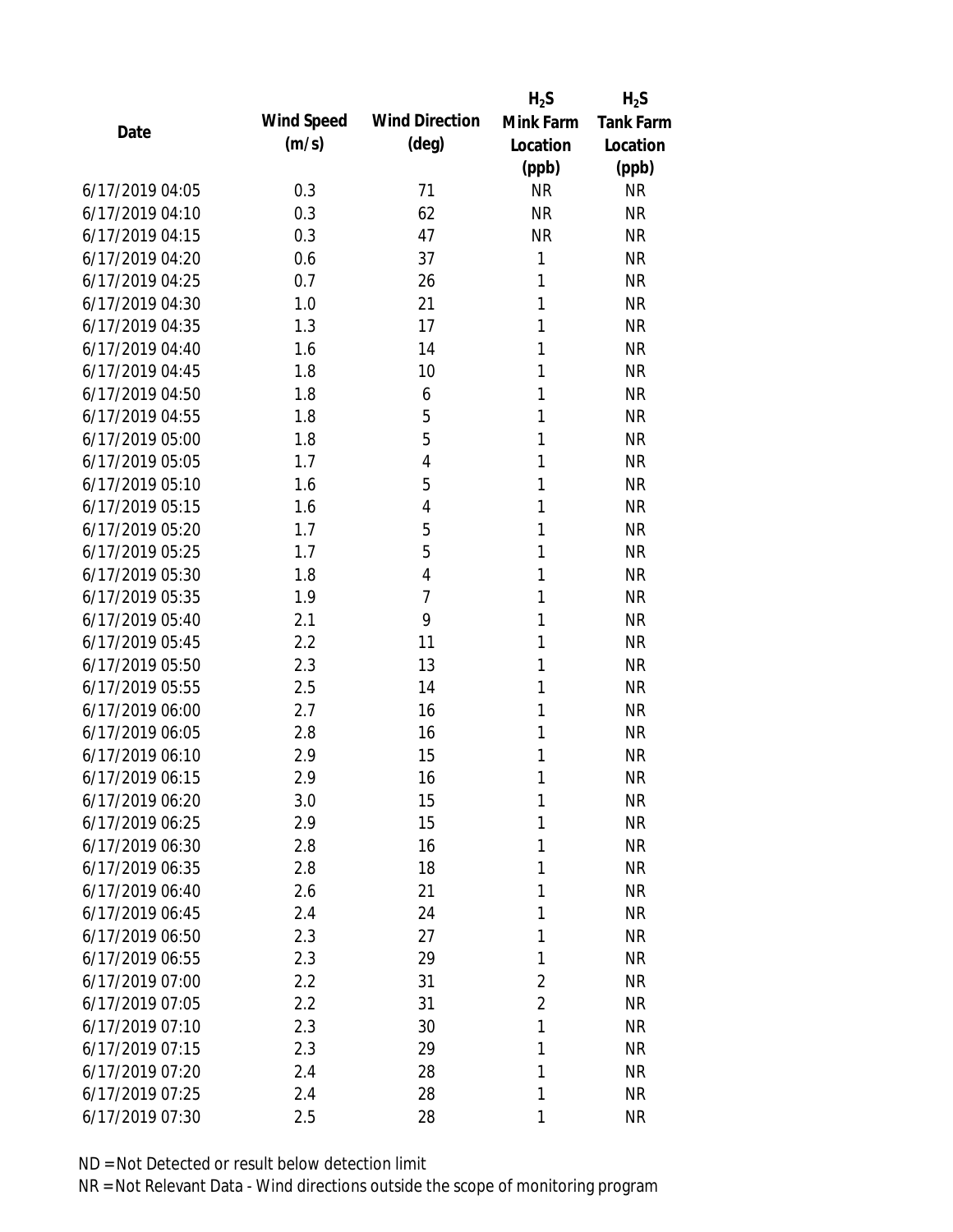|                 |            |                       | $H_2S$         | $H_2S$           |
|-----------------|------------|-----------------------|----------------|------------------|
| Date            | Wind Speed | <b>Wind Direction</b> | Mink Farm      | <b>Tank Farm</b> |
|                 | (m/s)      | $(\text{deg})$        | Location       | Location         |
|                 |            |                       | (ppb)          | (ppb)            |
| 6/17/2019 07:35 | 2.4        | 29                    | 1              | <b>NR</b>        |
| 6/17/2019 07:40 | 2.6        | 29                    | 1              | <b>NR</b>        |
| 6/17/2019 07:45 | 2.8        | 28                    | 1              | <b>NR</b>        |
| 6/17/2019 07:50 | 2.7        | 29                    | 1              | <b>NR</b>        |
| 6/17/2019 07:55 | 2.6        | 32                    | $\overline{2}$ | <b>NR</b>        |
| 6/17/2019 08:00 | 2.7        | 34                    | 1              | <b>NR</b>        |
| 6/17/2019 08:05 | 2.8        | 33                    | 1              | <b>NR</b>        |
| 6/17/2019 08:10 | 2.7        | 36                    | 1              | <b>NR</b>        |
| 6/17/2019 08:15 | 2.6        | 38                    | 1              | <b>NR</b>        |
| 6/17/2019 08:20 | 2.6        | 38                    | 1              | <b>NR</b>        |
| 6/17/2019 08:25 | 2.5        | 39                    | $\mathbf{1}$   | <b>NR</b>        |
| 6/17/2019 08:30 | 2.4        | 40                    | 1              | <b>NR</b>        |
| 6/17/2019 08:35 | 2.4        | 41                    | <b>NR</b>      | <b>NR</b>        |
| 6/17/2019 08:40 | 2.5        | 39                    | 1              | <b>NR</b>        |
| 6/17/2019 08:45 | 2.4        | 38                    | 1              | <b>NR</b>        |
| 6/17/2019 08:50 | 2.4        | 38                    | 1              | <b>NR</b>        |
| 6/17/2019 08:55 | 2.3        | 34                    | 1              | <b>NR</b>        |
| 6/17/2019 09:00 | 2.3        | 32                    | 1              | <b>NR</b>        |
| 6/17/2019 09:05 | 2.3        | 34                    | 1              | <b>NR</b>        |
| 6/17/2019 09:10 | 2.2        | 35                    | 1              | <b>NR</b>        |
| 6/17/2019 09:15 | 2.2        | 37                    | 1              | <b>NR</b>        |
| 6/17/2019 09:20 | 2.3        | 38                    | 1              | <b>NR</b>        |
| 6/17/2019 09:25 | 2.5        | 39                    | 1              | <b>NR</b>        |
| 6/17/2019 09:30 | 2.6        | 37                    | 1              | <b>NR</b>        |
| 6/17/2019 09:35 | 2.7        | 34                    | 1              | <b>NR</b>        |
| 6/17/2019 09:40 | 2.8        | 31                    | 1              | <b>NR</b>        |
| 6/17/2019 09:45 | 3.0        | 30                    | 1              | <b>NR</b>        |
| 6/17/2019 09:50 | 3.1        | 27                    | 1              | <b>NR</b>        |
| 6/17/2019 09:55 | 3.3        | 26                    | 1              | <b>NR</b>        |
| 6/17/2019 10:00 | 3.3        | 28                    | 1              | <b>NR</b>        |
| 6/17/2019 10:05 | 3.2        | 29                    | 1              | <b>NR</b>        |
| 6/17/2019 10:10 | 3.2        | 32                    | 1              | <b>NR</b>        |
| 6/17/2019 10:15 | 3.0        | 34                    | 1              | <b>NR</b>        |
| 6/17/2019 10:20 | 2.9        | 36                    | 1              | <b>NR</b>        |
| 6/17/2019 10:25 | 2.7        | 41                    | <b>NR</b>      | <b>NR</b>        |
| 6/17/2019 10:30 | 2.5        | 41                    | <b>NR</b>      | <b>NR</b>        |
| 6/17/2019 10:35 | 2.4        | 45                    | <b>NR</b>      | <b>NR</b>        |
| 6/17/2019 10:40 | 2.2        | 46                    | <b>NR</b>      | <b>NR</b>        |
| 6/17/2019 10:45 | 2.2        | 44                    | <b>NR</b>      | <b>NR</b>        |
| 6/17/2019 10:50 | 2.3        | 43                    | <b>NR</b>      | <b>NR</b>        |
| 6/17/2019 10:55 | 2.3        | 42                    | <b>NR</b>      | <b>NR</b>        |
|                 |            |                       |                |                  |
| 6/17/2019 11:00 | 2.4        | 39                    | $\mathbf{1}$   | <b>NR</b>        |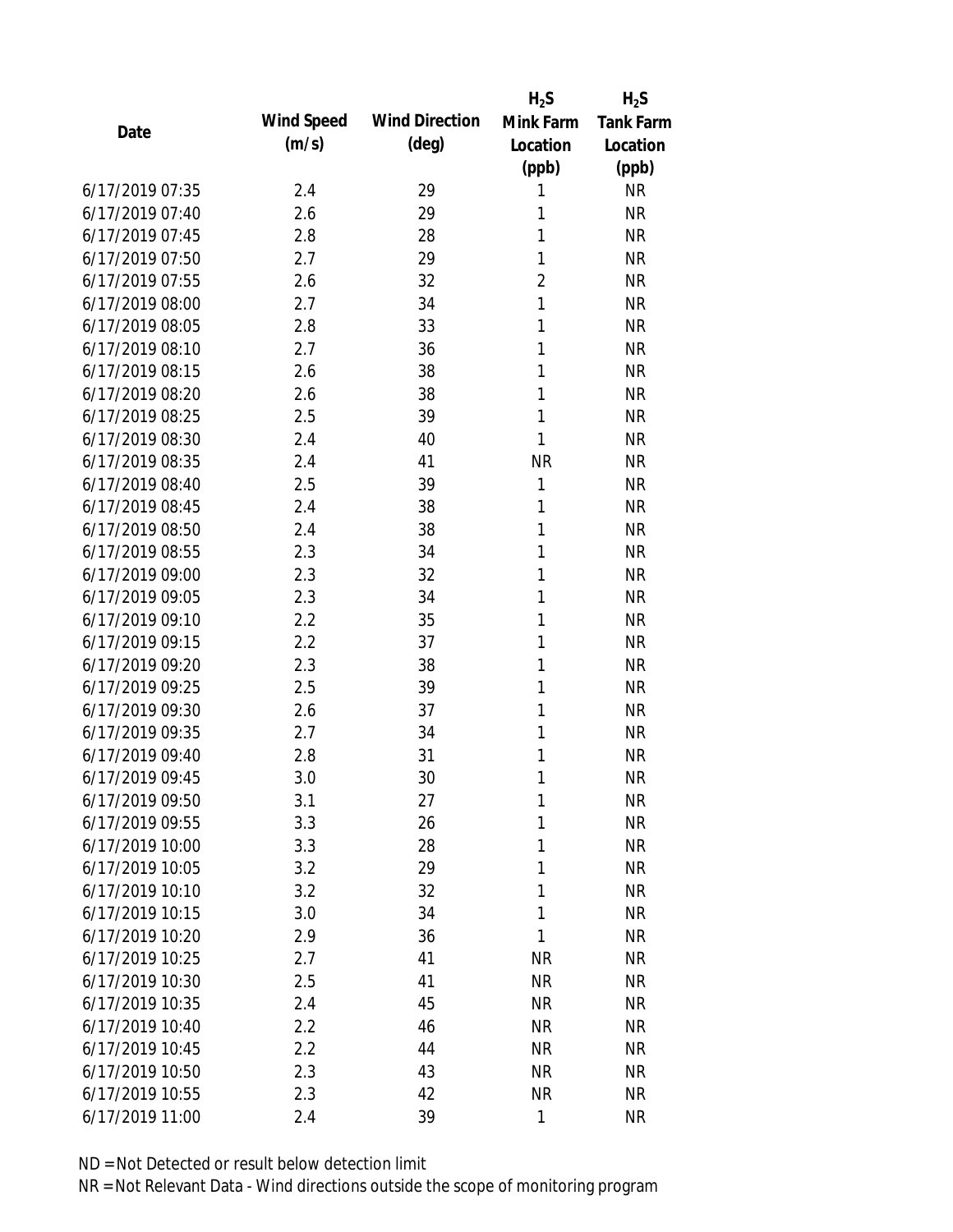|                 |            |                       | $H_2S$       | $H_2S$    |
|-----------------|------------|-----------------------|--------------|-----------|
| Date            | Wind Speed | <b>Wind Direction</b> | Mink Farm    | Tank Farm |
|                 | (m/s)      | $(\text{deg})$        | Location     | Location  |
|                 |            |                       | (ppb)        | (ppb)     |
| 6/17/2019 11:05 | 2.5        | 35                    | 1            | <b>NR</b> |
| 6/17/2019 11:10 | 2.7        | 33                    | 1            | <b>NR</b> |
| 6/17/2019 11:15 | 2.6        | 36                    | 1            | <b>NR</b> |
| 6/17/2019 11:20 | 2.5        | 38                    | 1            | <b>NR</b> |
| 6/17/2019 11:25 | 2.5        | 40                    | $\mathbf{1}$ | <b>NR</b> |
| 6/17/2019 11:30 | 2.3        | 45                    | <b>NR</b>    | <b>NR</b> |
| 6/17/2019 11:35 | 2.1        | 49                    | <b>NR</b>    | <b>NR</b> |
| 6/17/2019 11:40 | 1.9        | 50                    | <b>NR</b>    | <b>NR</b> |
| 6/17/2019 11:45 | 1.9        | 50                    | <b>NR</b>    | <b>NR</b> |
| 6/17/2019 11:50 | 2.0        | 48                    | <b>NR</b>    | <b>NR</b> |
| 6/17/2019 11:55 | 2.0        | 53                    | <b>NR</b>    | <b>NR</b> |
| 6/17/2019 12:00 | 2.1        | 47                    | <b>NR</b>    | <b>NR</b> |
| 6/17/2019 12:05 | 2.2        | 45                    | <b>NR</b>    | <b>NR</b> |
| 6/17/2019 12:10 | 2.4        | 43                    | <b>NR</b>    | <b>NR</b> |
| 6/17/2019 12:15 | 2.5        | 38                    | 1            | <b>NR</b> |
| 6/17/2019 12:20 | 2.5        | 38                    | 1            | <b>NR</b> |
| 6/17/2019 12:25 | 2.6        | 32                    | $\mathbf{1}$ | <b>NR</b> |
| 6/17/2019 12:30 | 2.5        | 43                    | <b>NR</b>    | <b>NR</b> |
| 6/17/2019 12:35 | 2.5        | 48                    | <b>NR</b>    | <b>NR</b> |
| 6/17/2019 12:40 | 2.4        | 54                    | <b>NR</b>    | <b>NR</b> |
| 6/17/2019 12:45 | 2.3        | 59                    | <b>NR</b>    | <b>NR</b> |
| 6/17/2019 12:50 | 2.1        | 61                    | <b>NR</b>    | <b>NR</b> |
| 6/17/2019 12:55 | 2.0        | 64                    | <b>NR</b>    | <b>NR</b> |
| 6/17/2019 13:00 | 1.9        | 57                    | <b>NR</b>    | <b>NR</b> |
| 6/17/2019 13:05 | 2.0        | 48                    | <b>NR</b>    | <b>NR</b> |
| 6/17/2019 13:10 | 2.1        | 39                    | 1            | <b>NR</b> |
| 6/17/2019 13:15 | 2.2        | 36                    | 1            | <b>NR</b> |
| 6/17/2019 13:20 | 2.3        | 35                    | 1            | <b>NR</b> |
| 6/17/2019 13:25 | 2.3        | 33                    | 1            | <b>NR</b> |
| 6/17/2019 13:30 | 2.5        | 31                    | $\mathbf{1}$ | <b>NR</b> |
| 6/17/2019 13:35 | 2.4        | 32                    | 1            | <b>NR</b> |
| 6/17/2019 13:40 | 2.3        | 40                    | 1            | <b>NR</b> |
| 6/17/2019 13:45 | 2.1        | 44                    | <b>NR</b>    | <b>NR</b> |
| 6/17/2019 13:50 | 2.1        | 39                    | 1            | <b>NR</b> |
| 6/17/2019 13:55 | 2.1        | 36                    | 1            | <b>NR</b> |
| 6/17/2019 14:00 | 1.9        | 32                    | <b>NR</b>    | <b>NR</b> |
| 6/17/2019 14:05 | 1.9        | 31                    | <b>NR</b>    | <b>NR</b> |
| 6/17/2019 14:10 | 1.9        | 37                    | <b>NR</b>    | <b>NR</b> |
| 6/17/2019 14:15 | 1.9        | 48                    | <b>NR</b>    | <b>NR</b> |
| 6/17/2019 14:20 | 1.9        | 78                    | <b>NR</b>    | <b>NR</b> |
| 6/17/2019 14:25 | 1.8        | 93                    | <b>NR</b>    | <b>NR</b> |
| 6/17/2019 14:30 | 1.9        | 101                   | <b>NR</b>    | <b>NR</b> |
|                 |            |                       |              |           |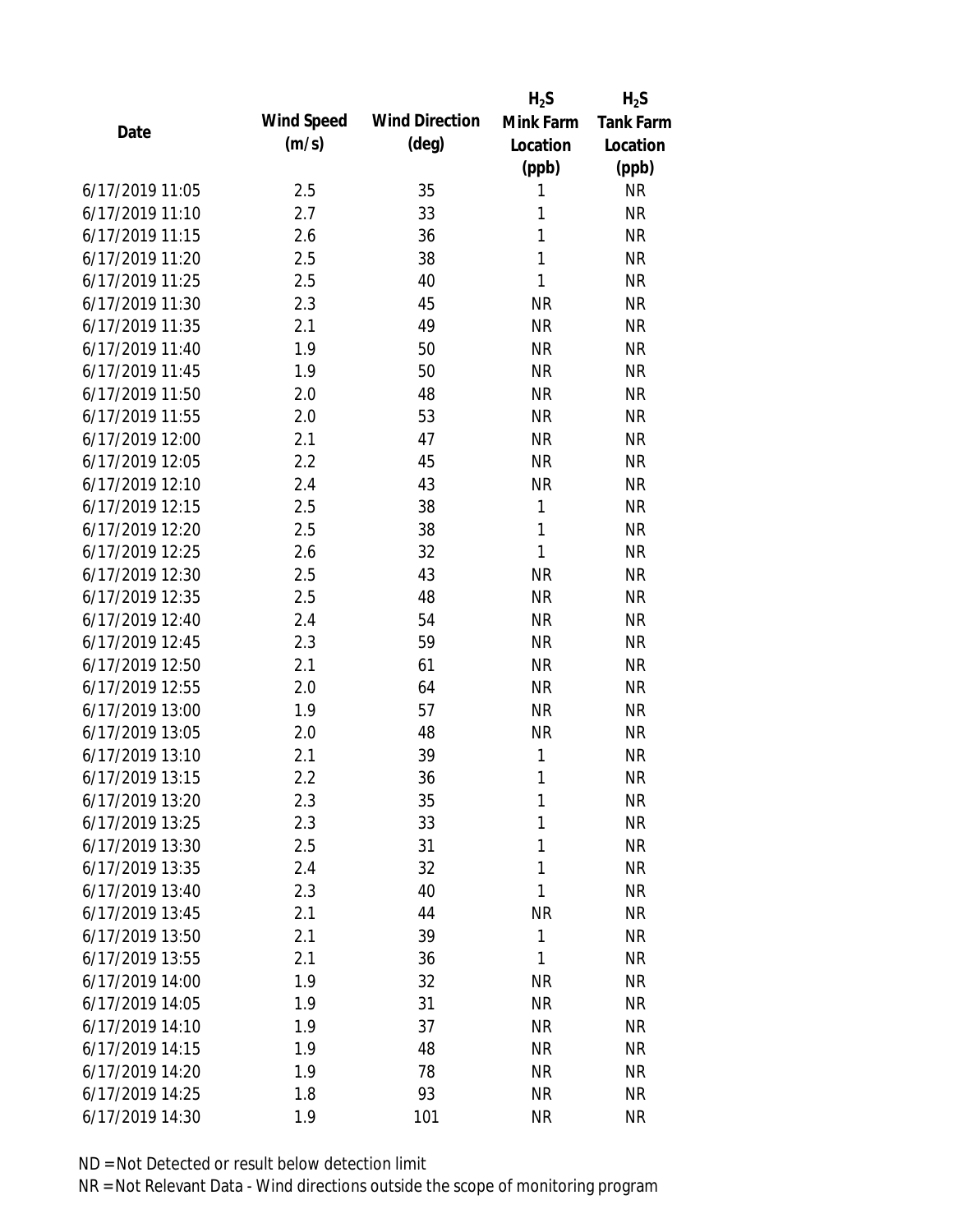|                 |            |                       | $H_2S$         | $H_2S$           |
|-----------------|------------|-----------------------|----------------|------------------|
| Date            | Wind Speed | <b>Wind Direction</b> | Mink Farm      | <b>Tank Farm</b> |
|                 | (m/s)      | $(\text{deg})$        | Location       | Location         |
|                 |            |                       | (ppb)          | (ppb)            |
| 6/17/2019 14:35 | 1.6        | 114                   | <b>NR</b>      | <b>NR</b>        |
| 6/17/2019 14:40 | 1.6        | 110                   | <b>NR</b>      | <b>NR</b>        |
| 6/17/2019 14:45 | 1.6        | 110                   | <b>NR</b>      | <b>NR</b>        |
| 6/17/2019 14:50 | 1.5        | 92                    | <b>NR</b>      | <b>NR</b>        |
| 6/17/2019 14:55 | 1.5        | 88                    | <b>NR</b>      | <b>NR</b>        |
| 6/17/2019 15:00 | 1.4        | 75                    | <b>NR</b>      | <b>NR</b>        |
| 6/17/2019 15:05 | 1.6        | 77                    | <b>NR</b>      | <b>NR</b>        |
| 6/17/2019 15:10 | 1.6        | 61                    | <b>NR</b>      | <b>NR</b>        |
| 6/17/2019 15:15 | 1.6        | 47                    | <b>NR</b>      | <b>NR</b>        |
| 6/17/2019 15:20 | 1.6        | 48                    | <b>NR</b>      | <b>NR</b>        |
| 6/17/2019 15:25 | 1.7        | 46                    | <b>NR</b>      | <b>NR</b>        |
| 6/17/2019 15:30 | 1.7        | 44                    | <b>NR</b>      | <b>NR</b>        |
| 6/17/2019 15:35 | 1.6        | 38                    | $\mathbf{1}$   | <b>NR</b>        |
| 6/17/2019 15:40 | 1.5        | 41                    | <b>NR</b>      | <b>NR</b>        |
| 6/17/2019 15:45 | 1.5        | 57                    | <b>NR</b>      | <b>NR</b>        |
| 6/17/2019 15:50 | 1.4        | 70                    | <b>NR</b>      | <b>NR</b>        |
| 6/17/2019 15:55 | 1.5        | 68                    | <b>NR</b>      | <b>NR</b>        |
| 6/17/2019 16:00 | 1.8        | 60                    | <b>NR</b>      | <b>NR</b>        |
| 6/17/2019 16:05 | 2.1        | 52                    | <b>NR</b>      | <b>NR</b>        |
| 6/17/2019 16:10 | 2.2        | 48                    | <b>NR</b>      | <b>NR</b>        |
| 6/17/2019 16:15 | 2.3        | 37                    | $\sqrt{2}$     | <b>NR</b>        |
| 6/17/2019 16:20 | 2.5        | 31                    | $\overline{2}$ | <b>NR</b>        |
| 6/17/2019 16:25 | 2.7        | 28                    | $\mathbf{1}$   | <b>NR</b>        |
| 6/17/2019 16:30 | 2.6        | 30                    | $\mathbf{1}$   | <b>NR</b>        |
| 6/17/2019 16:35 | 2.7        | 32                    | $\mathbf{1}$   | <b>NR</b>        |
| 6/17/2019 16:40 | 2.8        | 34                    | $\mathbf{1}$   | <b>NR</b>        |
| 6/17/2019 16:45 | 2.8        | 35                    | $\mathbf{1}$   | <b>NR</b>        |
| 6/17/2019 16:50 | 2.9        | 34                    | 1              | <b>NR</b>        |
| 6/17/2019 16:55 | 2.7        | 37                    | $\mathbf{1}$   | <b>NR</b>        |
| 6/17/2019 17:00 | 2.8        | 38                    | $\mathbf{1}$   | <b>NR</b>        |
| 6/17/2019 17:05 | 2.7        | 40                    | 1              | <b>NR</b>        |
| 6/17/2019 17:10 | 2.7        | 43                    | <b>NR</b>      | <b>NR</b>        |
| 6/17/2019 17:15 | 2.6        | 47                    | <b>NR</b>      | <b>NR</b>        |
| 6/17/2019 17:20 | 2.5        | 50                    | <b>NR</b>      | <b>NR</b>        |
| 6/17/2019 17:25 | 2.5        | 49                    | <b>NR</b>      | <b>NR</b>        |
| 6/17/2019 17:30 | 2.4        | 48                    | <b>NR</b>      | <b>NR</b>        |
| 6/17/2019 17:35 | 2.3        | 51                    | <b>NR</b>      | <b>NR</b>        |
| 6/17/2019 17:40 | 2.3        | 48                    | <b>NR</b>      | <b>NR</b>        |
| 6/17/2019 17:45 | 2.4        | 46                    | <b>NR</b>      | <b>NR</b>        |
| 6/17/2019 17:50 | 2.3        | 47                    | <b>NR</b>      | <b>NR</b>        |
| 6/17/2019 17:55 | 2.3        | 49                    | <b>NR</b>      | <b>NR</b>        |
| 6/17/2019 18:00 | 2.3        | 52                    | <b>NR</b>      | <b>NR</b>        |
|                 |            |                       |                |                  |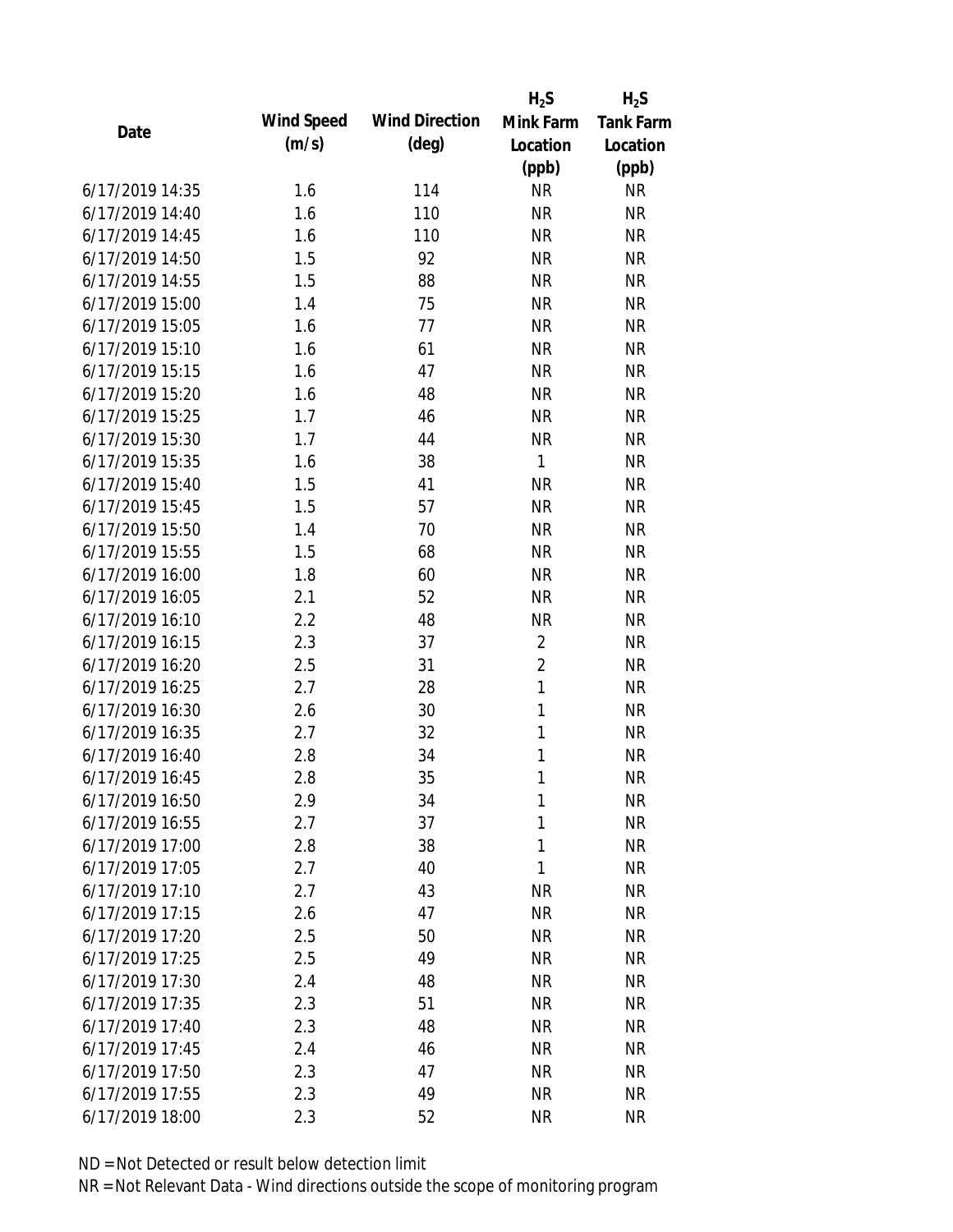|                 |            |                       | $H_2S$       | $H_2S$           |
|-----------------|------------|-----------------------|--------------|------------------|
| Date            | Wind Speed | <b>Wind Direction</b> | Mink Farm    | <b>Tank Farm</b> |
|                 | (m/s)      | $(\text{deg})$        | Location     | Location         |
|                 |            |                       | (ppb)        | (ppb)            |
| 6/17/2019 18:05 | 2.3        | 51                    | <b>NR</b>    | <b>NR</b>        |
| 6/17/2019 18:10 | 2.3        | 54                    | <b>NR</b>    | <b>NR</b>        |
| 6/17/2019 18:15 | 2.3        | 55                    | <b>NR</b>    | <b>NR</b>        |
| 6/17/2019 18:20 | 2.2        | 55                    | <b>NR</b>    | <b>NR</b>        |
| 6/17/2019 18:25 | 2.2        | 56                    | <b>NR</b>    | <b>NR</b>        |
| 6/17/2019 18:30 | 2.1        | 55                    | <b>NR</b>    | <b>NR</b>        |
| 6/17/2019 18:35 | 2.1        | 56                    | <b>NR</b>    | <b>NR</b>        |
| 6/17/2019 18:40 | 2.1        | 55                    | <b>NR</b>    | <b>NR</b>        |
| 6/17/2019 18:45 | 2.1        | 54                    | <b>NR</b>    | <b>NR</b>        |
| 6/17/2019 18:50 | 2.2        | 52                    | <b>NR</b>    | <b>NR</b>        |
| 6/17/2019 18:55 | 2.2        | 52                    | <b>NR</b>    | <b>NR</b>        |
| 6/17/2019 19:00 | 2.2        | 49                    | <b>NR</b>    | <b>NR</b>        |
| 6/17/2019 19:05 | 2.3        | 45                    | <b>NR</b>    | <b>NR</b>        |
| 6/17/2019 19:10 | 2.4        | 43                    | <b>NR</b>    | <b>NR</b>        |
| 6/17/2019 19:15 | 2.5        | 43                    | <b>NR</b>    | <b>NR</b>        |
| 6/17/2019 19:20 | 2.5        | 43                    | <b>NR</b>    | <b>NR</b>        |
| 6/17/2019 19:25 | 2.6        | 41                    | <b>NR</b>    | <b>NR</b>        |
| 6/17/2019 19:30 | 2.7        | 43                    | <b>NR</b>    | <b>NR</b>        |
| 6/17/2019 19:35 | 2.8        | 44                    | <b>NR</b>    | <b>NR</b>        |
| 6/17/2019 19:40 | 2.8        | 45                    | <b>NR</b>    | <b>NR</b>        |
| 6/17/2019 19:45 | 2.6        | 47                    | <b>NR</b>    | <b>NR</b>        |
| 6/17/2019 19:50 | 2.5        | 48                    | <b>NR</b>    | <b>NR</b>        |
| 6/17/2019 19:55 | 2.3        | 48                    | <b>NR</b>    | <b>NR</b>        |
| 6/17/2019 20:00 | 2.2        | 48                    | <b>NR</b>    | <b>NR</b>        |
| 6/17/2019 20:05 | 2.1        | 49                    | <b>NR</b>    | <b>NR</b>        |
| 6/17/2019 20:10 | 2.0        | 47                    | <b>NR</b>    | <b>NR</b>        |
| 6/17/2019 20:15 | 1.9        | 43                    | <b>NR</b>    | <b>NR</b>        |
| 6/17/2019 20:20 | 2.0        | 41                    | <b>NR</b>    | <b>NR</b>        |
| 6/17/2019 20:25 | 2.1        | 39                    | 1            | <b>NR</b>        |
| 6/17/2019 20:30 | 2.2        | 38                    | $\mathbf{1}$ | <b>NR</b>        |
| 6/17/2019 20:35 | 2.1        | 39                    | 1            | <b>NR</b>        |
| 6/17/2019 20:40 | 2.0        | 42                    | <b>NR</b>    | <b>NR</b>        |
| 6/17/2019 20:45 | 1.9        | 44                    | <b>NR</b>    | <b>NR</b>        |
| 6/17/2019 20:50 | 1.7        | 46                    | <b>NR</b>    | <b>NR</b>        |
| 6/17/2019 20:55 | 1.6        | 49                    | <b>NR</b>    | <b>NR</b>        |
| 6/17/2019 21:00 | 1.4        | 52                    | <b>NR</b>    | <b>NR</b>        |
| 6/17/2019 21:05 | 1.5        | 50                    | <b>NR</b>    | <b>NR</b>        |
| 6/17/2019 21:10 | 1.5        | 48                    | <b>NR</b>    | <b>NR</b>        |
| 6/17/2019 21:15 | 1.6        | 49                    | <b>NR</b>    | <b>NR</b>        |
| 6/17/2019 21:20 | 1.6        | 49                    | <b>NR</b>    | <b>NR</b>        |
| 6/17/2019 21:25 | 1.6        | 50                    | <b>NR</b>    | <b>NR</b>        |
| 6/17/2019 21:30 | 1.5        | 50                    | <b>NR</b>    | <b>NR</b>        |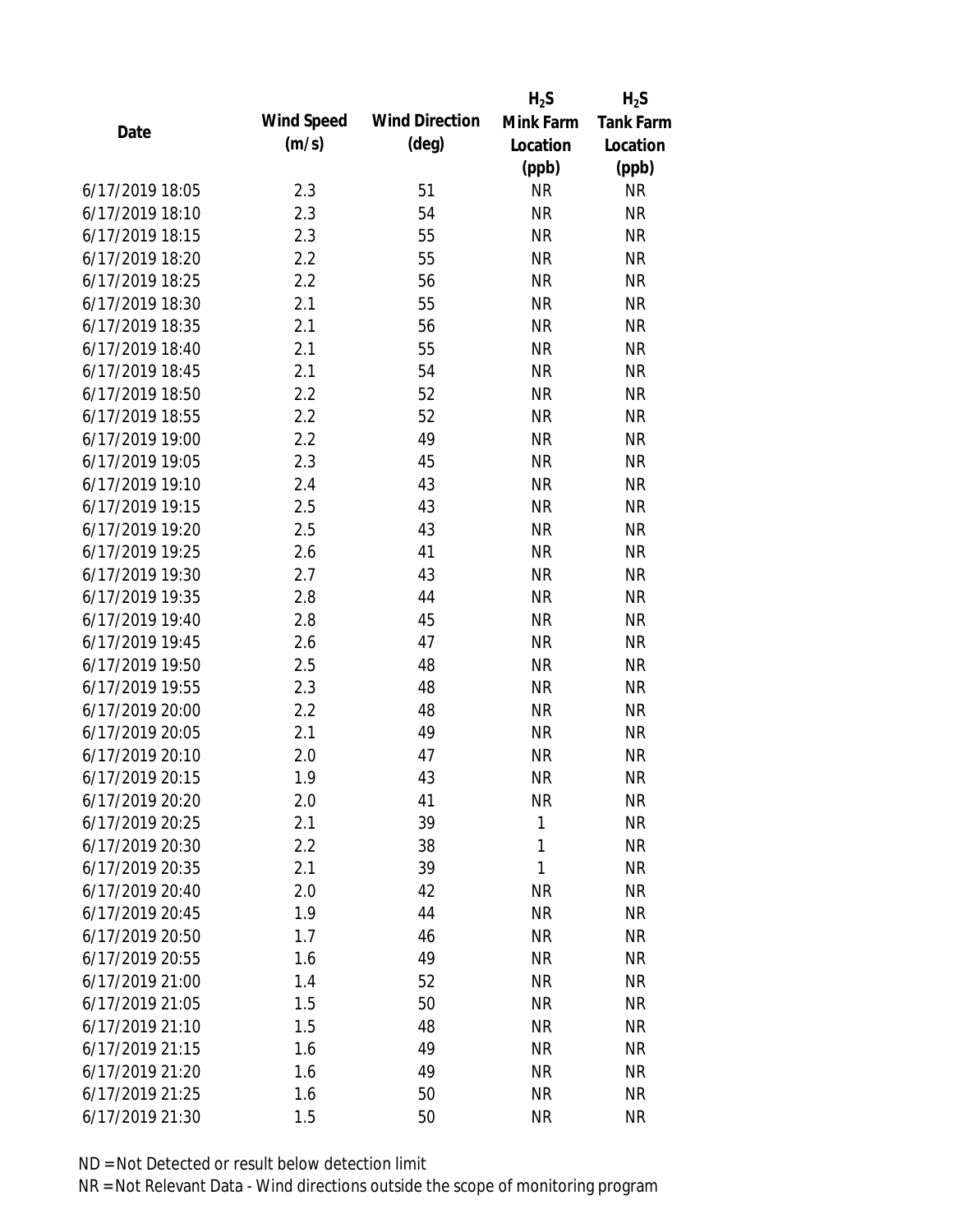|                 |            |                       | $H_2S$    | $H_2S$           |
|-----------------|------------|-----------------------|-----------|------------------|
| Date            | Wind Speed | <b>Wind Direction</b> | Mink Farm | <b>Tank Farm</b> |
|                 | (m/s)      | $(\text{deg})$        | Location  | Location         |
|                 |            |                       | (ppb)     | (ppb)            |
| 6/17/2019 21:35 | 1.5        | 54                    | <b>NR</b> | <b>NR</b>        |
| 6/17/2019 21:40 | 1.3        | 58                    | <b>NR</b> | <b>NR</b>        |
| 6/17/2019 21:45 | 1.3        | 67                    | <b>NR</b> | <b>NR</b>        |
| 6/17/2019 21:50 | 1.4        | 77                    | <b>NR</b> | <b>NR</b>        |
| 6/17/2019 21:55 | 1.3        | 82                    | <b>NR</b> | <b>NR</b>        |
| 6/17/2019 22:00 | 1.2        | 87                    | <b>NR</b> | <b>NR</b>        |
| 6/17/2019 22:05 | 1.1        | 85                    | <b>NR</b> | <b>NR</b>        |
| 6/17/2019 22:10 | 1.1        | 78                    | <b>NR</b> | <b>NR</b>        |
| 6/17/2019 22:15 | 1.0        | 70                    | <b>NR</b> | <b>NR</b>        |
| 6/17/2019 22:20 | 0.8        | 60                    | <b>NR</b> | <b>NR</b>        |
| 6/17/2019 22:25 | 0.8        | 53                    | <b>NR</b> | <b>NR</b>        |
| 6/17/2019 22:30 | 0.7        | 53                    | <b>NR</b> | <b>NR</b>        |
| 6/17/2019 22:35 | 0.7        | 53                    | <b>NR</b> | <b>NR</b>        |
| 6/17/2019 22:40 | 0.7        | 59                    | <b>NR</b> | <b>NR</b>        |
| 6/17/2019 22:45 | 0.6        | 61                    | <b>NR</b> | <b>NR</b>        |
| 6/17/2019 22:50 | 0.6        | 62                    | <b>NR</b> | <b>NR</b>        |
| 6/17/2019 22:55 | 0.5        | 72                    | <b>NR</b> | <b>NR</b>        |
| 6/17/2019 23:00 | 0.5        | 74                    | <b>NR</b> | <b>NR</b>        |
| 6/17/2019 23:05 | 0.6        | 81                    | <b>NR</b> | <b>NR</b>        |
| 6/17/2019 23:10 | 0.6        | 86                    | <b>NR</b> | <b>NR</b>        |
| 6/17/2019 23:15 | 0.9        | 90                    | <b>NR</b> | <b>NR</b>        |
| 6/17/2019 23:20 | 1.0        | 94                    | <b>NR</b> | <b>NR</b>        |
| 6/17/2019 23:25 | 1.2        | 96                    | <b>NR</b> | <b>NR</b>        |
| 6/17/2019 23:30 | 1.4        | 98                    | <b>NR</b> | <b>NR</b>        |
| 6/17/2019 23:35 | 1.5        | 100                   | <b>NR</b> | <b>NR</b>        |
| 6/17/2019 23:40 | 1.6        | 103                   | <b>NR</b> | <b>NR</b>        |
| 6/17/2019 23:45 | 1.7        | 106                   | <b>NR</b> | <b>NR</b>        |
| 6/17/2019 23:50 | 1.7        | 107                   | <b>NR</b> | <b>NR</b>        |
| 6/17/2019 23:55 | 1.8        | 107                   | <b>NR</b> | <b>NR</b>        |
| 6/17/2019 24:00 | 1.8        | 106                   | <b>NR</b> | <b>NR</b>        |
| 6/18/2019 00:05 | 1.8        | 106                   | <b>NR</b> | <b>NR</b>        |
| 6/18/2019 00:10 | 1.7        | 104                   | <b>NR</b> | <b>NR</b>        |
| 6/18/2019 00:15 | 1.7        | 102                   | <b>NR</b> | <b>NR</b>        |
| 6/18/2019 00:20 | 1.6        | 102                   | <b>NR</b> | <b>NR</b>        |
| 6/18/2019 00:25 | 1.6        | 100                   | <b>NR</b> | <b>NR</b>        |
| 6/18/2019 00:30 | 1.6        | 100                   | <b>NR</b> | <b>NR</b>        |
| 6/18/2019 00:35 | 1.6        | 97                    | <b>NR</b> | <b>NR</b>        |
| 6/18/2019 00:40 | 1.6        | 95                    | <b>NR</b> | <b>NR</b>        |
| 6/18/2019 00:45 | 1.7        | 93                    | <b>NR</b> | <b>NR</b>        |
| 6/18/2019 00:50 | 1.6        | 91                    | <b>NR</b> | <b>NR</b>        |
| 6/18/2019 00:55 | 1.5        | 90                    | <b>NR</b> | <b>NR</b>        |
|                 |            |                       |           |                  |
| 6/18/2019 01:00 | 1.4        | 89                    | <b>NR</b> | <b>NR</b>        |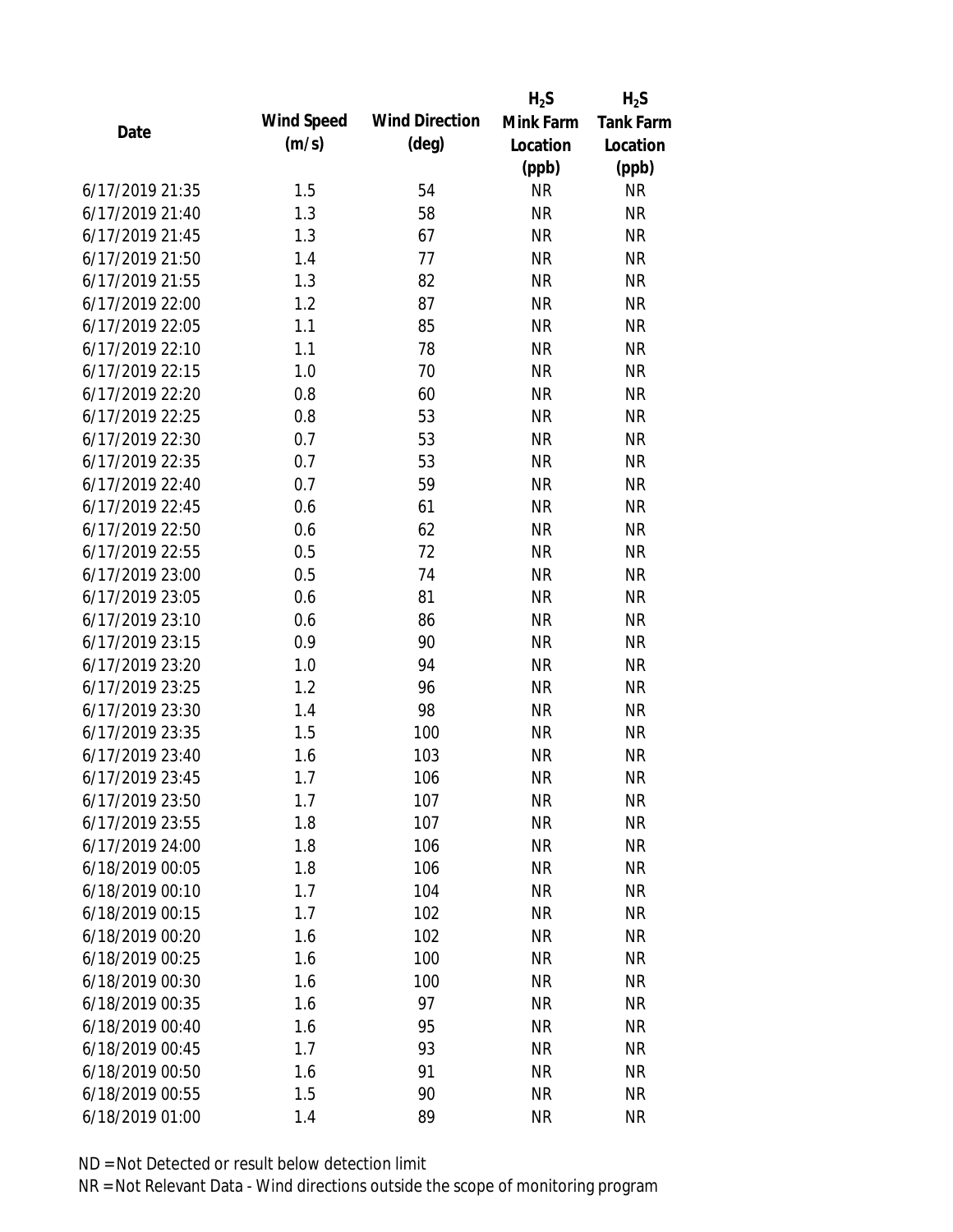|                 |            |                       | $H_2S$         | $H_2S$    |
|-----------------|------------|-----------------------|----------------|-----------|
| Date            | Wind Speed | <b>Wind Direction</b> | Mink Farm      | Tank Farm |
|                 | (m/s)      | $(\text{deg})$        | Location       | Location  |
|                 |            |                       | (ppb)          | (ppb)     |
| 6/18/2019 01:05 | 1.5        | 92                    | <b>NR</b>      | <b>NR</b> |
| 6/18/2019 01:10 | 1.5        | 95                    | <b>NR</b>      | <b>NR</b> |
| 6/18/2019 01:15 | 1.5        | 97                    | <b>NR</b>      | <b>NR</b> |
| 6/18/2019 01:20 | 1.6        | 98                    | <b>NR</b>      | <b>NR</b> |
| 6/18/2019 01:25 | 1.7        | 99                    | <b>NR</b>      | <b>NR</b> |
| 6/18/2019 01:30 | 1.7        | 99                    | <b>NR</b>      | <b>NR</b> |
| 6/18/2019 01:35 | 1.7        | 99                    | <b>NR</b>      | <b>NR</b> |
| 6/18/2019 01:40 | 1.7        | 98                    | <b>NR</b>      | <b>NR</b> |
| 6/18/2019 01:45 | 1.7        | 100                   | <b>NR</b>      | <b>NR</b> |
| 6/18/2019 01:50 | 1.6        | 101                   | <b>NR</b>      | <b>NR</b> |
| 6/18/2019 01:55 | 1.5        | 99                    | <b>NR</b>      | <b>NR</b> |
| 6/18/2019 02:00 | 1.5        | 99                    | <b>NR</b>      | <b>NR</b> |
| 6/18/2019 02:05 | 1.3        | 96                    | <b>NR</b>      | <b>NR</b> |
| 6/18/2019 02:10 | 1.2        | 90                    | <b>NR</b>      | <b>NR</b> |
| 6/18/2019 02:15 | 1.1        | 83                    | <b>NR</b>      | <b>NR</b> |
| 6/18/2019 02:20 | 1.0        | 78                    | <b>NR</b>      | <b>NR</b> |
| 6/18/2019 02:25 | 0.8        | 75                    | <b>NR</b>      | <b>NR</b> |
| 6/18/2019 02:30 | 0.7        | 68                    | <b>NR</b>      | <b>NR</b> |
| 6/18/2019 02:35 | 0.7        | 63                    | <b>NR</b>      | <b>NR</b> |
| 6/18/2019 02:40 | 0.7        | 57                    | <b>NR</b>      | <b>NR</b> |
| 6/18/2019 02:45 | 0.9        | 48                    | <b>NR</b>      | <b>NR</b> |
| 6/18/2019 02:50 | 0.8        | 42                    | <b>NR</b>      | <b>NR</b> |
| 6/18/2019 02:55 | 0.9        | 40                    | $\mathbf{1}$   | <b>NR</b> |
| 6/18/2019 03:00 | 1.0        | 37                    | $\overline{2}$ | <b>NR</b> |
| 6/18/2019 03:05 | 1.0        | 35                    | $\overline{2}$ | <b>NR</b> |
| 6/18/2019 03:10 | 1.0        | 32                    | $\overline{2}$ | <b>NR</b> |
| 6/18/2019 03:15 | 1.0        | 29                    | $\overline{2}$ | <b>NR</b> |
| 6/18/2019 03:20 | 1.3        | 26                    | $\overline{2}$ | <b>NR</b> |
| 6/18/2019 03:25 | 1.6        | 23                    | $\overline{2}$ | <b>NR</b> |
| 6/18/2019 03:30 | 1.8        | 23                    | $\overline{2}$ | <b>NR</b> |
| 6/18/2019 03:35 | 2.0        | 23                    | $\mathbf{1}$   | <b>NR</b> |
| 6/18/2019 03:40 | 2.0        | 26                    | $\mathbf{1}$   | <b>NR</b> |
| 6/18/2019 03:45 | 2.0        | 29                    | 1              | <b>NR</b> |
| 6/18/2019 03:50 | 2.0        | 31                    | 1              | <b>NR</b> |
| 6/18/2019 03:55 | 1.9        | 34                    | 1              | <b>NR</b> |
| 6/18/2019 04:00 | 1.9        | 34                    | $\mathbf{1}$   | <b>NR</b> |
| 6/18/2019 04:05 | 1.8        | 36                    | 1              | <b>NR</b> |
| 6/18/2019 04:10 | 1.7        | 39                    | 1              | <b>NR</b> |
| 6/18/2019 04:15 | 1.6        | 47                    | <b>NR</b>      | <b>NR</b> |
| 6/18/2019 04:20 | 1.4        | 54                    | <b>NR</b>      | <b>NR</b> |
| 6/18/2019 04:25 | 1.3        | 67                    | <b>NR</b>      | <b>NR</b> |
| 6/18/2019 04:30 | 1.2        | 74                    | <b>NR</b>      | <b>NR</b> |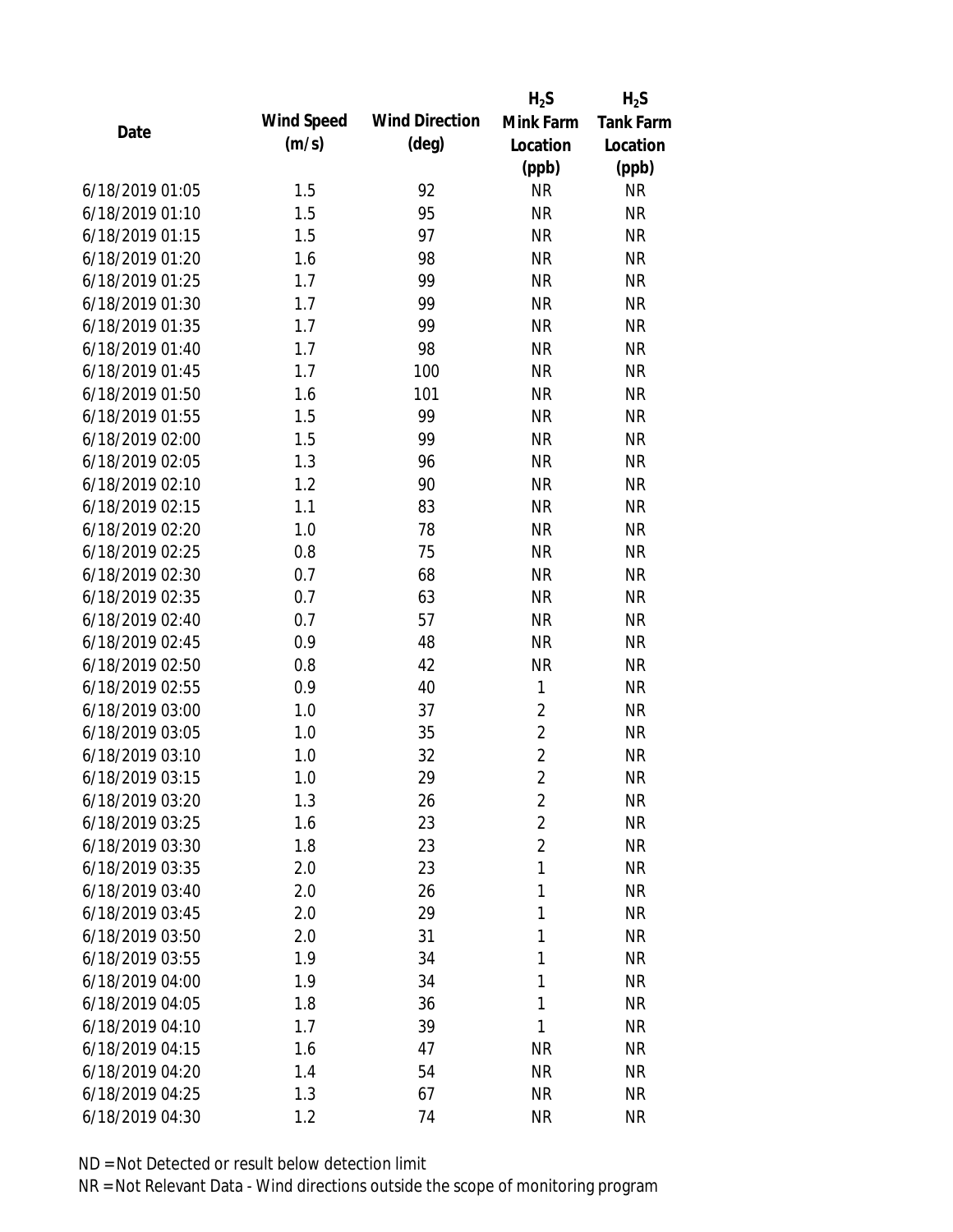|                 |            |                       | $H_2S$         | $H_2S$           |
|-----------------|------------|-----------------------|----------------|------------------|
| Date            | Wind Speed | <b>Wind Direction</b> | Mink Farm      | <b>Tank Farm</b> |
|                 | (m/s)      | $(\text{deg})$        | Location       | Location         |
|                 |            |                       | (ppb)          | (ppb)            |
| 6/18/2019 04:35 | 1.2        | 73                    | <b>NR</b>      | <b>NR</b>        |
| 6/18/2019 04:40 | 1.3        | 67                    | <b>NR</b>      | <b>NR</b>        |
| 6/18/2019 04:45 | 1.2        | 63                    | <b>NR</b>      | <b>NR</b>        |
| 6/18/2019 04:50 | 1.1        | 58                    | <b>NR</b>      | <b>NR</b>        |
| 6/18/2019 04:55 | 1.1        | 56                    | <b>NR</b>      | <b>NR</b>        |
| 6/18/2019 05:00 | 1.1        | 59                    | <b>NR</b>      | <b>NR</b>        |
| 6/18/2019 05:05 | 1.0        | 62                    | <b>NR</b>      | <b>NR</b>        |
| 6/18/2019 05:10 | 1.0        | 59                    | <b>NR</b>      | <b>NR</b>        |
| 6/18/2019 05:15 | 1.3        | 55                    | <b>NR</b>      | <b>NR</b>        |
| 6/18/2019 05:20 | 1.4        | 55                    | <b>NR</b>      | <b>NR</b>        |
| 6/18/2019 05:25 | 1.5        | 47                    | <b>NR</b>      | <b>NR</b>        |
| 6/18/2019 05:30 | 1.6        | 42                    | <b>NR</b>      | <b>NR</b>        |
| 6/18/2019 05:35 | 1.6        | 42                    | <b>NR</b>      | <b>NR</b>        |
| 6/18/2019 05:40 | 1.4        | 47                    | <b>NR</b>      | <b>NR</b>        |
| 6/18/2019 05:45 | 1.3        | 47                    | <b>NR</b>      | <b>NR</b>        |
| 6/18/2019 05:50 | 1.1        | 48                    | <b>NR</b>      | <b>NR</b>        |
| 6/18/2019 05:55 | 0.8        | 51                    | <b>NR</b>      | <b>NR</b>        |
| 6/18/2019 06:00 | 0.7        | 55                    | <b>NR</b>      | <b>NR</b>        |
| 6/18/2019 06:05 | 0.6        | 56                    | <b>NR</b>      | <b>NR</b>        |
| 6/18/2019 06:10 | 0.6        | 58                    | <b>NR</b>      | <b>NR</b>        |
| 6/18/2019 06:15 | 0.4        | 67                    | <b>NR</b>      | <b>NR</b>        |
| 6/18/2019 06:20 | 0.5        | 57                    | <b>NR</b>      | <b>NR</b>        |
| 6/18/2019 06:25 | 0.6        | 51                    | <b>NR</b>      | <b>NR</b>        |
| 6/18/2019 06:30 | 0.5        | 52                    | <b>NR</b>      | <b>NR</b>        |
| 6/18/2019 06:35 | 0.5        | 47                    | <b>NR</b>      | <b>NR</b>        |
| 6/18/2019 06:40 | 0.7        | 31                    | $\overline{2}$ | <b>NR</b>        |
| 6/18/2019 06:45 | 1.0        | 30                    | $\overline{2}$ | <b>NR</b>        |
| 6/18/2019 06:50 | 1.1        | 33                    | $\overline{2}$ | <b>NR</b>        |
| 6/18/2019 06:55 | 1.1        | 36                    | $\overline{2}$ | <b>NR</b>        |
| 6/18/2019 07:00 | 1.3        | 36                    | $\overline{2}$ | <b>NR</b>        |
| 6/18/2019 07:05 | 1.3        | 36                    | $\overline{2}$ | <b>NR</b>        |
| 6/18/2019 07:10 | 1.2        | 38                    | $\overline{2}$ | <b>NR</b>        |
| 6/18/2019 07:15 | 1.1        | 37                    | $\overline{2}$ | <b>NR</b>        |
| 6/18/2019 07:20 | 1.1        | 35                    | $\overline{2}$ | <b>NR</b>        |
| 6/18/2019 07:25 | 1.0        | 33                    | $\overline{2}$ | <b>NR</b>        |
| 6/18/2019 07:30 | 1.1        | 34                    | $\overline{2}$ | <b>NR</b>        |
| 6/18/2019 07:35 | 1.1        | 33                    | $\overline{2}$ | <b>NR</b>        |
| 6/18/2019 07:40 | 1.1        | 31                    | $\overline{2}$ | <b>NR</b>        |
| 6/18/2019 07:45 | 1.1        | 36                    | $\overline{2}$ | <b>NR</b>        |
| 6/18/2019 07:50 | 1.1        | 37                    | $\overline{2}$ | <b>NR</b>        |
| 6/18/2019 07:55 | 1.3        | 39                    | $\overline{2}$ | <b>NR</b>        |
| 6/18/2019 08:00 | 1.3        | 37                    | $\overline{2}$ | <b>NR</b>        |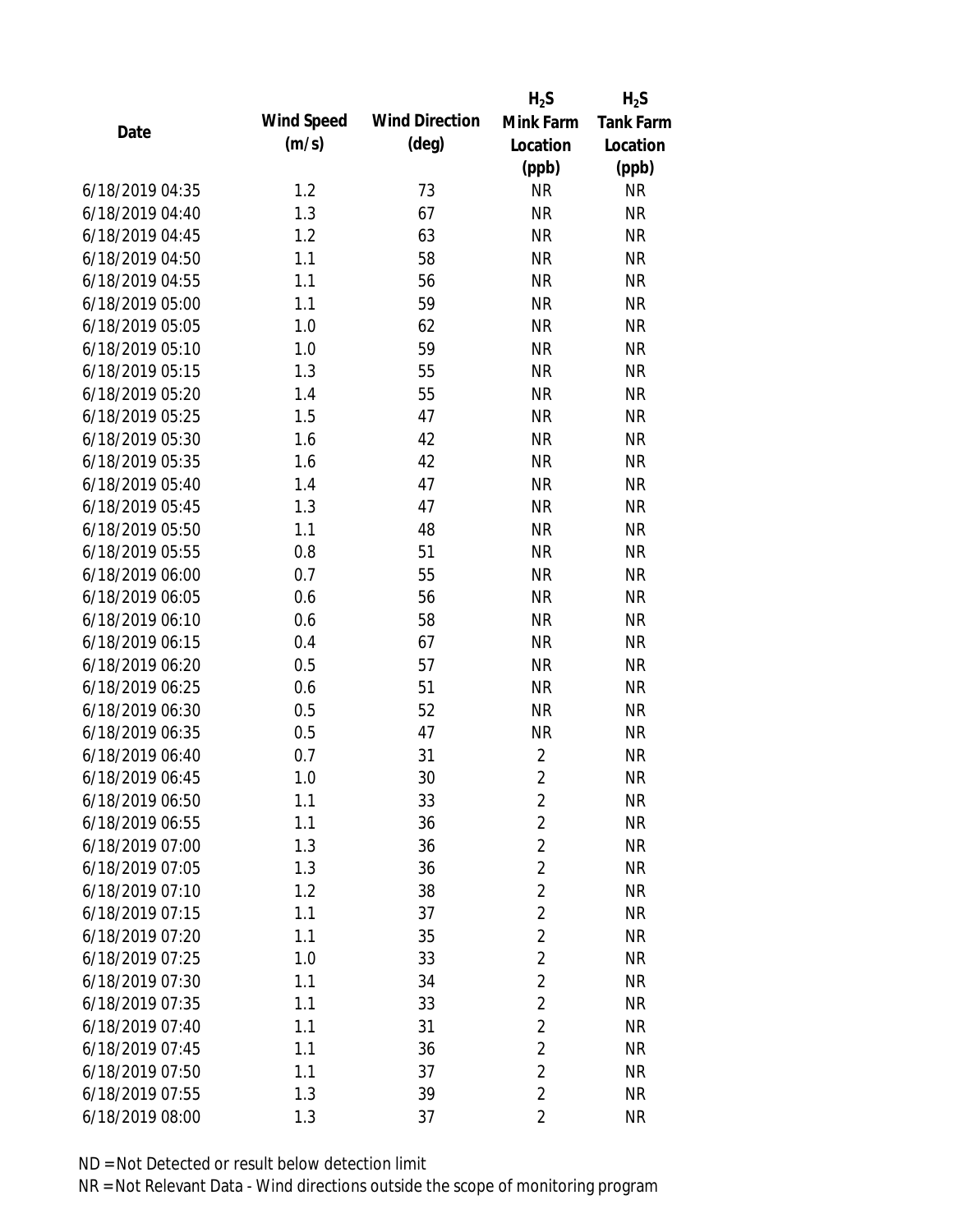|                 |            |                       | $H_2S$         | $H_2S$           |
|-----------------|------------|-----------------------|----------------|------------------|
| Date            | Wind Speed | <b>Wind Direction</b> | Mink Farm      | <b>Tank Farm</b> |
|                 | (m/s)      | $(\text{deg})$        | Location       | Location         |
|                 |            |                       | (ppb)          | (ppb)            |
| 6/18/2019 08:05 | 1.3        | 41                    | <b>NR</b>      | <b>NR</b>        |
| 6/18/2019 08:10 | 1.4        | 43                    | <b>NR</b>      | <b>NR</b>        |
| 6/18/2019 08:15 | 1.4        | 38                    | $\overline{2}$ | <b>NR</b>        |
| 6/18/2019 08:20 | 1.2        | 37                    | $\overline{2}$ | <b>NR</b>        |
| 6/18/2019 08:25 | 1.0        | 35                    | $\overline{2}$ | <b>NR</b>        |
| 6/18/2019 08:30 | 1.0        | 31                    | $\overline{2}$ | <b>NR</b>        |
| 6/18/2019 08:35 | 1.1        | 32                    | $\overline{2}$ | <b>NR</b>        |
| 6/18/2019 08:40 | 1.0        | 36                    | $\overline{2}$ | <b>NR</b>        |
| 6/18/2019 08:45 | 0.9        | 40                    | 1              | <b>NR</b>        |
| 6/18/2019 08:50 | 1.1        | 40                    | 1              | <b>NR</b>        |
| 6/18/2019 08:55 | 1.3        | 40                    | $\mathbf{1}$   | <b>NR</b>        |
| 6/18/2019 09:00 | 1.4        | 46                    | <b>NR</b>      | <b>NR</b>        |
| 6/18/2019 09:05 | 1.4        | 54                    | <b>NR</b>      | <b>NR</b>        |
| 6/18/2019 09:10 | 1.4        | 60                    | <b>NR</b>      | <b>NR</b>        |
| 6/18/2019 09:15 | 1.5        | 63                    | <b>NR</b>      | <b>NR</b>        |
| 6/18/2019 09:20 | 1.7        | 60                    | <b>NR</b>      | <b>NR</b>        |
| 6/18/2019 09:25 | 1.5        | 67                    | <b>NR</b>      | <b>NR</b>        |
| 6/18/2019 09:30 | 1.4        | 76                    | <b>NR</b>      | <b>NR</b>        |
| 6/18/2019 09:35 | 1.4        | 65                    | <b>NR</b>      | <b>NR</b>        |
| 6/18/2019 09:40 | 1.2        | 55                    | <b>NR</b>      | <b>NR</b>        |
| 6/18/2019 09:45 | 1.1        | 61                    | <b>NR</b>      | <b>NR</b>        |
| 6/18/2019 09:50 | 0.9        | 82                    | <b>NR</b>      | <b>NR</b>        |
| 6/18/2019 09:55 | 0.8        | 81                    | <b>NR</b>      | <b>NR</b>        |
| 6/18/2019 10:00 | 0.7        | 67                    | <b>NR</b>      | <b>NR</b>        |
| 6/18/2019 10:05 | 0.6        | 80                    | <b>NR</b>      | <b>NR</b>        |
| 6/18/2019 10:10 | 0.8        | 75                    | <b>NR</b>      | <b>NR</b>        |
| 6/18/2019 10:15 | 0.9        | 58                    | <b>NR</b>      | <b>NR</b>        |
| 6/18/2019 10:20 | 0.9        | 69                    | <b>NR</b>      | <b>NR</b>        |
| 6/18/2019 10:25 | 1.1        | 79                    | <b>NR</b>      | <b>NR</b>        |
| 6/18/2019 10:30 | 1.2        | 91                    | <b>NR</b>      | <b>NR</b>        |
| 6/18/2019 10:35 | 1.4        | 106                   | <b>NR</b>      | <b>NR</b>        |
| 6/18/2019 10:40 | 1.4        | 113                   | <b>NR</b>      | <b>NR</b>        |
| 6/18/2019 10:45 | 1.5        | 119                   | <b>NR</b>      | <b>NR</b>        |
| 6/18/2019 10:50 | 1.6        | 119                   | <b>NR</b>      | <b>NR</b>        |
| 6/18/2019 10:55 | 1.6        | 116                   | <b>NR</b>      | <b>NR</b>        |
| 6/18/2019 11:00 | 1.6        | 111                   | <b>NR</b>      | <b>NR</b>        |
| 6/18/2019 11:05 | 1.5        | 106                   | <b>NR</b>      | <b>NR</b>        |
| 6/18/2019 11:10 | 1.6        | 113                   | <b>NR</b>      | <b>NR</b>        |
| 6/18/2019 11:15 | 1.5        | 115                   | <b>NR</b>      | <b>NR</b>        |
| 6/18/2019 11:20 | 1.5        | 111                   | <b>NR</b>      | <b>NR</b>        |
| 6/18/2019 11:25 | 1.6        | 116                   | <b>NR</b>      | <b>NR</b>        |
| 6/18/2019 11:30 | 1.7        | 120                   | <b>NR</b>      | <b>NR</b>        |
|                 |            |                       |                |                  |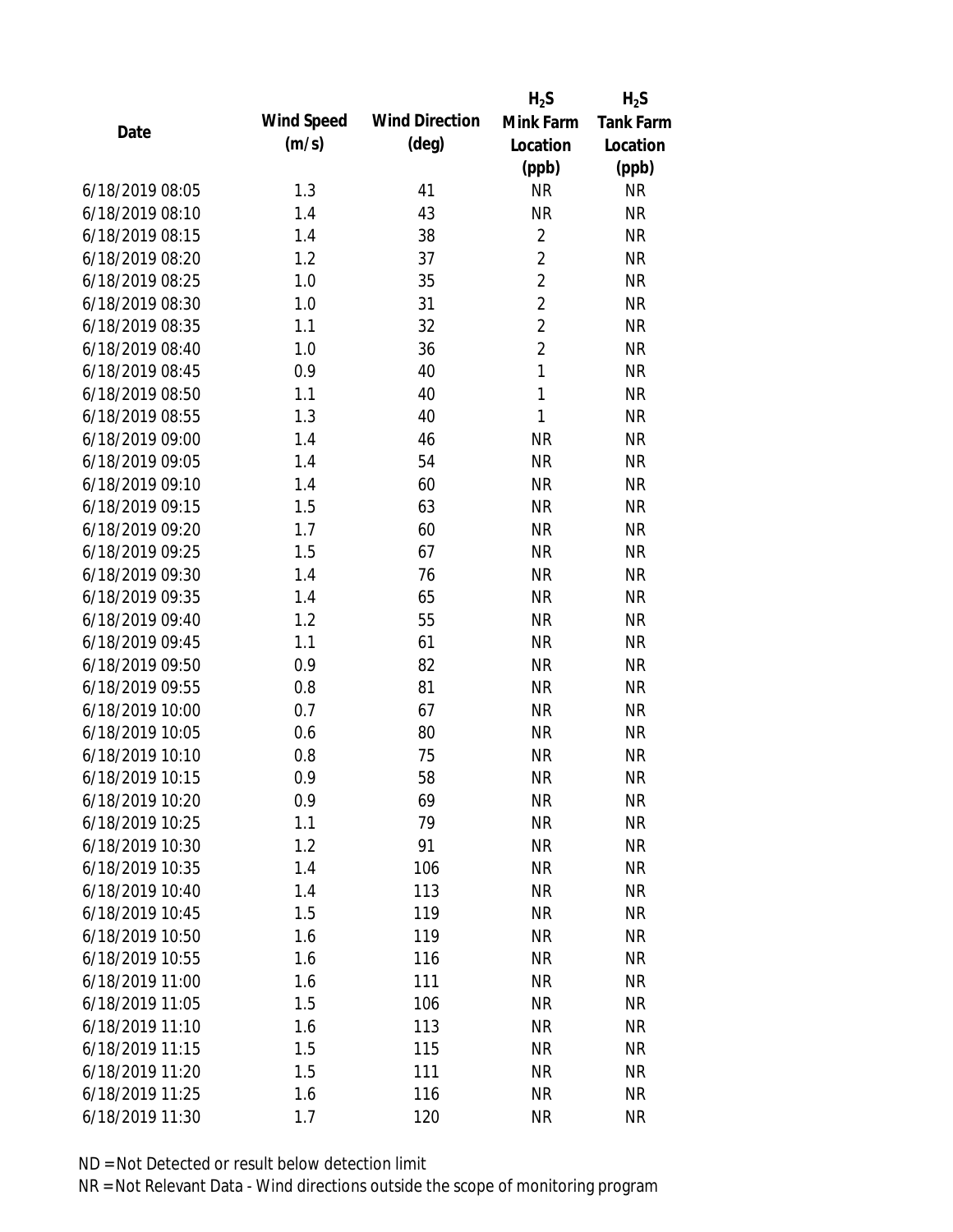|                 |            |                       | $H_2S$    | $H_2S$           |
|-----------------|------------|-----------------------|-----------|------------------|
| Date            | Wind Speed | <b>Wind Direction</b> | Mink Farm | <b>Tank Farm</b> |
|                 | (m/s)      | $(\text{deg})$        | Location  | Location         |
|                 |            |                       | (ppb)     | (ppb)            |
| 6/18/2019 11:35 | 1.8        | 115                   | <b>NR</b> | <b>NR</b>        |
| 6/18/2019 11:40 | 1.7        | 112                   | <b>NR</b> | <b>NR</b>        |
| 6/18/2019 11:45 | 1.8        | 96                    | <b>NR</b> | <b>NR</b>        |
| 6/18/2019 11:50 | 1.6        | 92                    | <b>NR</b> | <b>NR</b>        |
| 6/18/2019 11:55 | 1.5        | 72                    | <b>NR</b> | <b>NR</b>        |
| 6/18/2019 12:00 | 1.5        | 51                    | <b>NR</b> | <b>NR</b>        |
| 6/18/2019 12:05 | 1.4        | 53                    | <b>NR</b> | <b>NR</b>        |
| 6/18/2019 12:10 | 1.6        | 66                    | <b>NR</b> | <b>NR</b>        |
| 6/18/2019 12:15 | 1.6        | 89                    | <b>NR</b> | <b>NR</b>        |
| 6/18/2019 12:20 | 1.7        | 101                   | <b>NR</b> | <b>NR</b>        |
| 6/18/2019 12:25 | 1.8        | 110                   | <b>NR</b> | <b>NR</b>        |
| 6/18/2019 12:30 | 1.9        | 104                   | <b>NR</b> | <b>NR</b>        |
| 6/18/2019 12:35 | 2.1        | 99                    | <b>NR</b> | <b>NR</b>        |
| 6/18/2019 12:40 | 1.9        | 91                    | <b>NR</b> | <b>NR</b>        |
| 6/18/2019 12:45 | 1.9        | 93                    | <b>NR</b> | <b>NR</b>        |
| 6/18/2019 12:50 | 1.9        | 87                    | <b>NR</b> | <b>NR</b>        |
| 6/18/2019 12:55 | 2.0        | 95                    | <b>NR</b> | <b>NR</b>        |
| 6/18/2019 13:00 | 1.9        | 112                   | <b>NR</b> | <b>NR</b>        |
| 6/18/2019 13:05 | 1.7        | 126                   | <b>NR</b> | <b>NR</b>        |
| 6/18/2019 13:10 | 1.7        | 128                   | <b>NR</b> | <b>NR</b>        |
| 6/18/2019 13:15 | 1.8        | 121                   | <b>NR</b> | <b>NR</b>        |
| 6/18/2019 13:20 | 1.8        | 124                   | <b>NR</b> | <b>NR</b>        |
| 6/18/2019 13:25 | 1.9        | 131                   | <b>NR</b> | <b>NR</b>        |
| 6/18/2019 13:30 | 1.9        | 140                   | <b>NR</b> | <b>NR</b>        |
| 6/18/2019 13:35 | 1.8        | 127                   | <b>NR</b> | <b>NR</b>        |
| 6/18/2019 13:40 | 1.9        | 119                   | <b>NR</b> | <b>NR</b>        |
| 6/18/2019 13:45 | 1.9        | 134                   | <b>NR</b> | <b>NR</b>        |
| 6/18/2019 13:50 | 1.8        | 128                   | <b>NR</b> | <b>NR</b>        |
| 6/18/2019 13:55 | 1.7        | 124                   | <b>NR</b> | <b>NR</b>        |
| 6/18/2019 14:00 | 1.5        | 122                   | <b>NR</b> | <b>NR</b>        |
| 6/18/2019 14:05 | 1.4        | 134                   | <b>NR</b> | <b>NR</b>        |
| 6/18/2019 14:10 | 1.3        | 133                   | <b>NR</b> | <b>NR</b>        |
| 6/18/2019 14:15 | 1.3        | 101                   | <b>NR</b> | <b>NR</b>        |
| 6/18/2019 14:20 | 1.4        | 88                    | <b>NR</b> | <b>NR</b>        |
| 6/18/2019 14:25 | 1.3        | 63                    | <b>NR</b> | <b>NR</b>        |
| 6/18/2019 14:30 | 1.5        | 65                    | <b>NR</b> | <b>NR</b>        |
| 6/18/2019 14:35 | 1.6        | 68                    | <b>NR</b> | <b>NR</b>        |
| 6/18/2019 14:40 | 1.5        | 79                    | <b>NR</b> | <b>NR</b>        |
| 6/18/2019 14:45 | 1.4        | 89                    | <b>NR</b> | <b>NR</b>        |
| 6/18/2019 14:50 | 1.3        | 95                    | <b>NR</b> | <b>NR</b>        |
| 6/18/2019 14:55 | 1.3        | 103                   | <b>NR</b> | <b>NR</b>        |
| 6/18/2019 15:00 | 1.2        | 105                   | <b>NR</b> | <b>NR</b>        |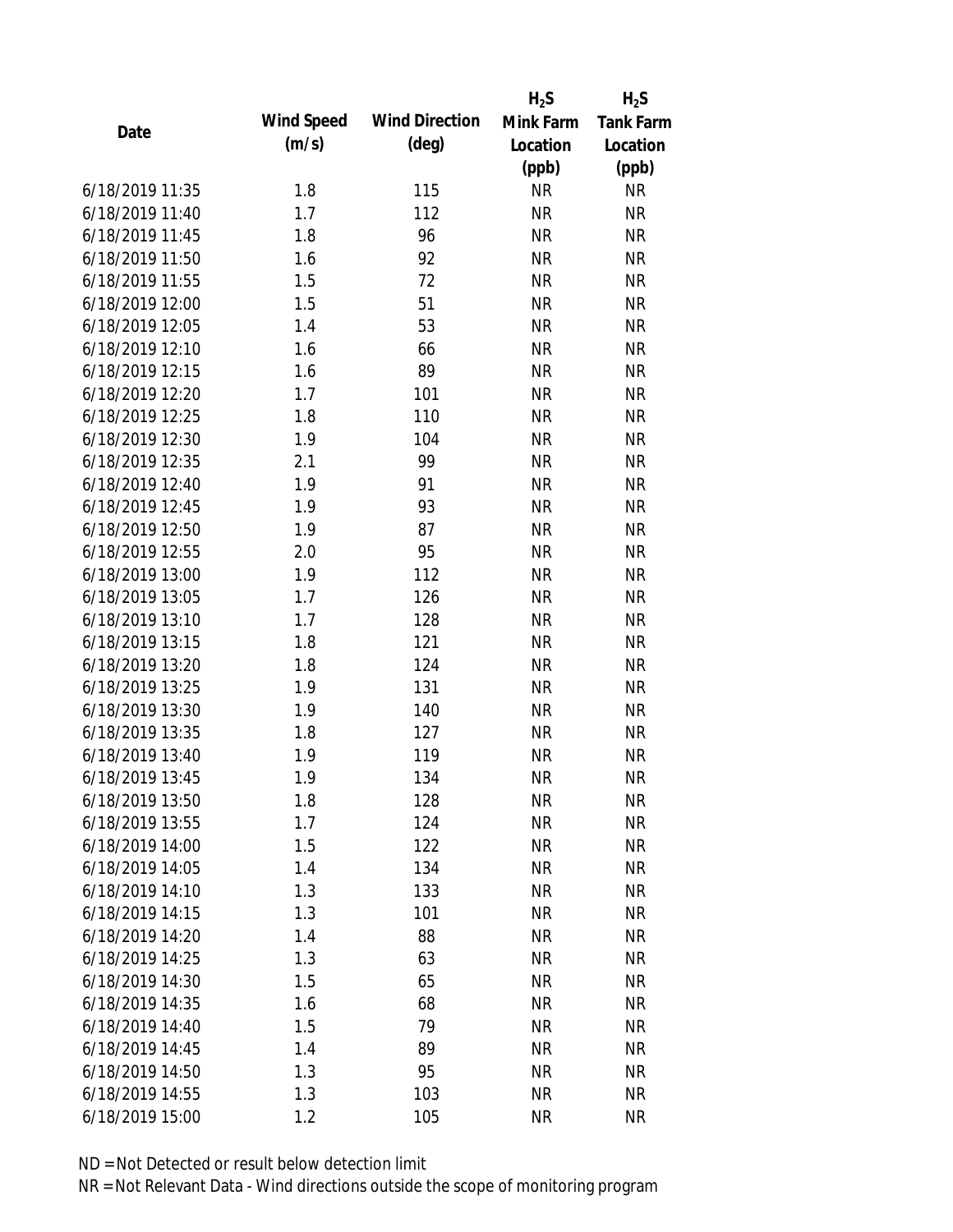|                 |            |                       | $H_2S$    | $H_2S$           |
|-----------------|------------|-----------------------|-----------|------------------|
| Date            | Wind Speed | <b>Wind Direction</b> | Mink Farm | <b>Tank Farm</b> |
|                 | (m/s)      | $(\text{deg})$        | Location  | Location         |
|                 |            |                       | (ppb)     | (ppb)            |
| 6/18/2019 15:05 | 1.2        | 98                    | <b>NR</b> | <b>NR</b>        |
| 6/18/2019 15:10 | 1.6        | 108                   | <b>NR</b> | <b>NR</b>        |
| 6/18/2019 15:15 | 1.8        | 113                   | <b>NR</b> | <b>NR</b>        |
| 6/18/2019 15:20 | 1.7        | 115                   | <b>NR</b> | <b>NR</b>        |
| 6/18/2019 15:25 | 1.5        | 116                   | <b>NR</b> | <b>NR</b>        |
| 6/18/2019 15:30 | 1.5        | 105                   | <b>NR</b> | <b>NR</b>        |
| 6/18/2019 15:35 | 1.4        | 101                   | <b>NR</b> | <b>NR</b>        |
| 6/18/2019 15:40 | 1.1        | 83                    | <b>NR</b> | <b>NR</b>        |
| 6/18/2019 15:45 | 1.0        | 79                    | <b>NR</b> | <b>NR</b>        |
| 6/18/2019 15:50 | 1.0        | 84                    | <b>NR</b> | <b>NR</b>        |
| 6/18/2019 15:55 | 1.2        | 89                    | <b>NR</b> | <b>NR</b>        |
| 6/18/2019 16:00 | 1.3        | 97                    | <b>NR</b> | <b>NR</b>        |
| 6/18/2019 16:05 | 1.1        | 105                   | <b>NR</b> | <b>NR</b>        |
| 6/18/2019 16:10 | 0.9        | 111                   | <b>NR</b> | <b>NR</b>        |
| 6/18/2019 16:15 | 0.8        | 103                   | <b>NR</b> | <b>NR</b>        |
| 6/18/2019 16:20 | 0.6        | 105                   | <b>NR</b> | <b>NR</b>        |
| 6/18/2019 16:25 | 0.4        | 104                   | <b>NR</b> | <b>NR</b>        |
| 6/18/2019 16:30 | 0.3        | 99                    | <b>NR</b> | <b>NR</b>        |
| 6/18/2019 16:35 | 0.4        | 91                    | <b>NR</b> | <b>NR</b>        |
| 6/18/2019 16:40 | 0.6        | 86                    | <b>NR</b> | <b>NR</b>        |
| 6/18/2019 16:45 | 0.8        | 82                    | <b>NR</b> | <b>NR</b>        |
| 6/18/2019 16:50 | 0.8        | 80                    | <b>NR</b> | <b>NR</b>        |
| 6/18/2019 16:55 | 1.0        | 81                    | <b>NR</b> | <b>NR</b>        |
| 6/18/2019 17:00 | 0.9        | 78                    | <b>NR</b> | <b>NR</b>        |
| 6/18/2019 17:05 | 0.8        | 83                    | <b>NR</b> | <b>NR</b>        |
| 6/18/2019 17:10 | 0.7        | 86                    | <b>NR</b> | <b>NR</b>        |
| 6/18/2019 17:15 | 0.6        | 89                    | <b>NR</b> | <b>NR</b>        |
| 6/18/2019 17:20 | 0.6        | 90                    | <b>NR</b> | <b>NR</b>        |
| 6/18/2019 17:25 | 0.5        | 109                   | <b>NR</b> | <b>NR</b>        |
| 6/18/2019 17:30 | 0.8        | 148                   | <b>NR</b> | <b>NR</b>        |
| 6/18/2019 17:35 | 1.1        | 167                   | <b>NR</b> | <b>NR</b>        |
| 6/18/2019 17:40 | 1.3        | 171                   | <b>NR</b> | <b>NR</b>        |
| 6/18/2019 17:45 | 1.5        | 172                   | <b>NR</b> | $\mathbf{1}$     |
| 6/18/2019 17:50 | 1.9        | 167                   | <b>NR</b> | <b>NR</b>        |
| 6/18/2019 17:55 | 2.1        | 166                   | <b>NR</b> | <b>NR</b>        |
| 6/18/2019 18:00 | 2.2        | 160                   | <b>NR</b> | <b>NR</b>        |
| 6/18/2019 18:05 | 2.2        | 160                   | <b>NR</b> | <b>NR</b>        |
| 6/18/2019 18:10 | 2.2        | 163                   | <b>NR</b> | <b>NR</b>        |
| 6/18/2019 18:15 | 2.2        | 166                   | <b>NR</b> | <b>NR</b>        |
| 6/18/2019 18:20 | 2.1        | 169                   | ΝR        | <b>NR</b>        |
| 6/18/2019 18:25 | 2.0        | 167                   | <b>NR</b> | <b>NR</b>        |
| 6/18/2019 18:30 | 2.0        | 167                   | <b>NR</b> | <b>NR</b>        |
|                 |            |                       |           |                  |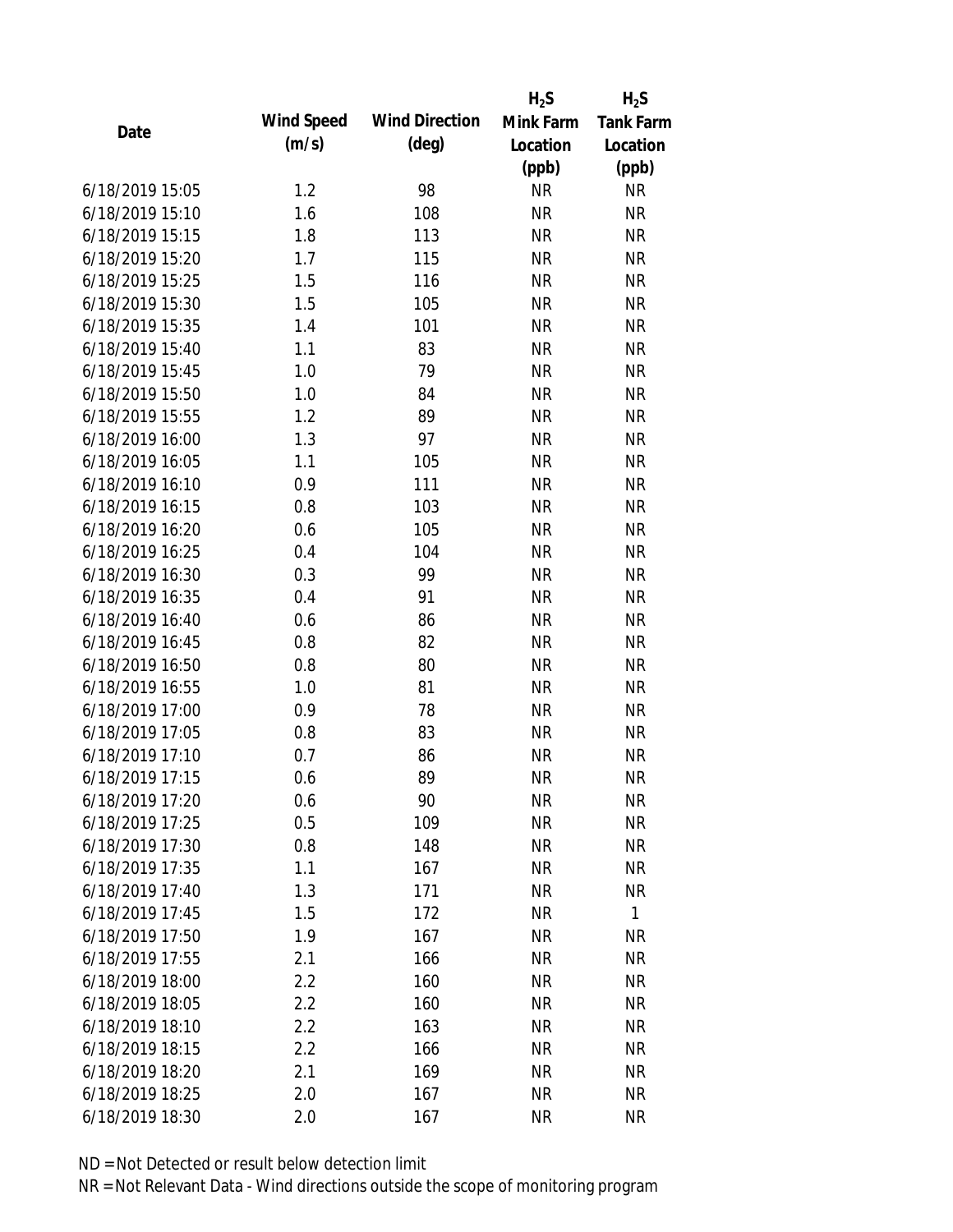|                 |            |                       | $H_2S$    | $H_2S$           |
|-----------------|------------|-----------------------|-----------|------------------|
| Date            | Wind Speed | <b>Wind Direction</b> | Mink Farm | <b>Tank Farm</b> |
|                 | (m/s)      | $(\text{deg})$        | Location  | Location         |
|                 |            |                       | (ppb)     | (ppb)            |
| 6/18/2019 18:35 | 1.9        | 164                   | <b>NR</b> | <b>NR</b>        |
| 6/18/2019 18:40 | 1.8        | 166                   | <b>NR</b> | <b>NR</b>        |
| 6/18/2019 18:45 | 1.7        | 171                   | <b>NR</b> | $\mathbf{1}$     |
| 6/18/2019 18:50 | 1.6        | 169                   | <b>NR</b> | <b>NR</b>        |
| 6/18/2019 18:55 | 1.6        | 170                   | <b>NR</b> | 1                |
| 6/18/2019 19:00 | 1.5        | 165                   | <b>NR</b> | <b>NR</b>        |
| 6/18/2019 19:05 | 1.5        | 161                   | <b>NR</b> | <b>NR</b>        |
| 6/18/2019 19:10 | 1.6        | 152                   | <b>NR</b> | <b>NR</b>        |
| 6/18/2019 19:15 | 1.8        | 145                   | <b>NR</b> | <b>NR</b>        |
| 6/18/2019 19:20 | 2.0        | 142                   | <b>NR</b> | <b>NR</b>        |
| 6/18/2019 19:25 | 2.1        | 140                   | <b>NR</b> | <b>NR</b>        |
| 6/18/2019 19:30 | 2.1        | 136                   | <b>NR</b> | <b>NR</b>        |
| 6/18/2019 19:35 | 2.1        | 132                   | <b>NR</b> | <b>NR</b>        |
| 6/18/2019 19:40 | 2.1        | 133                   | <b>NR</b> | <b>NR</b>        |
| 6/18/2019 19:45 | 2.0        | 133                   | <b>NR</b> | <b>NR</b>        |
| 6/18/2019 19:50 | 2.0        | 133                   | <b>NR</b> | <b>NR</b>        |
| 6/18/2019 19:55 | 2.0        | 130                   | <b>NR</b> | <b>NR</b>        |
| 6/18/2019 20:00 | 2.0        | 127                   | <b>NR</b> | <b>NR</b>        |
| 6/18/2019 20:05 | 2.1        | 123                   | <b>NR</b> | <b>NR</b>        |
| 6/18/2019 20:10 | 2.1        | 116                   | <b>NR</b> | <b>NR</b>        |
| 6/18/2019 20:15 | 2.1        | 111                   | <b>NR</b> | <b>NR</b>        |
| 6/18/2019 20:20 | 2.0        | 106                   | <b>NR</b> | <b>NR</b>        |
| 6/18/2019 20:25 | 2.0        | 102                   | <b>NR</b> | <b>NR</b>        |
| 6/18/2019 20:30 | 2.0        | 102                   | <b>NR</b> | <b>NR</b>        |
| 6/18/2019 20:35 | 2.0        | 103                   | <b>NR</b> | <b>NR</b>        |
| 6/18/2019 20:40 | 2.0        | 104                   | <b>NR</b> | <b>NR</b>        |
| 6/18/2019 20:45 | 2.2        | 106                   | <b>NR</b> | <b>NR</b>        |
| 6/18/2019 20:50 | 2.4        | 106                   | <b>NR</b> | <b>NR</b>        |
| 6/18/2019 20:55 | 2.4        | 108                   | <b>NR</b> | <b>NR</b>        |
| 6/18/2019 21:00 | 2.5        | 110                   | <b>NR</b> | <b>NR</b>        |
| 6/18/2019 21:05 | 2.5        | 112                   | <b>NR</b> | <b>NR</b>        |
| 6/18/2019 21:10 | 2.5        | 115                   | <b>NR</b> | <b>NR</b>        |
| 6/18/2019 21:15 | 2.6        | 116                   | <b>NR</b> | <b>NR</b>        |
| 6/18/2019 21:20 | 2.6        | 118                   | <b>NR</b> | <b>NR</b>        |
| 6/18/2019 21:25 | 2.6        | 119                   | <b>NR</b> | <b>NR</b>        |
| 6/18/2019 21:30 | 2.7        | 119                   | <b>NR</b> | <b>NR</b>        |
| 6/18/2019 21:35 | 2.7        | 119                   | <b>NR</b> | <b>NR</b>        |
| 6/18/2019 21:40 | 2.7        | 118                   | <b>NR</b> | <b>NR</b>        |
| 6/18/2019 21:45 | 2.5        | 118                   | <b>NR</b> | <b>NR</b>        |
| 6/18/2019 21:50 | 2.4        | 118                   | <b>NR</b> | <b>NR</b>        |
| 6/18/2019 21:55 | 2.2        | 118                   | <b>NR</b> | <b>NR</b>        |
| 6/18/2019 22:00 | 2.0        | 119                   | <b>NR</b> | <b>NR</b>        |
|                 |            |                       |           |                  |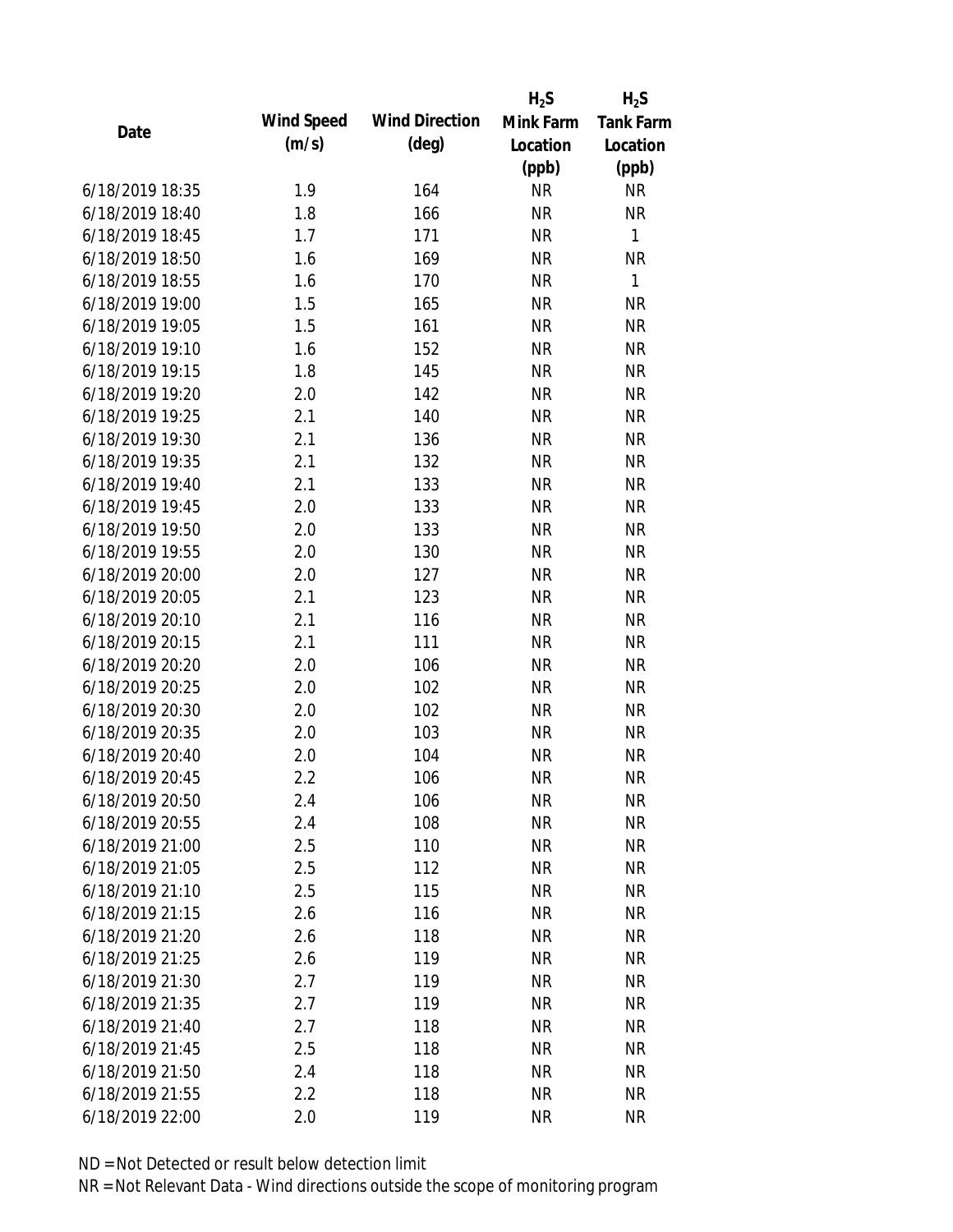|                 |            |                       | $H_2S$    | $H_2S$           |
|-----------------|------------|-----------------------|-----------|------------------|
| Date            | Wind Speed | <b>Wind Direction</b> | Mink Farm | <b>Tank Farm</b> |
|                 | (m/s)      | $(\text{deg})$        | Location  | Location         |
|                 |            |                       | (ppb)     | (ppb)            |
| 6/18/2019 22:05 | 1.8        | 120                   | <b>NR</b> | <b>NR</b>        |
| 6/18/2019 22:10 | 1.6        | 121                   | <b>NR</b> | <b>NR</b>        |
| 6/18/2019 22:15 | 1.5        | 118                   | <b>NR</b> | <b>NR</b>        |
| 6/18/2019 22:20 | 1.4        | 116                   | <b>NR</b> | <b>NR</b>        |
| 6/18/2019 22:25 | 1.5        | 113                   | <b>NR</b> | <b>NR</b>        |
| 6/18/2019 22:30 | 1.5        | 110                   | <b>NR</b> | <b>NR</b>        |
| 6/18/2019 22:35 | 1.7        | 107                   | <b>NR</b> | <b>NR</b>        |
| 6/18/2019 22:40 | 1.8        | 105                   | <b>NR</b> | <b>NR</b>        |
| 6/18/2019 22:45 | 1.8        | 106                   | <b>NR</b> | <b>NR</b>        |
| 6/18/2019 22:50 | 1.7        | 107                   | <b>NR</b> | <b>NR</b>        |
| 6/18/2019 22:55 | 1.5        | 109                   | <b>NR</b> | <b>NR</b>        |
| 6/18/2019 23:00 | 1.2        | 111                   | <b>NR</b> | <b>NR</b>        |
| 6/18/2019 23:05 | 1.1        | 113                   | <b>NR</b> | <b>NR</b>        |
| 6/18/2019 23:10 | 1.0        | 115                   | <b>NR</b> | <b>NR</b>        |
| 6/18/2019 23:15 | 1.0        | 119                   | <b>NR</b> | <b>NR</b>        |
| 6/18/2019 23:20 | 1.1        | 120                   | <b>NR</b> | <b>NR</b>        |
| 6/18/2019 23:25 | 1.3        | 121                   | <b>NR</b> | <b>NR</b>        |
| 6/18/2019 23:30 | 1.6        | 124                   | <b>NR</b> | <b>NR</b>        |
| 6/18/2019 23:35 | 1.8        | 127                   | <b>NR</b> | <b>NR</b>        |
| 6/18/2019 23:40 | 1.8        | 130                   | <b>NR</b> | <b>NR</b>        |
| 6/18/2019 23:45 | 1.9        | 133                   | <b>NR</b> | <b>NR</b>        |
| 6/18/2019 23:50 | 1.7        | 135                   | <b>NR</b> | <b>NR</b>        |
| 6/18/2019 23:55 | 1.5        | 135                   | <b>NR</b> | <b>NR</b>        |
| 6/18/2019 24:00 | 1.4        | 133                   | <b>NR</b> | <b>NR</b>        |
| 6/19/2019 00:05 | 1.3        | 130                   | <b>NR</b> | <b>NR</b>        |
| 6/19/2019 00:10 | 1.0        | 126                   | <b>NR</b> | <b>NR</b>        |
| 6/19/2019 00:15 | 0.8        | 121                   | <b>NR</b> | <b>NR</b>        |
| 6/19/2019 00:20 | 1.0        | 120                   | <b>NR</b> | <b>NR</b>        |
| 6/19/2019 00:25 | 1.2        | 122                   | <b>NR</b> | <b>NR</b>        |
| 6/19/2019 00:30 | 1.1        | 125                   | <b>NR</b> | <b>NR</b>        |
| 6/19/2019 00:35 | 1.0        | 130                   | <b>NR</b> | <b>NR</b>        |
| 6/19/2019 00:40 | 1.1        | 132                   | <b>NR</b> | <b>NR</b>        |
| 6/19/2019 00:45 | 1.1        | 134                   | <b>NR</b> | <b>NR</b>        |
| 6/19/2019 00:50 | 0.9        | 137                   | <b>NR</b> | <b>NR</b>        |
| 6/19/2019 00:55 | 0.9        | 135                   | <b>NR</b> | <b>NR</b>        |
| 6/19/2019 01:00 | 1.0        | 134                   | <b>NR</b> | <b>NR</b>        |
| 6/19/2019 01:05 | 1.2        | 131                   | <b>NR</b> | <b>NR</b>        |
| 6/19/2019 01:10 | 1.2        | 132                   | <b>NR</b> | <b>NR</b>        |
| 6/19/2019 01:15 | 1.3        | 135                   | <b>NR</b> | <b>NR</b>        |
| 6/19/2019 01:20 | 1.3        | 139                   | <b>NR</b> | <b>NR</b>        |
| 6/19/2019 01:25 | 1.2        | 149                   | <b>NR</b> | <b>NR</b>        |
| 6/19/2019 01:30 | 1.1        | 156                   | <b>NR</b> | <b>NR</b>        |
|                 |            |                       |           |                  |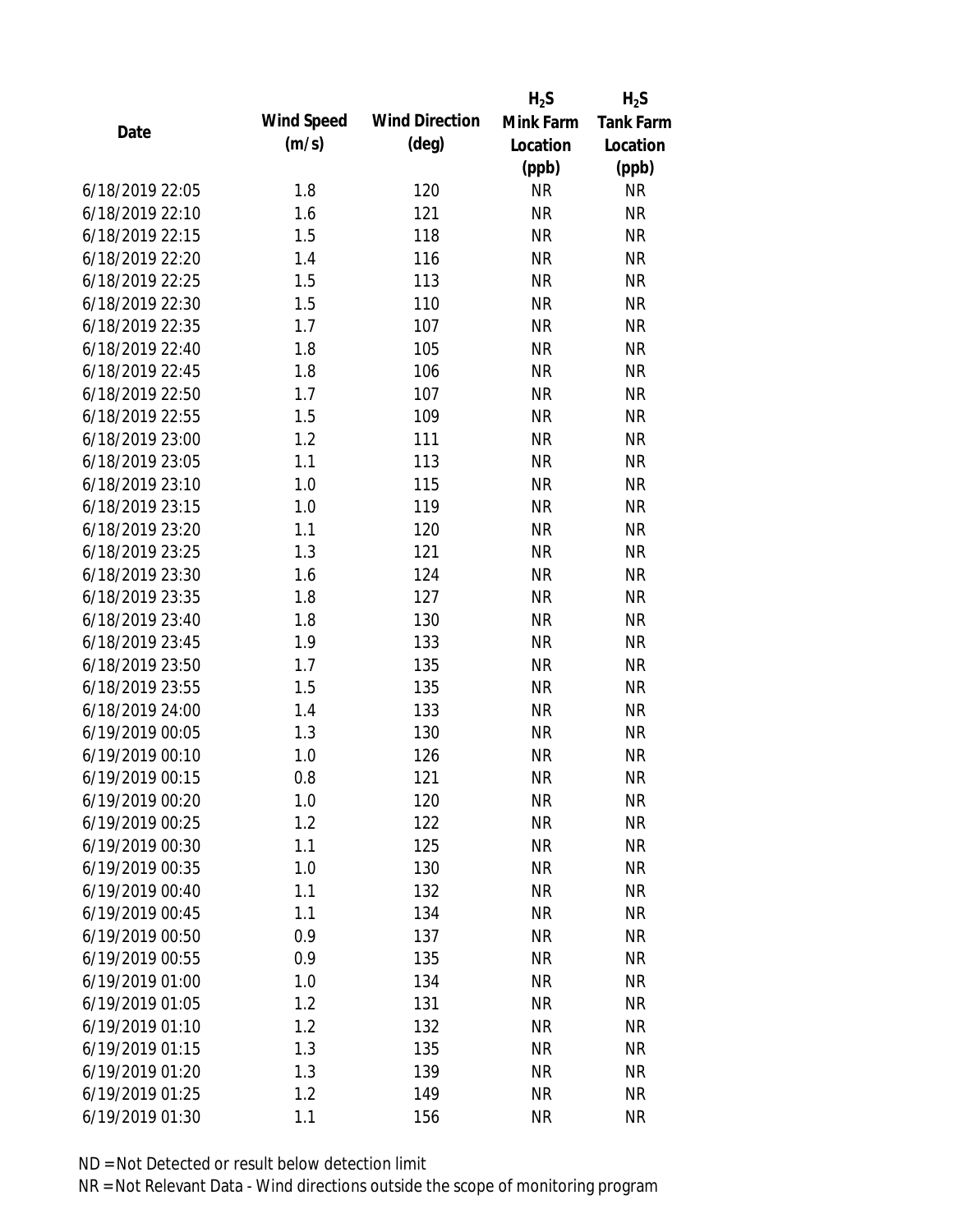|                 |            |                       | $H_2S$    | $H_2S$           |
|-----------------|------------|-----------------------|-----------|------------------|
| Date            | Wind Speed | <b>Wind Direction</b> | Mink Farm | <b>Tank Farm</b> |
|                 | (m/s)      | $(\text{deg})$        | Location  | Location         |
|                 |            |                       | (ppb)     | (ppb)            |
| 6/19/2019 01:35 | 1.1        | 164                   | <b>NR</b> | <b>NR</b>        |
| 6/19/2019 01:40 | 1.1        | 170                   | <b>NR</b> | $\overline{2}$   |
| 6/19/2019 01:45 | 1.1        | 170                   | <b>NR</b> | $\overline{2}$   |
| 6/19/2019 01:50 | 1.4        | 165                   | <b>NR</b> | <b>NR</b>        |
| 6/19/2019 01:55 | 1.5        | 160                   | <b>NR</b> | <b>NR</b>        |
| 6/19/2019 02:00 | 1.5        | 157                   | <b>NR</b> | <b>NR</b>        |
| 6/19/2019 02:05 | 1.5        | 154                   | <b>NR</b> | <b>NR</b>        |
| 6/19/2019 02:10 | 1.6        | 150                   | <b>NR</b> | <b>NR</b>        |
| 6/19/2019 02:15 | 1.6        | 147                   | <b>NR</b> | <b>NR</b>        |
| 6/19/2019 02:20 | 1.5        | 149                   | <b>NR</b> | <b>NR</b>        |
| 6/19/2019 02:25 | 1.3        | 150                   | <b>NR</b> | <b>NR</b>        |
| 6/19/2019 02:30 | 1.0        | 151                   | <b>NR</b> | <b>NR</b>        |
| 6/19/2019 02:35 | 1.0        | 156                   | <b>NR</b> | <b>NR</b>        |
| 6/19/2019 02:40 | 0.9        | 162                   | <b>NR</b> | <b>NR</b>        |
| 6/19/2019 02:45 | 0.8        | 170                   | <b>NR</b> | $\mathbf{1}$     |
| 6/19/2019 02:50 | 1.0        | 171                   | <b>NR</b> | $\mathbf{1}$     |
| 6/19/2019 02:55 | 1.2        | 169                   | <b>NR</b> | <b>NR</b>        |
| 6/19/2019 03:00 | 1.3        | 168                   | <b>NR</b> | <b>NR</b>        |
| 6/19/2019 03:05 | 1.2        | 168                   | <b>NR</b> | <b>NR</b>        |
| 6/19/2019 03:10 | 1.1        | 167                   | <b>NR</b> | <b>NR</b>        |
| 6/19/2019 03:15 | 0.9        | 166                   | <b>NR</b> | <b>NR</b>        |
| 6/19/2019 03:20 | 0.6        | 165                   | <b>NR</b> | <b>NR</b>        |
| 6/19/2019 03:25 | 0.4        | 166                   | <b>NR</b> | <b>NR</b>        |
| 6/19/2019 03:30 | 0.3        | 166                   | <b>NR</b> | <b>NR</b>        |
| 6/19/2019 03:35 | 0.3        | 164                   | <b>NR</b> | <b>NR</b>        |
| 6/19/2019 03:40 | 0.5        | 162                   | <b>NR</b> | <b>NR</b>        |
| 6/19/2019 03:45 | 0.5        | 163                   | <b>NR</b> | <b>NR</b>        |
| 6/19/2019 03:50 | 0.5        | 164                   | <b>NR</b> | <b>NR</b>        |
| 6/19/2019 03:55 | 0.5        | 164                   | <b>NR</b> | <b>NR</b>        |
| 6/19/2019 04:00 | 0.6        | 179                   | <b>NR</b> | $\overline{2}$   |
| 6/19/2019 04:05 | 0.6        | 200                   | <b>NR</b> | 2                |
| 6/19/2019 04:10 | 0.5        | 220                   | <b>NR</b> | $\overline{2}$   |
| 6/19/2019 04:15 | 0.6        | 224                   | <b>NR</b> | $\overline{2}$   |
| 6/19/2019 04:20 | 0.7        | 224                   | <b>NR</b> | $\overline{2}$   |
| 6/19/2019 04:25 | 0.7        | 224                   | <b>NR</b> | $\overline{2}$   |
| 6/19/2019 04:30 | 0.7        | 216                   | <b>NR</b> | $\overline{2}$   |
| 6/19/2019 04:35 | 0.6        | 211                   | <b>NR</b> | $\overline{2}$   |
| 6/19/2019 04:40 | 0.4        | 206                   | <b>NR</b> | $\overline{2}$   |
| 6/19/2019 04:45 | 0.2        | 195                   | <b>NR</b> | $\overline{2}$   |
| 6/19/2019 04:50 | 0.2        | 186                   | ΝR        | $\overline{2}$   |
| 6/19/2019 04:55 | 0.3        | 200                   | <b>NR</b> | $\overline{2}$   |
| 6/19/2019 05:00 | 0.2        | 211                   | <b>NR</b> | 2                |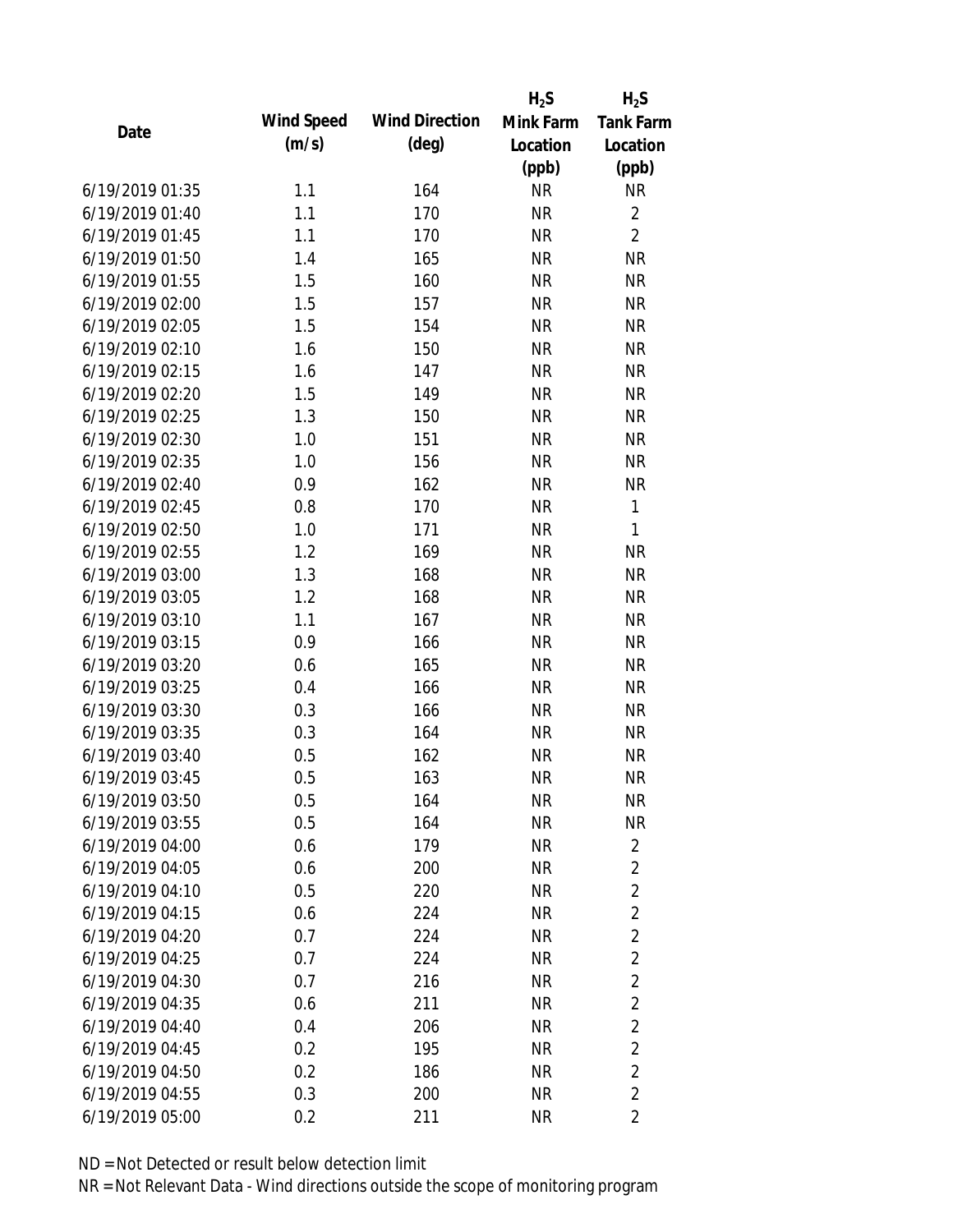|                 |            |                       | $H_2S$         | $H_2S$           |
|-----------------|------------|-----------------------|----------------|------------------|
| Date            | Wind Speed | <b>Wind Direction</b> | Mink Farm      | <b>Tank Farm</b> |
|                 | (m/s)      | $(\text{deg})$        | Location       | Location         |
|                 |            |                       | (ppb)          | (ppb)            |
| 6/19/2019 05:05 | 0.3        | 208                   | <b>NR</b>      | $\overline{2}$   |
| 6/19/2019 05:10 | 0.3        | 207                   | <b>NR</b>      | $\overline{2}$   |
| 6/19/2019 05:15 | 0.3        | 207                   | <b>NR</b>      | $\overline{2}$   |
| 6/19/2019 05:20 | 0.3        | 207                   | <b>NR</b>      | $\overline{2}$   |
| 6/19/2019 05:25 | 0.2        | 197                   | <b>NR</b>      | $\overline{2}$   |
| 6/19/2019 05:30 | 0.1        | 185                   | <b>NR</b>      | $\overline{2}$   |
| 6/19/2019 05:35 | 0.0        | CALM                  | <b>NR</b>      | $\overline{2}$   |
| 6/19/2019 05:40 | 0.0        | CALM                  | <b>NR</b>      | <b>NR</b>        |
| 6/19/2019 05:45 | 0.0        | CALM                  | <b>NR</b>      | <b>NR</b>        |
| 6/19/2019 05:50 | 0.0        | CALM                  | <b>NR</b>      | <b>NR</b>        |
| 6/19/2019 05:55 | 0.0        | CALM                  | <b>NR</b>      | <b>NR</b>        |
| 6/19/2019 06:00 | 0.0        | CALM                  | <b>NR</b>      | <b>NR</b>        |
| 6/19/2019 06:05 | 0.0        | CALM                  | <b>NR</b>      | <b>NR</b>        |
| 6/19/2019 06:10 | 0.0        | CALM                  | <b>NR</b>      | <b>NR</b>        |
| 6/19/2019 06:15 | 0.0        | CALM                  | <b>NR</b>      | <b>NR</b>        |
| 6/19/2019 06:20 | 0.0        | CALM                  | <b>NR</b>      | <b>NR</b>        |
| 6/19/2019 06:25 | 0.0        | CALM                  | <b>NR</b>      | <b>NR</b>        |
| 6/19/2019 06:30 | 0.0        | CALM                  | <b>NR</b>      | <b>NR</b>        |
| 6/19/2019 06:35 | 0.0        | CALM                  | <b>NR</b>      | <b>NR</b>        |
| 6/19/2019 06:40 | 0.0        | CALM                  | <b>NR</b>      | <b>NR</b>        |
| 6/19/2019 06:45 | 0.0        | CALM                  | <b>NR</b>      | <b>NR</b>        |
| 6/19/2019 06:50 | 0.0        | CALM                  | <b>NR</b>      | <b>NR</b>        |
| 6/19/2019 06:55 | 0.0        | CALM                  | <b>NR</b>      | <b>NR</b>        |
| 6/19/2019 07:00 | 0.0        | CALM                  | <b>NR</b>      | <b>NR</b>        |
| 6/19/2019 07:05 | 0.0        | CALM                  | <b>NR</b>      | <b>NR</b>        |
| 6/19/2019 07:10 | 0.0        | CALM                  | <b>NR</b>      | <b>NR</b>        |
| 6/19/2019 07:15 | 0.0        | CALM                  | <b>NR</b>      | <b>NR</b>        |
| 6/19/2019 07:20 | 0.0        | CALM                  | <b>NR</b>      | <b>NR</b>        |
| 6/19/2019 07:25 | 0.0        | CALM                  | <b>NR</b>      | <b>NR</b>        |
| 6/19/2019 07:30 | 0.0        | CALM                  | <b>NR</b>      | <b>NR</b>        |
| 6/19/2019 07:35 | 0.0        | CALM                  | <b>NR</b>      | <b>NR</b>        |
| 6/19/2019 07:40 | 0.2        | 39                    | $\mathbf{1}$   | <b>NR</b>        |
| 6/19/2019 07:45 | 0.2        | 48                    | <b>NR</b>      | <b>NR</b>        |
| 6/19/2019 07:50 | 0.2        | 48                    | <b>NR</b>      | <b>NR</b>        |
| 6/19/2019 07:55 | 0.2        | 48                    | <b>NR</b>      | <b>NR</b>        |
| 6/19/2019 08:00 | 0.2        | 45                    | <b>NR</b>      | <b>NR</b>        |
| 6/19/2019 08:05 | 0.4        | 33                    | $\overline{2}$ | <b>NR</b>        |
| 6/19/2019 08:10 | 0.4        | 23                    | $\overline{2}$ | <b>NR</b>        |
| 6/19/2019 08:15 | 0.4        | 17                    | $\overline{2}$ | <b>NR</b>        |
| 6/19/2019 08:20 | 0.4        | 17                    | $\overline{2}$ | <b>NR</b>        |
| 6/19/2019 08:25 | 0.4        | 17                    | $\overline{2}$ | <b>NR</b>        |
| 6/19/2019 08:30 | 0.3        | 17                    | $\overline{2}$ | <b>NR</b>        |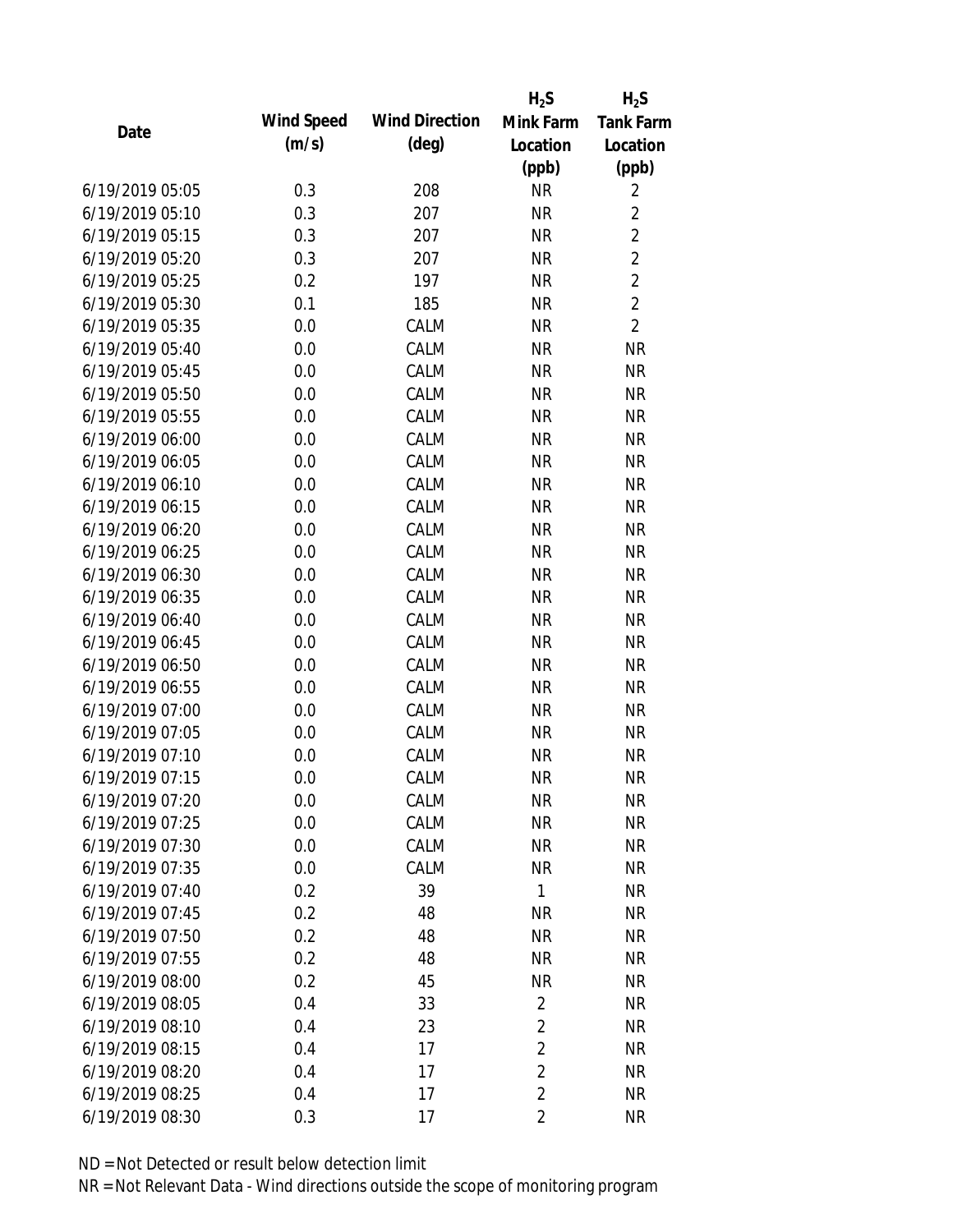|            |                          |                | $H_2S$                                                                             |
|------------|--------------------------|----------------|------------------------------------------------------------------------------------|
| Wind Speed | <b>Wind Direction</b>    | Mink Farm      | <b>Tank Farm</b>                                                                   |
| (m/s)      | $(\text{deg})$           | Location       | Location                                                                           |
|            |                          |                | (ppb)                                                                              |
| 0.2        | 19                       | $\overline{2}$ | <b>NR</b>                                                                          |
| 0.0        | CALM                     | <b>NR</b>      | <b>NR</b>                                                                          |
| 0.0        | CALM                     | <b>NR</b>      | <b>NR</b>                                                                          |
| 0.0        | CALM                     | <b>NR</b>      | <b>NR</b>                                                                          |
| 0.0        | CALM                     | <b>NR</b>      | <b>NR</b>                                                                          |
| 0.0        | CALM                     | <b>NR</b>      | <b>NR</b>                                                                          |
| 0.0        | CALM                     | <b>NR</b>      | <b>NR</b>                                                                          |
| 0.0        | CALM                     | <b>NR</b>      | <b>NR</b>                                                                          |
| 0.0        | CALM                     | <b>NR</b>      | <b>NR</b>                                                                          |
| 0.1        | 28                       | 1              | <b>NR</b>                                                                          |
| 0.2        | 26                       | 1              | <b>NR</b>                                                                          |
| 0.3        | 20                       | $\mathbf{1}$   | <b>NR</b>                                                                          |
| 0.5        | 24                       | $\mathbf{1}$   | <b>NR</b>                                                                          |
| 0.7        | 27                       |                | <b>NR</b>                                                                          |
| 0.7        | 28                       | $\overline{2}$ | <b>NR</b>                                                                          |
| 0.9        | 29                       | $\overline{2}$ | <b>NR</b>                                                                          |
| 1.1        | 25                       |                | <b>NR</b>                                                                          |
| 1.2        | 31                       |                | <b>NR</b>                                                                          |
| 1.3        | 36                       | $\mathbf{1}$   | <b>NR</b>                                                                          |
| 1.4        | 39                       | $\mathbf{1}$   | <b>NR</b>                                                                          |
|            | 38                       | $\mathbf{1}$   | <b>NR</b>                                                                          |
| 1.5        | 45                       | <b>NR</b>      | <b>NR</b>                                                                          |
| 1.4        | 55                       | <b>NR</b>      | <b>NR</b>                                                                          |
| 1.3        | 60                       | <b>NR</b>      | <b>NR</b>                                                                          |
| 1.1        | 68                       | <b>NR</b>      | <b>NR</b>                                                                          |
| 1.0        | 73                       | <b>NR</b>      | <b>NR</b>                                                                          |
| 1.0        | 86                       | <b>NR</b>      | <b>NR</b>                                                                          |
| 1.0        | 87                       | <b>NR</b>      | <b>NR</b>                                                                          |
| 1.3        | 78                       | <b>NR</b>      | <b>NR</b>                                                                          |
| 1.6        | 69                       | <b>NR</b>      | <b>NR</b>                                                                          |
| 1.7        | 59                       | <b>NR</b>      | <b>NR</b>                                                                          |
| 2.0        | 55                       | <b>NR</b>      | <b>NR</b>                                                                          |
| 2.2        | 50                       | <b>NR</b>      | <b>NR</b>                                                                          |
| 2.3        | 50                       | <b>NR</b>      | <b>NR</b>                                                                          |
| 2.3        | 54                       | <b>NR</b>      | <b>NR</b>                                                                          |
| 2.3        | 62                       | <b>NR</b>      | <b>NR</b>                                                                          |
|            |                          | <b>NR</b>      | <b>NR</b>                                                                          |
|            |                          |                | <b>NR</b>                                                                          |
|            | 60                       | <b>NR</b>      | <b>NR</b>                                                                          |
| 2.7        | 53                       | <b>NR</b>      | <b>NR</b>                                                                          |
| 2.8        | 53                       | <b>NR</b>      | <b>NR</b>                                                                          |
| 2.7        | 50                       | <b>NR</b>      | <b>NR</b>                                                                          |
|            | 1.5<br>2.4<br>2.5<br>2.6 | 63<br>62       | $H_2S$<br>(ppb)<br>$\overline{2}$<br>$\overline{2}$<br>$\overline{2}$<br><b>NR</b> |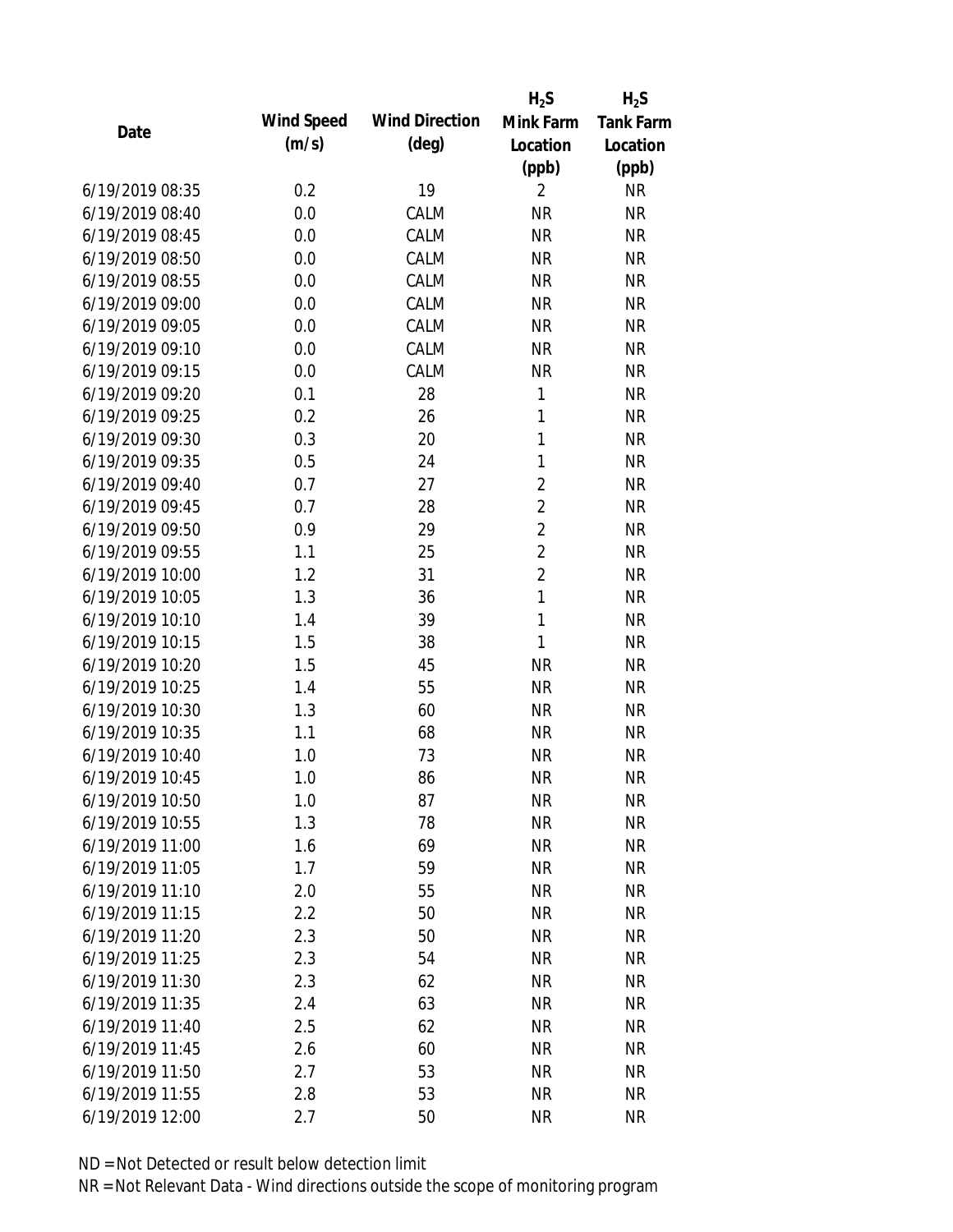|                 |            |                       | $H_2S$         | $H_2S$           |
|-----------------|------------|-----------------------|----------------|------------------|
| Date            | Wind Speed | <b>Wind Direction</b> | Mink Farm      | <b>Tank Farm</b> |
|                 | (m/s)      | $(\text{deg})$        | Location       | Location         |
|                 |            |                       | (ppb)          | (ppb)            |
| 6/19/2019 12:05 | 2.8        | 52                    | <b>NR</b>      | <b>NR</b>        |
| 6/19/2019 12:10 | 2.8        | 53                    | <b>NR</b>      | <b>NR</b>        |
| 6/19/2019 12:15 | 2.9        | 50                    | <b>NR</b>      | <b>NR</b>        |
| 6/19/2019 12:20 | 2.8        | 50                    | <b>NR</b>      | <b>NR</b>        |
| 6/19/2019 12:25 | 2.9        | 48                    | <b>NR</b>      | <b>NR</b>        |
| 6/19/2019 12:30 | 3.0        | 46                    | <b>NR</b>      | <b>NR</b>        |
| 6/19/2019 12:35 | 3.1        | 46                    | <b>NR</b>      | <b>NR</b>        |
| 6/19/2019 12:40 | 3.1        | 46                    | <b>NR</b>      | <b>NR</b>        |
| 6/19/2019 12:45 | 3.1        | 46                    | <b>NR</b>      | <b>NR</b>        |
| 6/19/2019 12:50 | 3.2        | 45                    | <b>NR</b>      | <b>NR</b>        |
| 6/19/2019 12:55 | 3.4        | 46                    | <b>NR</b>      | <b>NR</b>        |
| 6/19/2019 13:00 | 3.2        | 46                    | <b>NR</b>      | <b>NR</b>        |
| 6/19/2019 13:05 | 3.2        | 45                    | <b>NR</b>      | <b>NR</b>        |
| 6/19/2019 13:10 | 3.2        | 44                    | <b>NR</b>      | <b>NR</b>        |
| 6/19/2019 13:15 | 3.2        | 43                    | <b>NR</b>      | <b>NR</b>        |
| 6/19/2019 13:20 | 3.2        | 44                    | <b>NR</b>      | <b>NR</b>        |
| 6/19/2019 13:25 | 3.2        | 41                    | <b>NR</b>      | <b>NR</b>        |
| 6/19/2019 13:30 | 3.3        | 40                    | $\overline{2}$ | <b>NR</b>        |
| 6/19/2019 13:35 | 3.3        | 41                    | <b>NR</b>      | <b>NR</b>        |
| 6/19/2019 13:40 | 3.3        | 39                    | $\overline{2}$ | <b>NR</b>        |
| 6/19/2019 13:45 | 3.3        | 42                    | <b>NR</b>      | <b>NR</b>        |
| 6/19/2019 13:50 | 3.2        | 46                    | <b>NR</b>      | <b>NR</b>        |
| 6/19/2019 13:55 | 3.2        | 49                    | <b>NR</b>      | <b>NR</b>        |
| 6/19/2019 14:00 | 3.2        | 50                    | <b>NR</b>      | <b>NR</b>        |
| 6/19/2019 14:05 | 3.1        | 49                    | <b>NR</b>      | <b>NR</b>        |
| 6/19/2019 14:10 | 3.3        | 48                    | <b>NR</b>      | <b>NR</b>        |
| 6/19/2019 14:15 | 3.4        | 45                    | <b>NR</b>      | <b>NR</b>        |
| 6/19/2019 14:20 | 3.5        | 41                    | <b>NR</b>      | <b>NR</b>        |
| 6/19/2019 14:25 | 3.6        | 39                    | $\mathbf{1}$   | <b>NR</b>        |
| 6/19/2019 14:30 | 3.6        | 39                    | $\mathbf{1}$   | <b>NR</b>        |
| 6/19/2019 14:35 | 3.6        | 42                    | <b>NR</b>      | <b>NR</b>        |
| 6/19/2019 14:40 | 3.3        | 44                    | <b>NR</b>      | <b>NR</b>        |
| 6/19/2019 14:45 | 3.1        | 47                    | <b>NR</b>      | <b>NR</b>        |
| 6/19/2019 14:50 | 2.9        | 52                    | <b>NR</b>      | <b>NR</b>        |
| 6/19/2019 14:55 | 2.8        | 55                    | <b>NR</b>      | <b>NR</b>        |
| 6/19/2019 15:00 | 2.7        | 56                    | <b>NR</b>      | <b>NR</b>        |
| 6/19/2019 15:05 | 2.6        | 55                    | <b>NR</b>      | <b>NR</b>        |
| 6/19/2019 15:10 | 2.9        | 53                    | <b>NR</b>      | <b>NR</b>        |
| 6/19/2019 15:15 | 3.0        | 51                    | <b>NR</b>      | <b>NR</b>        |
| 6/19/2019 15:20 | 3.3        | 48                    | <b>NR</b>      | <b>NR</b>        |
| 6/19/2019 15:25 | 3.3        | 47                    | <b>NR</b>      | <b>NR</b>        |
| 6/19/2019 15:30 | 3.5        | 46                    | <b>NR</b>      | <b>NR</b>        |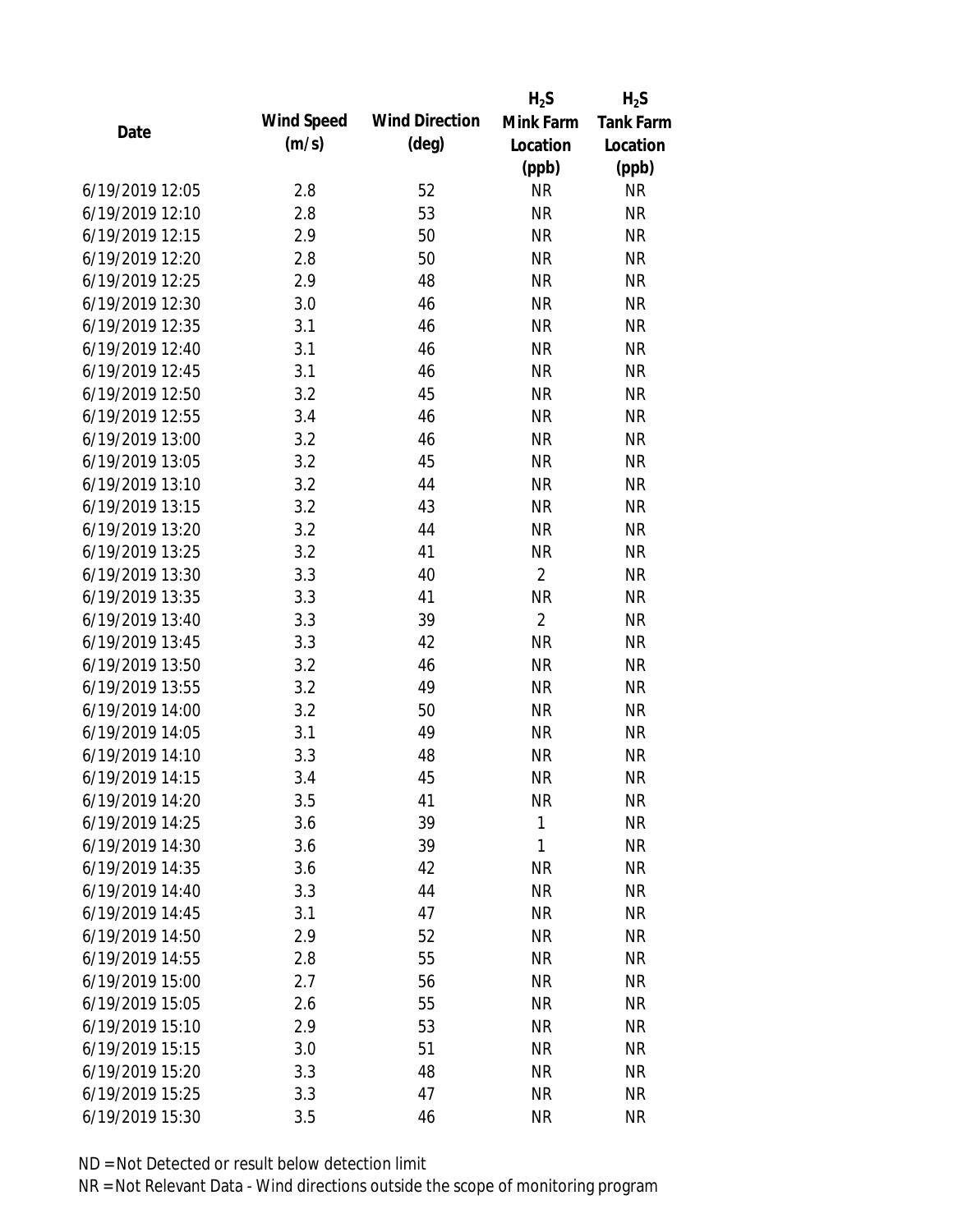|                 |            |                       | $H_2S$         | $H_2S$           |
|-----------------|------------|-----------------------|----------------|------------------|
| Date            | Wind Speed | <b>Wind Direction</b> | Mink Farm      | <b>Tank Farm</b> |
|                 | (m/s)      | $(\text{deg})$        | Location       | Location         |
|                 |            |                       | (ppb)          | (ppb)            |
| 6/19/2019 15:35 | 3.6        | 44                    | <b>NR</b>      | <b>NR</b>        |
| 6/19/2019 15:40 | 3.4        | 46                    | <b>NR</b>      | <b>NR</b>        |
| 6/19/2019 15:45 | 3.3        | 48                    | <b>NR</b>      | <b>NR</b>        |
| 6/19/2019 15:50 | 3.3        | 47                    | <b>NR</b>      | <b>NR</b>        |
| 6/19/2019 15:55 | 3.3        | 49                    | <b>NR</b>      | <b>NR</b>        |
| 6/19/2019 16:00 | 3.4        | 49                    | <b>NR</b>      | <b>NR</b>        |
| 6/19/2019 16:05 | 3.4        | 50                    | <b>NR</b>      | <b>NR</b>        |
| 6/19/2019 16:10 | 3.5        | 48                    | <b>NR</b>      | <b>NR</b>        |
| 6/19/2019 16:15 | 3.6        | 45                    | <b>NR</b>      | <b>NR</b>        |
| 6/19/2019 16:20 | 3.7        | 47                    | <b>NR</b>      | <b>NR</b>        |
| 6/19/2019 16:25 | 3.6        | 45                    | <b>NR</b>      | <b>NR</b>        |
| 6/19/2019 16:30 | 3.6        | 42                    | <b>NR</b>      | <b>NR</b>        |
| 6/19/2019 16:35 | 3.8        | 40                    | $\mathbf{1}$   | <b>NR</b>        |
| 6/19/2019 16:40 | 3.6        | 41                    | <b>NR</b>      | <b>NR</b>        |
| 6/19/2019 16:45 | 3.6        | 41                    | <b>NR</b>      | <b>NR</b>        |
| 6/19/2019 16:50 | 3.6        | 39                    | $\mathbf{1}$   | <b>NR</b>        |
| 6/19/2019 16:55 | 3.6        | 37                    | $\mathbf{1}$   | <b>NR</b>        |
| 6/19/2019 17:00 | 3.6        | 38                    | $\mathbf{1}$   | <b>NR</b>        |
| 6/19/2019 17:05 | 3.6        | 37                    | <b>ND</b>      | <b>NR</b>        |
| 6/19/2019 17:10 | 3.9        | 36                    | <b>ND</b>      | <b>NR</b>        |
| 6/19/2019 17:15 | 4.1        | 35                    | <b>ND</b>      | <b>NR</b>        |
| 6/19/2019 17:20 | 4.1        | 35                    | $\mathbf{1}$   | <b>NR</b>        |
| 6/19/2019 17:25 | 4.1        | 35                    | $\mathbf{1}$   | <b>NR</b>        |
| 6/19/2019 17:30 | 4.1        | 36                    | $\mathbf{1}$   | <b>NR</b>        |
| 6/19/2019 17:35 | 3.8        | 36                    | 1              | <b>NR</b>        |
| 6/19/2019 17:40 | 3.6        | 38                    | $\overline{2}$ | <b>NR</b>        |
| 6/19/2019 17:45 | 3.4        | 38                    | $\mathbf{1}$   | <b>NR</b>        |
| 6/19/2019 17:50 | 3.4        | 38                    | 1              | <b>NR</b>        |
| 6/19/2019 17:55 | 3.4        | 40                    | 1              | <b>NR</b>        |
| 6/19/2019 18:00 | 3.3        | 39                    | 1              | <b>NR</b>        |
| 6/19/2019 18:05 | 3.2        | 40                    | 1              | <b>NR</b>        |
| 6/19/2019 18:10 | 3.1        | 40                    | 1              | <b>NR</b>        |
| 6/19/2019 18:15 | 3.0        | 40                    | 1              | <b>NR</b>        |
| 6/19/2019 18:20 | 2.9        | 40                    | 1              | <b>NR</b>        |
| 6/19/2019 18:25 | 2.7        | 43                    | <b>NR</b>      | <b>NR</b>        |
| 6/19/2019 18:30 | 2.8        | 44                    | <b>NR</b>      | <b>NR</b>        |
| 6/19/2019 18:35 | 2.8        | 44                    | <b>NR</b>      | <b>NR</b>        |
| 6/19/2019 18:40 | 3.0        | 45                    | <b>NR</b>      | <b>NR</b>        |
| 6/19/2019 18:45 | 3.1        | 44                    | <b>NR</b>      | <b>NR</b>        |
| 6/19/2019 18:50 | 3.4        | 43                    | <b>NR</b>      | <b>NR</b>        |
| 6/19/2019 18:55 | 3.7        | 38                    | 1              | <b>NR</b>        |
| 6/19/2019 19:00 | 4.0        | 38                    | 1              | <b>NR</b>        |
|                 |            |                       |                |                  |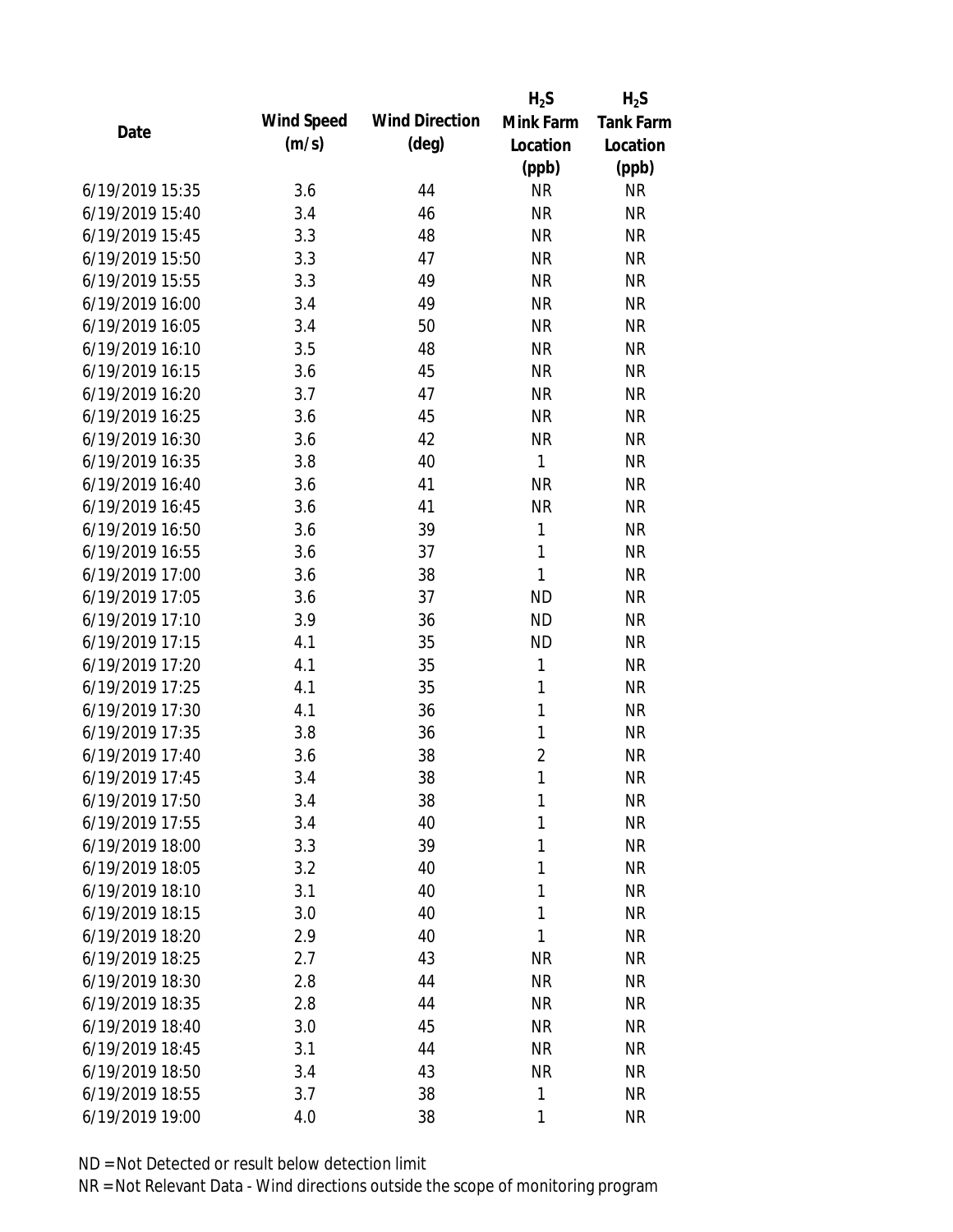|                 |            |                       | $H_2S$       | $H_2S$           |
|-----------------|------------|-----------------------|--------------|------------------|
| Date            | Wind Speed | <b>Wind Direction</b> | Mink Farm    | <b>Tank Farm</b> |
|                 | (m/s)      | $(\text{deg})$        | Location     | Location         |
|                 |            |                       | (ppb)        | (ppb)            |
| 6/19/2019 19:05 | 4.1        | 38                    | 1            | <b>NR</b>        |
| 6/19/2019 19:10 | 4.1        | 37                    | 1            | <b>NR</b>        |
| 6/19/2019 19:15 | 4.0        | 37                    | 1            | <b>NR</b>        |
| 6/19/2019 19:20 | 3.9        | 37                    | 1            | <b>NR</b>        |
| 6/19/2019 19:25 | 3.7        | 37                    | 1            | <b>NR</b>        |
| 6/19/2019 19:30 | 3.6        | 36                    | 1            | <b>NR</b>        |
| 6/19/2019 19:35 | 3.7        | 35                    | 1            | <b>NR</b>        |
| 6/19/2019 19:40 | 3.8        | 34                    | 1            | <b>NR</b>        |
| 6/19/2019 19:45 | 3.9        | 35                    | 1            | <b>NR</b>        |
| 6/19/2019 19:50 | 3.8        | 37                    | 1            | <b>NR</b>        |
| 6/19/2019 19:55 | 3.8        | 37                    | 1            | <b>NR</b>        |
| 6/19/2019 20:00 | 3.8        | 37                    | 1            | <b>NR</b>        |
| 6/19/2019 20:05 | 3.7        | 37                    | 1            | <b>NR</b>        |
| 6/19/2019 20:10 | 3.8        | 37                    | 1            | <b>NR</b>        |
| 6/19/2019 20:15 | 4.0        | 35                    | 1            | <b>NR</b>        |
| 6/19/2019 20:20 | 4.0        | 34                    | 1            | <b>NR</b>        |
| 6/19/2019 20:25 | 4.1        | 33                    | 1            | <b>NR</b>        |
| 6/19/2019 20:30 | 4.2        | 32                    | 1            | <b>NR</b>        |
| 6/19/2019 20:35 | 4.3        | 33                    | 1            | <b>NR</b>        |
| 6/19/2019 20:40 | 4.2        | 34                    | 1            | <b>NR</b>        |
| 6/19/2019 20:45 | 4.1        | 33                    | $\mathbf{1}$ | <b>NR</b>        |
| 6/19/2019 20:50 | 4.1        | 33                    | $\mathbf{1}$ | <b>NR</b>        |
| 6/19/2019 20:55 | 3.9        | 33                    | 1            | <b>NR</b>        |
| 6/19/2019 21:00 | 3.8        | 33                    | 1            | <b>NR</b>        |
| 6/19/2019 21:05 | 3.8        | 32                    | 1            | <b>NR</b>        |
| 6/19/2019 21:10 | 3.7        | 30                    | 1            | <b>NR</b>        |
| 6/19/2019 21:15 | 3.6        | 30                    | 1            | <b>NR</b>        |
| 6/19/2019 21:20 | 3.5        | 29                    | 1            | <b>NR</b>        |
| 6/19/2019 21:25 | 3.7        | 29                    | 1            | <b>NR</b>        |
| 6/19/2019 21:30 | 3.8        | 30                    | 1            | <b>NR</b>        |
| 6/19/2019 21:35 | 3.8        | 30                    | 1            | <b>NR</b>        |
| 6/19/2019 21:40 | 4.0        | 31                    | 1            | <b>NR</b>        |
| 6/19/2019 21:45 | 4.3        | 31                    | 1            | <b>NR</b>        |
| 6/19/2019 21:50 | 4.5        | 31                    | 1            | <b>NR</b>        |
| 6/19/2019 21:55 | 4.6        | 30                    | 1            | <b>NR</b>        |
| 6/19/2019 22:00 | 4.6        | 29                    | 1            | <b>NR</b>        |
| 6/19/2019 22:05 | 4.6        | 29                    | 1            | <b>NR</b>        |
| 6/19/2019 22:10 | 4.6        | 28                    | 1            | <b>NR</b>        |
| 6/19/2019 22:15 | 4.4        | 29                    | 1            | <b>NR</b>        |
| 6/19/2019 22:20 | 4.1        | 29                    | 1            | <b>NR</b>        |
| 6/19/2019 22:25 | 3.8        | 27                    | 1            | <b>NR</b>        |
| 6/19/2019 22:30 | 3.4        | 25                    | 1            | <b>NR</b>        |
|                 |            |                       |              |                  |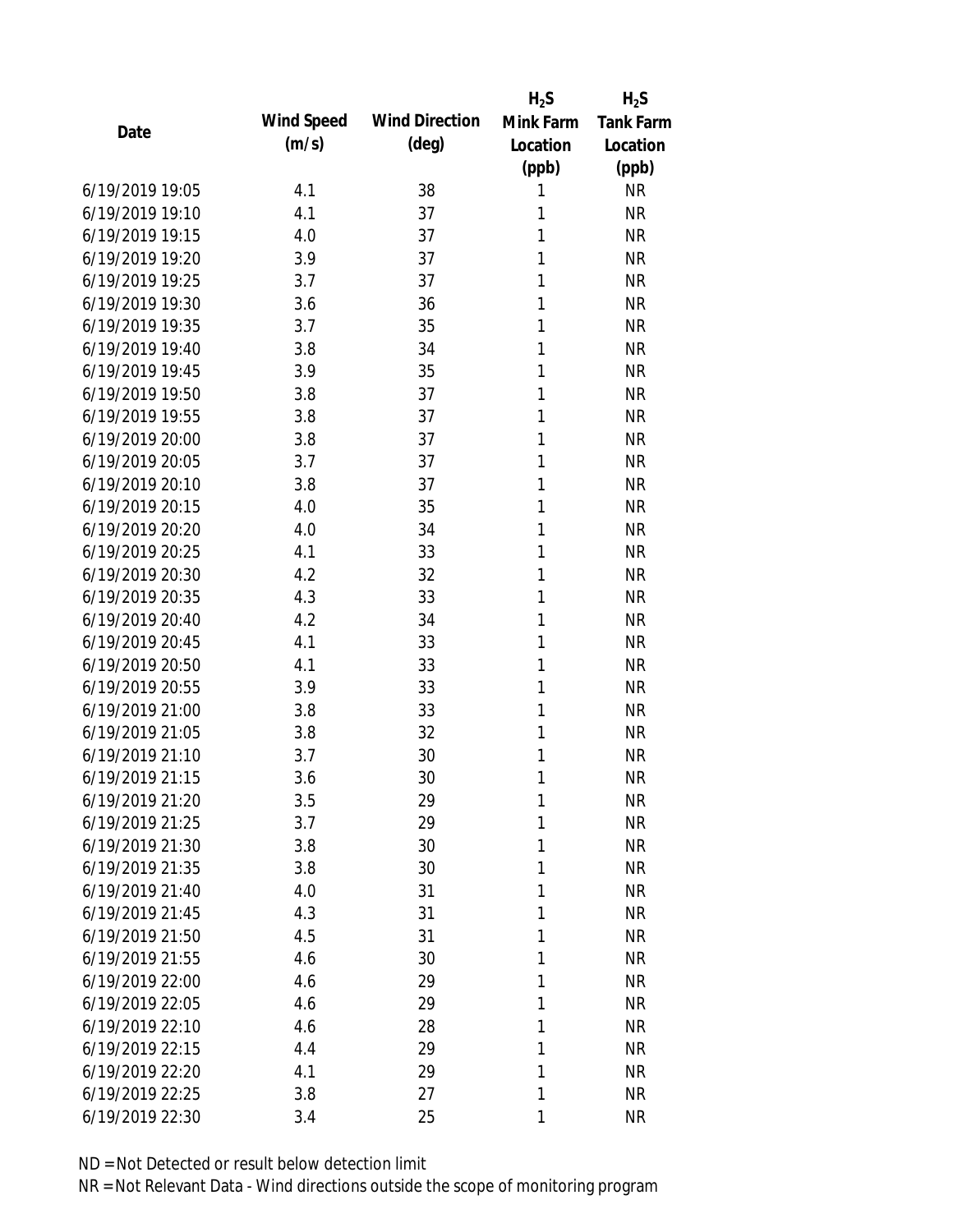|                 |            |                       | $H_2S$         | $H_2S$           |
|-----------------|------------|-----------------------|----------------|------------------|
| Date            | Wind Speed | <b>Wind Direction</b> | Mink Farm      | <b>Tank Farm</b> |
|                 | (m/s)      | $(\text{deg})$        | Location       | Location         |
|                 |            |                       | (ppb)          | (ppb)            |
| 6/19/2019 22:35 | 3.1        | 22                    | 1              | <b>NR</b>        |
| 6/19/2019 22:40 | 2.9        | 18                    | 1              | <b>NR</b>        |
| 6/19/2019 22:45 | 3.0        | 15                    | 1              | <b>NR</b>        |
| 6/19/2019 22:50 | 3.2        | 14                    | 1              | <b>NR</b>        |
| 6/19/2019 22:55 | 3.5        | 13                    | 1              | <b>NR</b>        |
| 6/19/2019 23:00 | 3.8        | 14                    | 1              | <b>NR</b>        |
| 6/19/2019 23:05 | 4.1        | 14                    | 1              | <b>NR</b>        |
| 6/19/2019 23:10 | 4.2        | 16                    | 1              | <b>NR</b>        |
| 6/19/2019 23:15 | 4.2        | 16                    | 1              | <b>NR</b>        |
| 6/19/2019 23:20 | 4.1        | 16                    | 1              | <b>NR</b>        |
| 6/19/2019 23:25 | 4.2        | 18                    | 1              | <b>NR</b>        |
| 6/19/2019 23:30 | 4.2        | 18                    | 1              | <b>NR</b>        |
| 6/19/2019 23:35 | 4.3        | 19                    | 1              | <b>NR</b>        |
| 6/19/2019 23:40 | 4.4        | 20                    | 1              | <b>NR</b>        |
| 6/19/2019 23:45 | 4.5        | 20                    | 1              | <b>NR</b>        |
| 6/19/2019 23:50 | 4.5        | 21                    | 1              | <b>NR</b>        |
| 6/19/2019 23:55 | 4.4        | 20                    | 1              | <b>NR</b>        |
| 6/19/2019 24:00 | 4.3        | 20                    | $\mathbf{1}$   | <b>NR</b>        |
| 6/20/2019 00:05 | 4.4        | 21                    | 1              | <b>NR</b>        |
| 6/20/2019 00:10 | 4.2        | 23                    | 1              | <b>NR</b>        |
| 6/20/2019 00:15 | 4.0        | 25                    | $\mathbf{1}$   | <b>NR</b>        |
| 6/20/2019 00:20 | 3.9        | 27                    | $\overline{2}$ | <b>NR</b>        |
| 6/20/2019 00:25 | 3.8        | 28                    | $\overline{2}$ | <b>NR</b>        |
| 6/20/2019 00:30 | 3.7        | 29                    | $\overline{2}$ | <b>NR</b>        |
| 6/20/2019 00:35 | 3.6        | 28                    | $\overline{2}$ | <b>NR</b>        |
| 6/20/2019 00:40 | 3.4        | 25                    | $\mathbf{1}$   | <b>NR</b>        |
| 6/20/2019 00:45 | 3.4        | 24                    | $\overline{2}$ | <b>NR</b>        |
| 6/20/2019 00:50 | 3.4        | 22                    | $\overline{2}$ | <b>NR</b>        |
| 6/20/2019 00:55 | 3.2        | 20                    | 1              | <b>NR</b>        |
| 6/20/2019 01:00 | 3.2        | 17                    | 1              | <b>NR</b>        |
| 6/20/2019 01:05 | 3.2        | 17                    | 1              | <b>NR</b>        |
| 6/20/2019 01:10 | 3.3        | 17                    | 1              | <b>NR</b>        |
| 6/20/2019 01:15 | 3.5        | 15                    | 1              | <b>NR</b>        |
| 6/20/2019 01:20 | 3.5        | 13                    | 1              | <b>NR</b>        |
| 6/20/2019 01:25 | 3.6        | 13                    | 1              | <b>NR</b>        |
| 6/20/2019 01:30 | 3.8        | 15                    | 1              | <b>NR</b>        |
| 6/20/2019 01:35 | 3.7        | 16                    | 1              | <b>NR</b>        |
| 6/20/2019 01:40 | 3.7        | 18                    | 1              | <b>NR</b>        |
| 6/20/2019 01:45 | 3.6        | 19                    | 1              | <b>NR</b>        |
| 6/20/2019 01:50 | 3.6        | 21                    | 1              | <b>NR</b>        |
| 6/20/2019 01:55 | 3.5        | 22                    | 1              | <b>NR</b>        |
| 6/20/2019 02:00 | 3.5        | 21                    | 1              | <b>NR</b>        |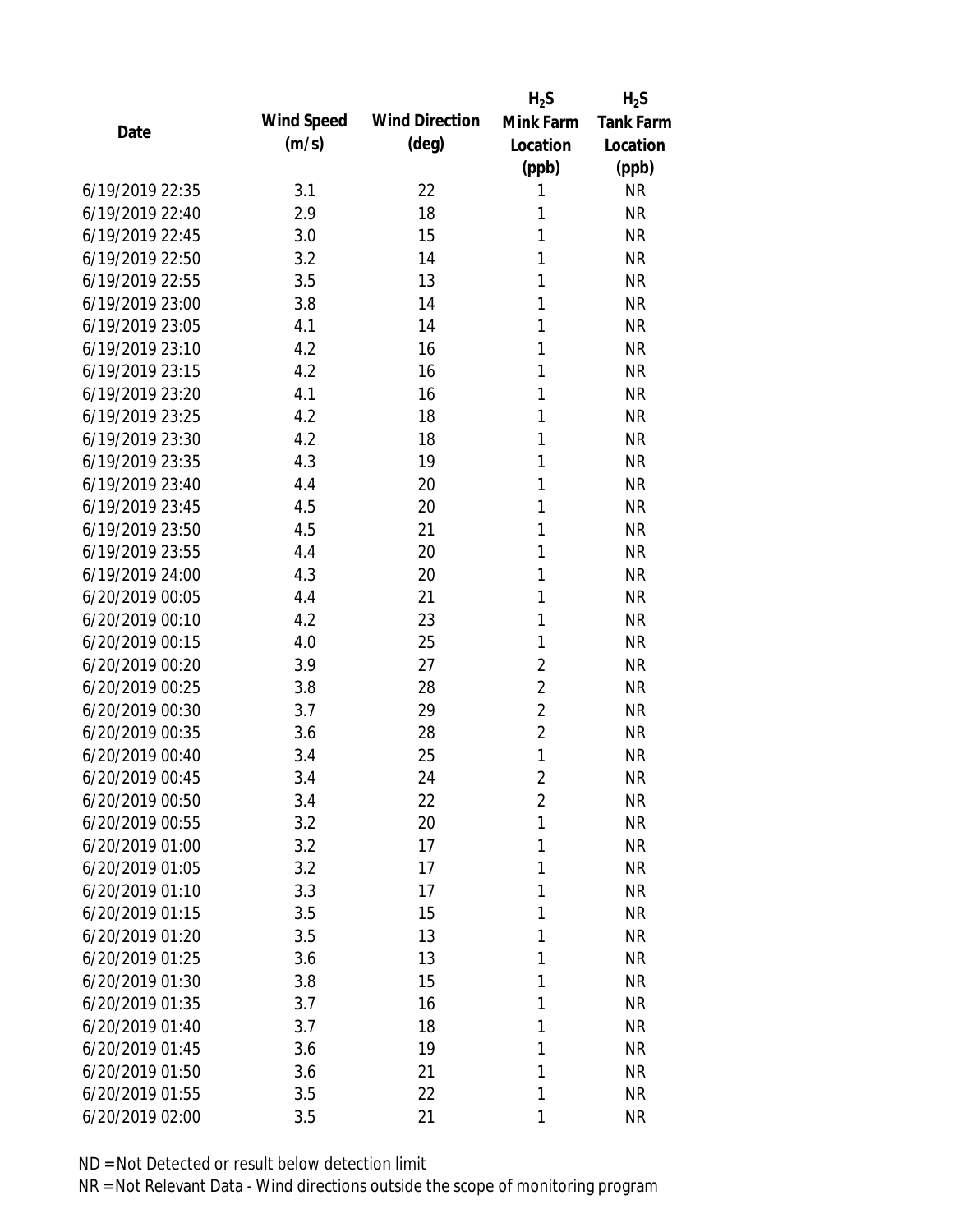|                 |            |                       | $H_2S$         | $H_2S$           |
|-----------------|------------|-----------------------|----------------|------------------|
| Date            | Wind Speed | <b>Wind Direction</b> | Mink Farm      | <b>Tank Farm</b> |
|                 | (m/s)      | $(\text{deg})$        | Location       | Location         |
|                 |            |                       | (ppb)          | (ppb)            |
| 6/20/2019 02:05 | 3.5        | 20                    | 1              | <b>NR</b>        |
| 6/20/2019 02:10 | 3.6        | 19                    | 1              | <b>NR</b>        |
| 6/20/2019 02:15 | 3.7        | 19                    | $\overline{2}$ | <b>NR</b>        |
| 6/20/2019 02:20 | 3.7        | 18                    | $\overline{2}$ | <b>NR</b>        |
| 6/20/2019 02:25 | 3.7        | 19                    | $\mathbf{1}$   | <b>NR</b>        |
| 6/20/2019 02:30 | 3.7        | 19                    | $\mathbf{1}$   | <b>NR</b>        |
| 6/20/2019 02:35 | 3.6        | 19                    | 1              | <b>NR</b>        |
| 6/20/2019 02:40 | 3.6        | 20                    | $\overline{c}$ | <b>NR</b>        |
| 6/20/2019 02:45 | 3.6        | 20                    | $\mathbf{1}$   | <b>NR</b>        |
| 6/20/2019 02:50 | 3.4        | 21                    | 1              | <b>NR</b>        |
| 6/20/2019 02:55 | 3.3        | 21                    | 1              | <b>NR</b>        |
| 6/20/2019 03:00 | 3.3        | 23                    | 1              | <b>NR</b>        |
| 6/20/2019 03:05 | 3.3        | 24                    | $\mathbf{1}$   | <b>NR</b>        |
| 6/20/2019 03:10 | 3.3        | 23                    | 1              | <b>NR</b>        |
| 6/20/2019 03:15 | 3.3        | 22                    | 1              | <b>NR</b>        |
| 6/20/2019 03:20 | 3.4        | 21                    | 1              | <b>NR</b>        |
| 6/20/2019 03:25 | 3.5        | 20                    | $\mathbf{1}$   | <b>NR</b>        |
| 6/20/2019 03:30 | 3.5        | 18                    | $\mathbf{1}$   | <b>NR</b>        |
| 6/20/2019 03:35 | 3.6        | 18                    | 1              | <b>NR</b>        |
| 6/20/2019 03:40 | 3.5        | 17                    | $\overline{2}$ | <b>NR</b>        |
| 6/20/2019 03:45 | 3.4        | 16                    | $\overline{2}$ | <b>NR</b>        |
| 6/20/2019 03:50 | 3.3        | 14                    | $\overline{2}$ | <b>NR</b>        |
| 6/20/2019 03:55 | 3.3        | 13                    | $\mathbf{1}$   | <b>NR</b>        |
| 6/20/2019 04:00 | 3.2        | 11                    | $\mathbf{1}$   | <b>NR</b>        |
| 6/20/2019 04:05 | 2.9        | 8                     | 1              | <b>NR</b>        |
| 6/20/2019 04:10 | 2.9        | 6                     | 1              | <b>NR</b>        |
| 6/20/2019 04:15 | 3.0        | 4                     | 1              | <b>NR</b>        |
| 6/20/2019 04:20 | 2.9        | 4                     | 1              | <b>NR</b>        |
| 6/20/2019 04:25 | 2.9        | 3                     | 1              | <b>NR</b>        |
| 6/20/2019 04:30 | 3.0        | 3                     | 1              | <b>NR</b>        |
| 6/20/2019 04:35 | 3.2        | 4                     | 1              | <b>NR</b>        |
| 6/20/2019 04:40 | 3.3        | 4                     | 1              | <b>NR</b>        |
| 6/20/2019 04:45 | 3.2        | 4                     | 1              | <b>NR</b>        |
| 6/20/2019 04:50 | 3.3        | 5                     | 1              | <b>NR</b>        |
| 6/20/2019 04:55 | 3.4        | 6                     | 1              | <b>NR</b>        |
| 6/20/2019 05:00 | 3.6        | 7                     | 1              | <b>NR</b>        |
| 6/20/2019 05:05 | 3.7        | 7                     | 1              | <b>NR</b>        |
| 6/20/2019 05:10 | 3.7        | 8                     | 1              | <b>NR</b>        |
| 6/20/2019 05:15 | 3.8        | 9                     | 1              | <b>NR</b>        |
| 6/20/2019 05:20 | 3.8        | 8                     | 1              | <b>NR</b>        |
| 6/20/2019 05:25 | 3.6        | 8                     | 1              | <b>NR</b>        |
| 6/20/2019 05:30 | 3.3        | 6                     | 1              | <b>NR</b>        |
|                 |            |                       |                |                  |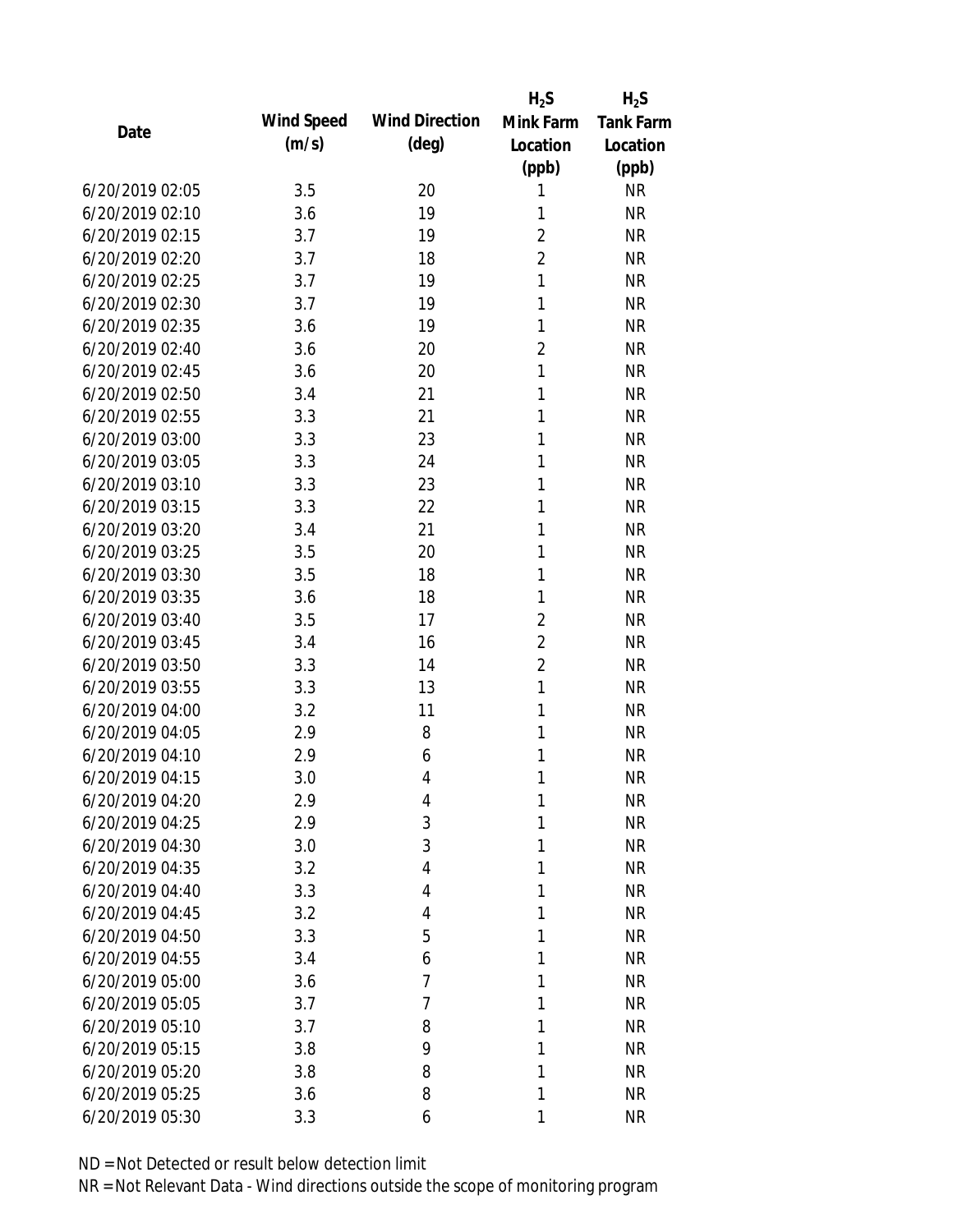|                 |            |                       | $H_2S$         | $H_2S$           |
|-----------------|------------|-----------------------|----------------|------------------|
| Date            | Wind Speed | <b>Wind Direction</b> | Mink Farm      | <b>Tank Farm</b> |
|                 | (m/s)      | $(\text{deg})$        | Location       | Location         |
|                 |            |                       | (ppb)          | (ppb)            |
| 6/20/2019 05:35 | 3.1        | 6                     | 1              | <b>NR</b>        |
| 6/20/2019 05:40 | 2.9        | 6                     | 1              | <b>NR</b>        |
| 6/20/2019 05:45 | 2.8        | 4                     | 1              | <b>NR</b>        |
| 6/20/2019 05:50 | 2.6        | 1                     | 1              | <b>NR</b>        |
| 6/20/2019 05:55 | 2.5        | 358                   | 1              | <b>NR</b>        |
| 6/20/2019 06:00 | 2.4        | 353                   | 1              | <b>NR</b>        |
| 6/20/2019 06:05 | 2.5        | 346                   | 1              | <b>NR</b>        |
| 6/20/2019 06:10 | 2.5        | 340                   | 1              | <b>NR</b>        |
| 6/20/2019 06:15 | 2.6        | 336                   | 1              | <b>NR</b>        |
| 6/20/2019 06:20 | 2.7        | 334                   | 1              | <b>NR</b>        |
| 6/20/2019 06:25 | 2.7        | 334                   | 1              | <b>NR</b>        |
| 6/20/2019 06:30 | 2.8        | 334                   | 1              | <b>NR</b>        |
| 6/20/2019 06:35 | 2.8        | 336                   | 1              | <b>NR</b>        |
| 6/20/2019 06:40 | 2.9        | 338                   | 1              | <b>NR</b>        |
| 6/20/2019 06:45 | 2.9        | 341                   | 1              | <b>NR</b>        |
| 6/20/2019 06:50 | 2.8        | 341                   | 1              | <b>NR</b>        |
| 6/20/2019 06:55 | 2.9        | 341                   | 1              | <b>NR</b>        |
| 6/20/2019 07:00 | 2.9        | 343                   | 1              | <b>NR</b>        |
| 6/20/2019 07:05 | 2.9        | 344                   | 1              | <b>NR</b>        |
| 6/20/2019 07:10 | 2.9        | 344                   | 1              | <b>NR</b>        |
| 6/20/2019 07:15 | 2.9        | 344                   | $\mathbf{1}$   | <b>NR</b>        |
| 6/20/2019 07:20 | 3.0        | 349                   | $\overline{2}$ | <b>NR</b>        |
| 6/20/2019 07:25 | 3.0        | 353                   | $\overline{2}$ | <b>NR</b>        |
| 6/20/2019 07:30 | 3.0        | 356                   | 1              | <b>NR</b>        |
| 6/20/2019 07:35 | 3.0        | 357                   | 1              | <b>NR</b>        |
| 6/20/2019 07:40 | 2.9        | 357                   | 1              | <b>NR</b>        |
| 6/20/2019 07:45 | 2.9        | 357                   | 1              | <b>NR</b>        |
| 6/20/2019 07:50 | 2.7        | 354                   | 1              | <b>NR</b>        |
| 6/20/2019 07:55 | 2.6        | 351                   | 1              | <b>NR</b>        |
| 6/20/2019 08:00 | 2.6        | 350                   | 1              | <b>NR</b>        |
| 6/20/2019 08:05 | 2.7        | 351                   | 1              | <b>NR</b>        |
| 6/20/2019 08:10 | 2.7        | 353                   | 1              | <b>NR</b>        |
| 6/20/2019 08:15 | 2.7        | 354                   | 1              | <b>NR</b>        |
| 6/20/2019 08:20 | 2.7        | 353                   | 1              | <b>NR</b>        |
| 6/20/2019 08:25 | 2.7        | 352                   | 1              | <b>NR</b>        |
| 6/20/2019 08:30 | 2.7        | 351                   | 1              | <b>NR</b>        |
| 6/20/2019 08:35 | 2.7        | 350                   | 1              | <b>NR</b>        |
| 6/20/2019 08:40 | 2.8        | 350                   | 1              | <b>NR</b>        |
| 6/20/2019 08:45 | 2.9        | 349                   | 1              | <b>NR</b>        |
| 6/20/2019 08:50 | 2.9        | 351                   | 1              | <b>NR</b>        |
| 6/20/2019 08:55 | 3.1        | 354                   | 1              | <b>NR</b>        |
| 6/20/2019 09:00 | 3.3        | 359                   | 1              | <b>NR</b>        |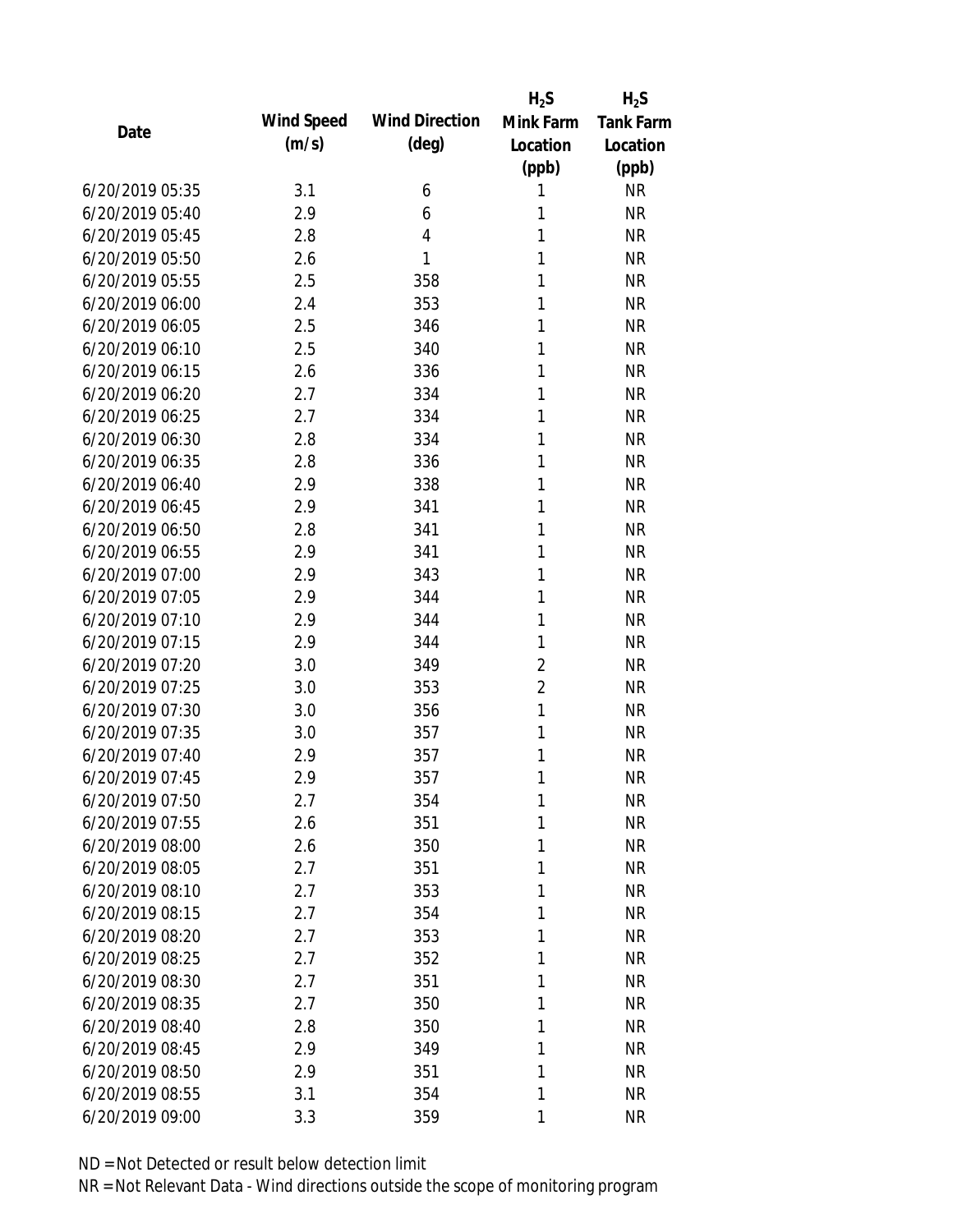|                 |            |                       | $H_2S$         | $H_2S$           |
|-----------------|------------|-----------------------|----------------|------------------|
| Date            | Wind Speed | <b>Wind Direction</b> | Mink Farm      | <b>Tank Farm</b> |
|                 | (m/s)      | $(\text{deg})$        | Location       | Location         |
|                 |            |                       | (ppb)          | (ppb)            |
| 6/20/2019 09:05 | 3.6        | 5                     | 1              | <b>NR</b>        |
| 6/20/2019 09:10 | 3.6        | 10                    | 1              | <b>NR</b>        |
| 6/20/2019 09:15 | 3.7        | 15                    | 1              | <b>NR</b>        |
| 6/20/2019 09:20 | 4.0        | 19                    | 1              | <b>NR</b>        |
| 6/20/2019 09:25 | 4.1        | 21                    | 1              | <b>NR</b>        |
| 6/20/2019 09:30 | 4.0        | 22                    | $\overline{2}$ | <b>NR</b>        |
| 6/20/2019 09:35 | 3.8        | 22                    | $\overline{2}$ | <b>NR</b>        |
| 6/20/2019 09:40 | 3.7        | 20                    | $\overline{2}$ | <b>NR</b>        |
| 6/20/2019 09:45 | 3.8        | 19                    | $\overline{2}$ | <b>NR</b>        |
| 6/20/2019 09:50 | 3.7        | 17                    | $\mathbf{1}$   | <b>NR</b>        |
| 6/20/2019 09:55 | 3.7        | 15                    | 1              | <b>NR</b>        |
| 6/20/2019 10:00 | 3.6        | 10                    | 1              | <b>NR</b>        |
| 6/20/2019 10:05 | 3.4        | 5                     | 1              | <b>NR</b>        |
| 6/20/2019 10:10 | 3.3        | 3                     | 1              | <b>NR</b>        |
| 6/20/2019 10:15 | 3.2        | $\overline{2}$        | 1              | <b>NR</b>        |
| 6/20/2019 10:20 | 3.1        | 1                     | 1              | <b>NR</b>        |
| 6/20/2019 10:25 | 3.0        | 360                   | 1              | <b>NR</b>        |
| 6/20/2019 10:30 | 3.1        | 3                     | 1              | <b>NR</b>        |
| 6/20/2019 10:35 | 3.2        | 5                     | 1              | <b>NR</b>        |
| 6/20/2019 10:40 | 3.5        | 8                     | 1              | <b>NR</b>        |
| 6/20/2019 10:45 | 3.5        | 10                    | 1              | <b>NR</b>        |
| 6/20/2019 10:50 | 3.5        | 12                    | $\mathbf{1}$   | <b>NR</b>        |
| 6/20/2019 10:55 | 3.5        | 13                    | 1              | <b>NR</b>        |
| 6/20/2019 11:00 | 3.5        | 13                    | 1              | <b>NR</b>        |
| 6/20/2019 11:05 | 3.5        | 12                    | 1              | <b>NR</b>        |
| 6/20/2019 11:10 | 3.3        | 11                    | 1              | <b>NR</b>        |
| 6/20/2019 11:15 | 3.2        | 9                     | 1              | <b>NR</b>        |
| 6/20/2019 11:20 | 3.1        | 5                     | 1              | <b>NR</b>        |
| 6/20/2019 11:25 | 3.0        | 4                     | 1              | <b>NR</b>        |
| 6/20/2019 11:30 | 3.0        | 4                     | 1              | <b>NR</b>        |
| 6/20/2019 11:35 | 2.8        | 5                     | 1              | <b>NR</b>        |
| 6/20/2019 11:40 | 2.8        | 5                     | 1              | <b>NR</b>        |
| 6/20/2019 11:45 | 2.8        | 6                     | 1              | <b>NR</b>        |
| 6/20/2019 11:50 | 2.8        | 8                     | 1              | <b>NR</b>        |
| 6/20/2019 11:55 | 2.7        | 10                    | 1              | <b>NR</b>        |
| 6/20/2019 12:00 | 2.8        | 12                    | 1              | <b>NR</b>        |
| 6/20/2019 12:05 | 3.0        | 15                    | 1              | <b>NR</b>        |
| 6/20/2019 12:10 | 3.0        | 16                    | 1              | <b>NR</b>        |
| 6/20/2019 12:15 | 2.9        | 15                    | 1              | <b>NR</b>        |
| 6/20/2019 12:20 | 2.8        | 12                    | 1              | <b>NR</b>        |
| 6/20/2019 12:25 | 2.6        | 8                     | 1              | <b>NR</b>        |
| 6/20/2019 12:30 | 2.3        | 2                     | 1              | <b>NR</b>        |
|                 |            |                       |                |                  |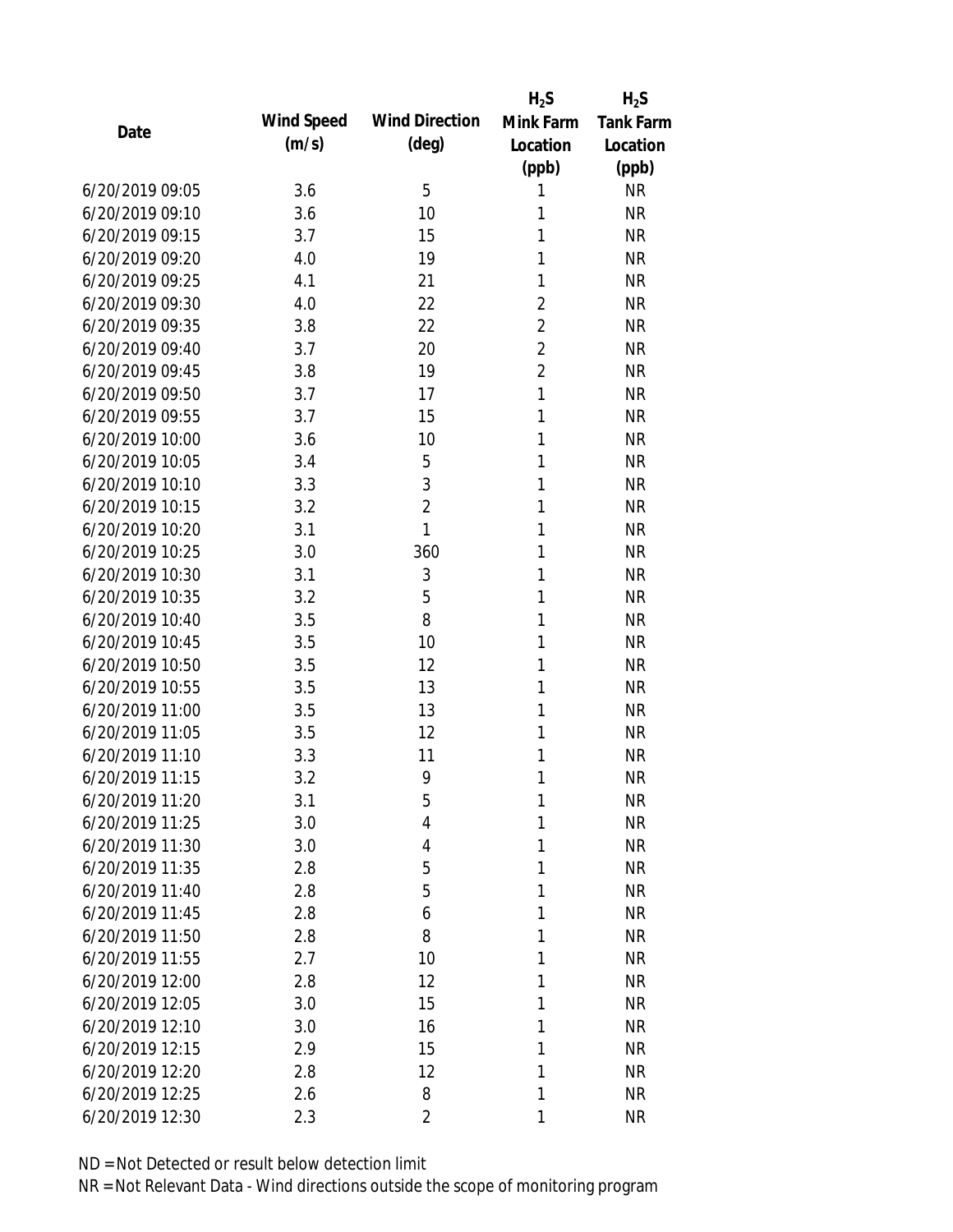|                 |            |                       | $H_2S$         | $H_2S$           |
|-----------------|------------|-----------------------|----------------|------------------|
| Date            | Wind Speed | <b>Wind Direction</b> | Mink Farm      | <b>Tank Farm</b> |
|                 | (m/s)      | $(\text{deg})$        | Location       | Location         |
|                 |            |                       | (ppb)          | (ppb)            |
| 6/20/2019 12:35 | 2.1        | 357                   | 1              | <b>NR</b>        |
| 6/20/2019 12:40 | 1.8        | 354                   | 1              | <b>NR</b>        |
| 6/20/2019 12:45 | 1.8        | 352                   | 1              | <b>NR</b>        |
| 6/20/2019 12:50 | 1.8        | 351                   | 1              | <b>NR</b>        |
| 6/20/2019 12:55 | 1.9        | 353                   | 1              | <b>NR</b>        |
| 6/20/2019 13:00 | 1.9        | 353                   | 1              | <b>NR</b>        |
| 6/20/2019 13:05 | 1.9        | 353                   | 1              | <b>NR</b>        |
| 6/20/2019 13:10 | 1.8        | 349                   | 1              | <b>NR</b>        |
| 6/20/2019 13:15 | 1.9        | 352                   | 1              | <b>NR</b>        |
| 6/20/2019 13:20 | 1.7        | 353                   | 1              | <b>NR</b>        |
| 6/20/2019 13:25 | 1.7        | 355                   | 1              | <b>NR</b>        |
| 6/20/2019 13:30 | 1.6        | 355                   | 1              | <b>NR</b>        |
| 6/20/2019 13:35 | 1.5        | 353                   | 1              | <b>NR</b>        |
| 6/20/2019 13:40 | 1.6        | 352                   | 1              | <b>NR</b>        |
| 6/20/2019 13:45 | 1.5        | 352                   | 1              | <b>NR</b>        |
| 6/20/2019 13:50 | 1.5        | 352                   | 1              | <b>NR</b>        |
| 6/20/2019 13:55 | 1.4        | 351                   | 1              | <b>NR</b>        |
| 6/20/2019 14:00 | 1.6        | 357                   | $\mathbf{1}$   | <b>NR</b>        |
| 6/20/2019 14:05 | 1.7        | 1                     | $\mathbf{1}$   | <b>NR</b>        |
| 6/20/2019 14:10 | 1.8        | 9                     | $\overline{2}$ | <b>NR</b>        |
| 6/20/2019 14:15 | 1.8        | 7                     | $\mathbf{1}$   | <b>NR</b>        |
| 6/20/2019 14:20 | 2.0        | 4                     | $\mathbf{1}$   | <b>NR</b>        |
| 6/20/2019 14:25 | 2.1        | 360                   | $\mathbf{1}$   | <b>NR</b>        |
| 6/20/2019 14:30 | 1.9        | 354                   | $\overline{2}$ | <b>NR</b>        |
| 6/20/2019 14:35 | 1.9        | 353                   | 1              | <b>NR</b>        |
| 6/20/2019 14:40 | 1.7        | 349                   | 1              | <b>NR</b>        |
| 6/20/2019 14:45 | 1.8        | 348                   | 1              | <b>NR</b>        |
| 6/20/2019 14:50 | 1.6        | 347                   | 1              | <b>NR</b>        |
| 6/20/2019 14:55 | 1.5        | 347                   | 1              | <b>NR</b>        |
| 6/20/2019 15:00 | 1.7        | 342                   | 1              | <b>NR</b>        |
| 6/20/2019 15:05 | 1.8        | 333                   | 1              | <b>NR</b>        |
| 6/20/2019 15:10 | 2.0        | 327                   | 1              | <b>NR</b>        |
| 6/20/2019 15:15 | 1.9        | 327                   | 1              | <b>NR</b>        |
| 6/20/2019 15:20 | 1.9        | 329                   | 1              | <b>NR</b>        |
| 6/20/2019 15:25 | 2.1        | 329                   | 1              | <b>NR</b>        |
| 6/20/2019 15:30 | 2.2        | 333                   | 1              | <b>NR</b>        |
| 6/20/2019 15:35 | 2.2        | 341                   | 1              | <b>NR</b>        |
| 6/20/2019 15:40 | 2.2        | 346                   | 1              | <b>NR</b>        |
| 6/20/2019 15:45 | 2.2        | 347                   | 1              | <b>NR</b>        |
| 6/20/2019 15:50 | 2.1        | 347                   | 1              | <b>NR</b>        |
| 6/20/2019 15:55 | 2.3        | 354                   | 1              | <b>NR</b>        |
| 6/20/2019 16:00 | 2.1        | 357                   | 1              | <b>NR</b>        |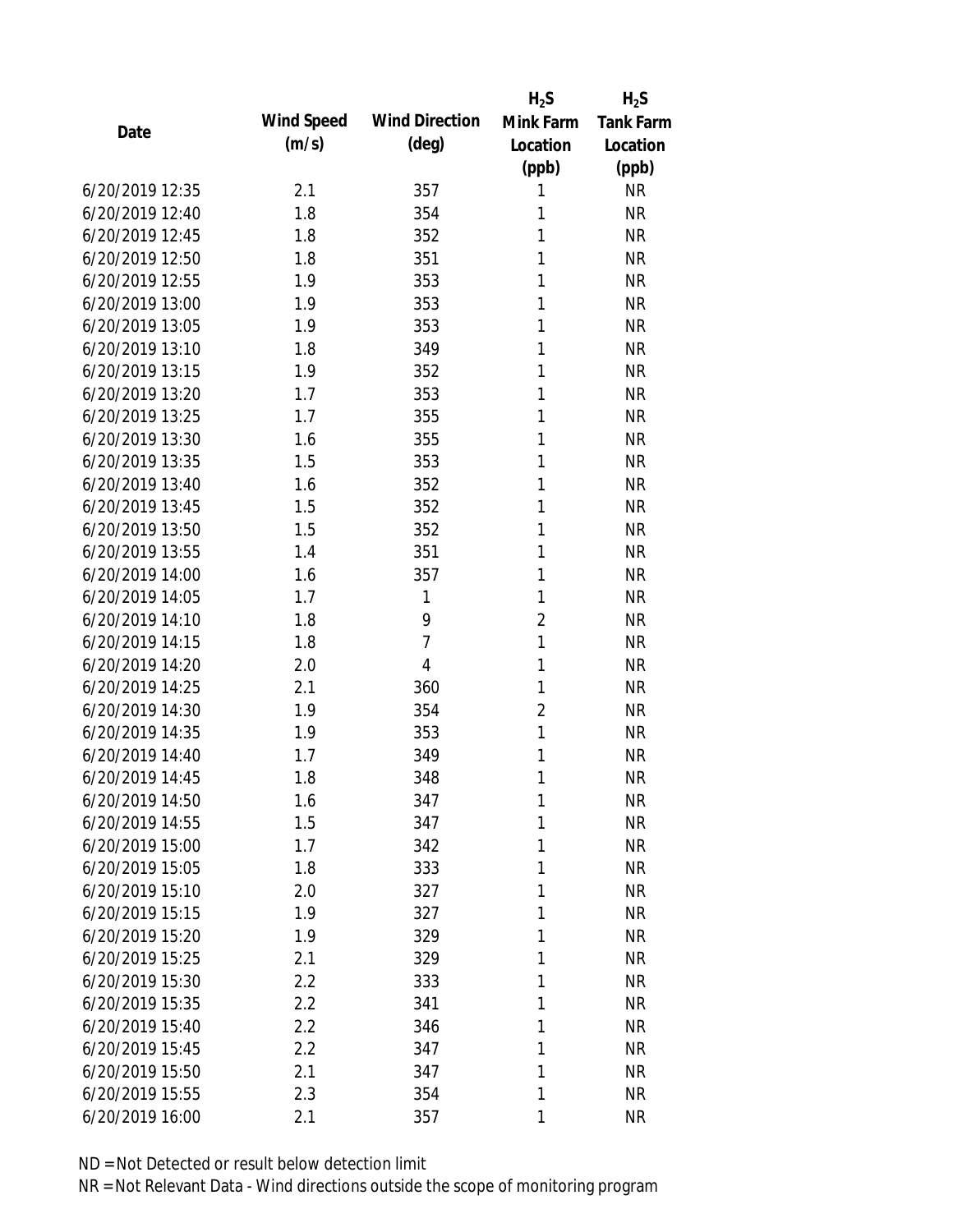|                 |            |                       | $H_2S$       | $H_2S$           |
|-----------------|------------|-----------------------|--------------|------------------|
| Date            | Wind Speed | <b>Wind Direction</b> | Mink Farm    | <b>Tank Farm</b> |
|                 | (m/s)      | $(\text{deg})$        | Location     | Location         |
|                 |            |                       | (ppb)        | (ppb)            |
| 6/20/2019 16:05 | 2.0        | 358                   | 1            | <b>NR</b>        |
| 6/20/2019 16:10 | 1.9        | 357                   | 1            | <b>NR</b>        |
| 6/20/2019 16:15 | 1.8        | 358                   | 1            | <b>NR</b>        |
| 6/20/2019 16:20 | 1.8        | 360                   | $\mathbf{1}$ | <b>NR</b>        |
| 6/20/2019 16:25 | 1.6        | 356                   | 1            | <b>NR</b>        |
| 6/20/2019 16:30 | 1.4        | 354                   | 1            | <b>NR</b>        |
| 6/20/2019 16:35 | 1.0        | 350                   | $\mathbf{1}$ | <b>NR</b>        |
| 6/20/2019 16:40 | 1.0        | 350                   | $\mathbf{1}$ | <b>NR</b>        |
| 6/20/2019 16:45 | 1.0        | 350                   | $\mathbf{1}$ | <b>NR</b>        |
| 6/20/2019 16:50 | 0.8        | 347                   | 1            | <b>NR</b>        |
| 6/20/2019 16:55 | 0.6        | 345                   | 1            | <b>NR</b>        |
| 6/20/2019 17:00 | 0.6        | 353                   | 1            | <b>NR</b>        |
| 6/20/2019 17:05 | 0.8        | 354                   | $\mathbf{1}$ | <b>NR</b>        |
| 6/20/2019 17:10 | 0.8        | 5                     | 1            | <b>NR</b>        |
| 6/20/2019 17:15 | 0.8        | 10                    | 1            | <b>NR</b>        |
| 6/20/2019 17:20 | 0.9        | 19                    | 1            | <b>NR</b>        |
| 6/20/2019 17:25 | 1.1        | 24                    | $\mathbf{1}$ | <b>NR</b>        |
| 6/20/2019 17:30 | 1.1        | 30                    | $\mathbf{1}$ | <b>NR</b>        |
| 6/20/2019 17:35 | 1.3        | 43                    | <b>NR</b>    | <b>NR</b>        |
| 6/20/2019 17:40 | 1.3        | 52                    | <b>NR</b>    | <b>NR</b>        |
| 6/20/2019 17:45 | 1.3        | 59                    | <b>NR</b>    | <b>NR</b>        |
| 6/20/2019 17:50 | 1.3        | 61                    | <b>NR</b>    | <b>NR</b>        |
| 6/20/2019 17:55 | 1.3        | 60                    | <b>NR</b>    | <b>NR</b>        |
| 6/20/2019 18:00 | 1.3        | 60                    | <b>NR</b>    | <b>NR</b>        |
| 6/20/2019 18:05 | 1.2        | 62                    | <b>NR</b>    | <b>NR</b>        |
| 6/20/2019 18:10 | 1.1        | 68                    | <b>NR</b>    | <b>NR</b>        |
| 6/20/2019 18:15 | 1.0        | 74                    | <b>NR</b>    | <b>NR</b>        |
| 6/20/2019 18:20 | 1.0        | 79                    | <b>NR</b>    | <b>NR</b>        |
| 6/20/2019 18:25 | 1.0        | 86                    | <b>NR</b>    | <b>NR</b>        |
| 6/20/2019 18:30 | 1.0        | 88                    | <b>NR</b>    | <b>NR</b>        |
| 6/20/2019 18:35 | 1.1        | 96                    | <b>NR</b>    | <b>NR</b>        |
| 6/20/2019 18:40 | 1.2        | 97                    | <b>NR</b>    | <b>NR</b>        |
| 6/20/2019 18:45 | 1.4        | 94                    | <b>NR</b>    | <b>NR</b>        |
| 6/20/2019 18:50 | 1.6        | 91                    | <b>NR</b>    | <b>NR</b>        |
| 6/20/2019 18:55 | 1.6        | 86                    | <b>NR</b>    | <b>NR</b>        |
| 6/20/2019 19:00 | 1.8        | 83                    | <b>NR</b>    | <b>NR</b>        |
| 6/20/2019 19:05 | 1.9        | 74                    | <b>NR</b>    | <b>NR</b>        |
| 6/20/2019 19:10 | 1.8        | 65                    | <b>NR</b>    | <b>NR</b>        |
| 6/20/2019 19:15 | 1.7        | 60                    | <b>NR</b>    | <b>NR</b>        |
| 6/20/2019 19:20 | 1.6        | 56                    | <b>NR</b>    | <b>NR</b>        |
| 6/20/2019 19:25 | 1.4        | 55                    | <b>NR</b>    | <b>NR</b>        |
| 6/20/2019 19:30 | 1.4        | 54                    | <b>NR</b>    | <b>NR</b>        |
|                 |            |                       |              |                  |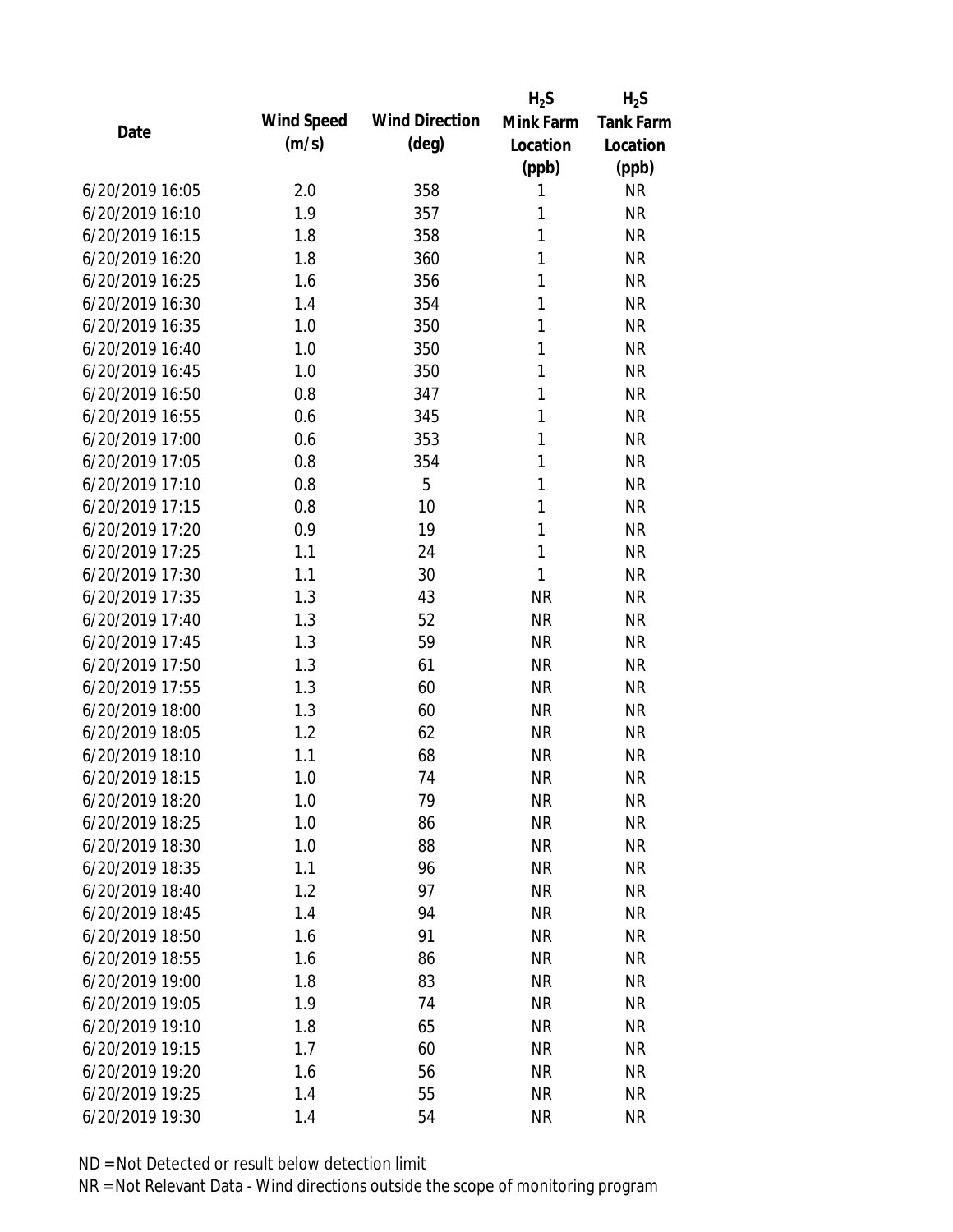|                 |            |                       | $H_2S$       | $H_2S$           |
|-----------------|------------|-----------------------|--------------|------------------|
| Date            | Wind Speed | <b>Wind Direction</b> | Mink Farm    | <b>Tank Farm</b> |
|                 | (m/s)      | $(\text{deg})$        | Location     | Location         |
|                 |            |                       | (ppb)        | (ppb)            |
| 6/20/2019 19:35 | 1.3        | 53                    | <b>NR</b>    | <b>NR</b>        |
| 6/20/2019 19:40 | 1.3        | 49                    | <b>NR</b>    | <b>NR</b>        |
| 6/20/2019 19:45 | 1.5        | 46                    | <b>NR</b>    | <b>NR</b>        |
| 6/20/2019 19:50 | 1.6        | 44                    | <b>NR</b>    | <b>NR</b>        |
| 6/20/2019 19:55 | 1.6        | 43                    | <b>NR</b>    | <b>NR</b>        |
| 6/20/2019 20:00 | 1.6        | 43                    | <b>NR</b>    | <b>NR</b>        |
| 6/20/2019 20:05 | 1.6        | 42                    | <b>NR</b>    | <b>NR</b>        |
| 6/20/2019 20:10 | 1.6        | 44                    | <b>NR</b>    | <b>NR</b>        |
| 6/20/2019 20:15 | 1.7        | 44                    | <b>NR</b>    | <b>NR</b>        |
| 6/20/2019 20:20 | 1.7        | 44                    | <b>NR</b>    | <b>NR</b>        |
| 6/20/2019 20:25 | 1.9        | 43                    | <b>NR</b>    | <b>NR</b>        |
| 6/20/2019 20:30 | 2.0        | 40                    | $\mathbf{1}$ | <b>NR</b>        |
| 6/20/2019 20:35 | 1.8        | 40                    | $\mathbf{1}$ | <b>NR</b>        |
| 6/20/2019 20:40 | 1.6        | 40                    | $\mathbf{1}$ | <b>NR</b>        |
| 6/20/2019 20:45 | 1.5        | 41                    | <b>NR</b>    | <b>NR</b>        |
| 6/20/2019 20:50 | 1.4        | 42                    | <b>NR</b>    | <b>NR</b>        |
| 6/20/2019 20:55 | 1.4        | 45                    | <b>NR</b>    | <b>NR</b>        |
| 6/20/2019 21:00 | 1.4        | 46                    | <b>NR</b>    | <b>NR</b>        |
| 6/20/2019 21:05 | 1.5        | 45                    | <b>NR</b>    | <b>NR</b>        |
| 6/20/2019 21:10 | 1.6        | 45                    | <b>NR</b>    | <b>NR</b>        |
| 6/20/2019 21:15 | 1.6        | 46                    | <b>NR</b>    | <b>NR</b>        |
| 6/20/2019 21:20 | 1.7        | 46                    | <b>NR</b>    | <b>NR</b>        |
| 6/20/2019 21:25 | 1.7        | 46                    | <b>NR</b>    | <b>NR</b>        |
| 6/20/2019 21:30 | 1.7        | 44                    | <b>NR</b>    | <b>NR</b>        |
| 6/20/2019 21:35 | 1.8        | 44                    | <b>NR</b>    | <b>NR</b>        |
| 6/20/2019 21:40 | 2.0        | 42                    | <b>NR</b>    | <b>NR</b>        |
| 6/20/2019 21:45 | 2.0        | 41                    | <b>NR</b>    | <b>NR</b>        |
| 6/20/2019 21:50 | 2.0        | 40                    | 1            | <b>NR</b>        |
| 6/20/2019 21:55 | 1.8        | 40                    | 1            | <b>NR</b>        |
| 6/20/2019 22:00 | 1.6        | 40                    | 1            | <b>NR</b>        |
| 6/20/2019 22:05 | 1.4        | 41                    | <b>NR</b>    | <b>NR</b>        |
| 6/20/2019 22:10 | 1.1        | 40                    | 1            | <b>NR</b>        |
| 6/20/2019 22:15 | 0.9        | 40                    | 1            | <b>NR</b>        |
| 6/20/2019 22:20 | 0.8        | 41                    | <b>NR</b>    | <b>NR</b>        |
| 6/20/2019 22:25 | 0.8        | 40                    | $\mathbf{1}$ | <b>NR</b>        |
| 6/20/2019 22:30 | 0.9        | 41                    | <b>NR</b>    | <b>NR</b>        |
| 6/20/2019 22:35 | 1.0        | 43                    | <b>NR</b>    | <b>NR</b>        |
| 6/20/2019 22:40 | 1.1        | 45                    | <b>NR</b>    | <b>NR</b>        |
| 6/20/2019 22:45 | 1.4        | 45                    | <b>NR</b>    | <b>NR</b>        |
| 6/20/2019 22:50 | 1.4        | 44                    | <b>NR</b>    | <b>NR</b>        |
| 6/20/2019 22:55 | 1.5        | 47                    | <b>NR</b>    | <b>NR</b>        |
| 6/20/2019 23:00 | 1.5        | 47                    | <b>NR</b>    | <b>NR</b>        |
|                 |            |                       |              |                  |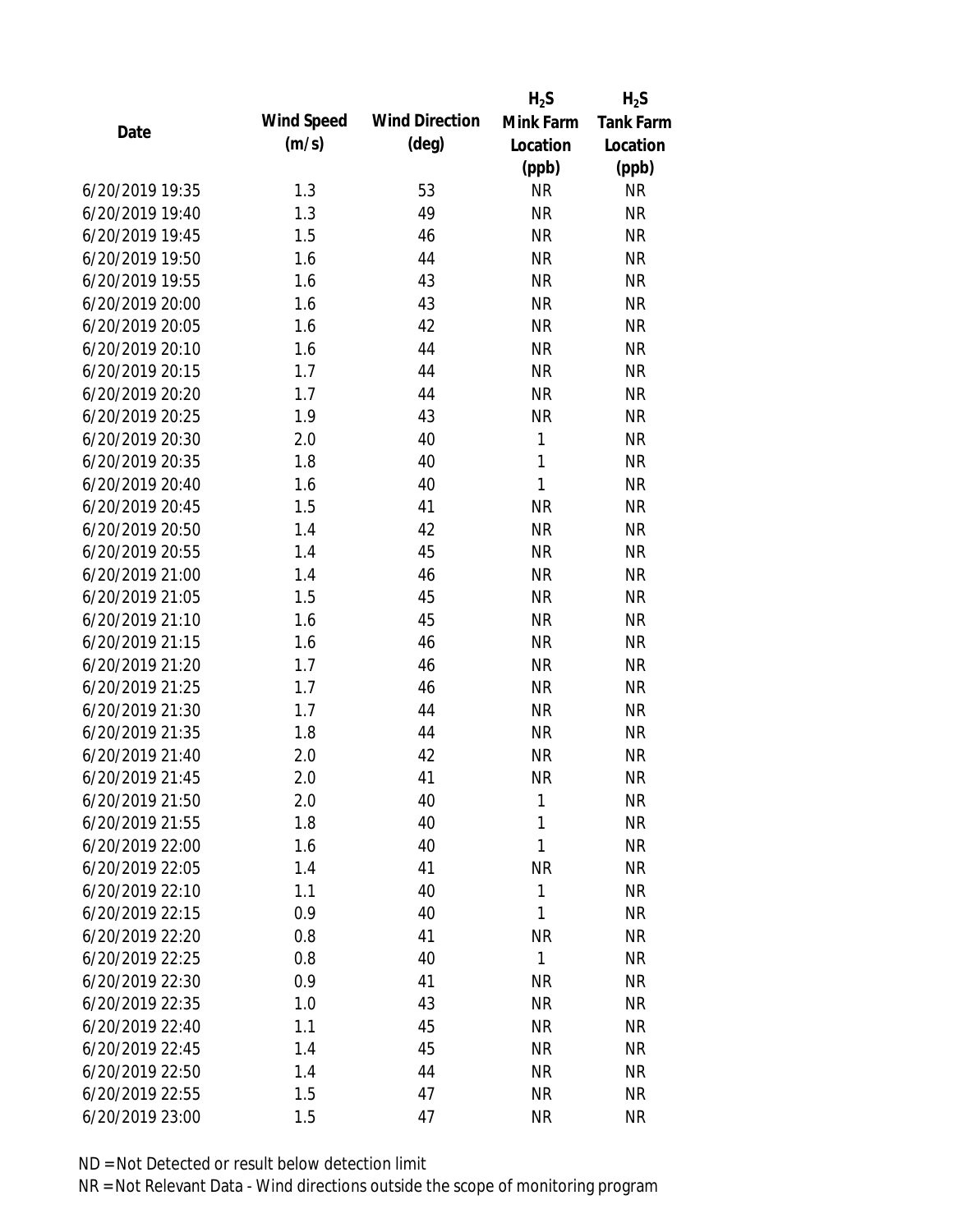|                 |            |                       | $H_2S$    | $H_2S$           |
|-----------------|------------|-----------------------|-----------|------------------|
| Date            | Wind Speed | <b>Wind Direction</b> | Mink Farm | <b>Tank Farm</b> |
|                 | (m/s)      | $(\text{deg})$        | Location  | Location         |
|                 |            |                       | (ppb)     | (ppb)            |
| 6/20/2019 23:05 | 1.5        | 46                    | <b>NR</b> | <b>NR</b>        |
| 6/20/2019 23:10 | 1.3        | 49                    | <b>NR</b> | <b>NR</b>        |
| 6/20/2019 23:15 | 1.1        | 51                    | <b>NR</b> | <b>NR</b>        |
| 6/20/2019 23:20 | 1.0        | 59                    | <b>NR</b> | <b>NR</b>        |
| 6/20/2019 23:25 | 0.8        | 63                    | <b>NR</b> | <b>NR</b>        |
| 6/20/2019 23:30 | 0.5        | 70                    | <b>NR</b> | <b>NR</b>        |
| 6/20/2019 23:35 | 0.4        | 87                    | <b>NR</b> | <b>NR</b>        |
| 6/20/2019 23:40 | 0.2        | 98                    | <b>NR</b> | <b>NR</b>        |
| 6/20/2019 23:45 | 0.2        | 102                   | <b>NR</b> | <b>NR</b>        |
| 6/20/2019 23:50 | 0.1        | 67                    | <b>NR</b> | <b>NR</b>        |
| 6/20/2019 23:55 | 0.1        | 45                    | <b>NR</b> | <b>NR</b>        |
| 6/20/2019 24:00 | 0.2        | 50                    | <b>NR</b> | <b>NR</b>        |
| 6/21/2019 00:05 | 0.4        | 64                    | <b>NR</b> | <b>NR</b>        |
| 6/21/2019 00:10 | 0.5        | 68                    | <b>NR</b> | <b>NR</b>        |
| 6/21/2019 00:15 | 0.5        | 68                    | <b>NR</b> | <b>NR</b>        |
| 6/21/2019 00:20 | 0.4        | 71                    | <b>NR</b> | <b>NR</b>        |
| 6/21/2019 00:25 | 0.4        | 75                    | <b>NR</b> | <b>NR</b>        |
| 6/21/2019 00:30 | 0.3        | 78                    | <b>NR</b> | <b>NR</b>        |
| 6/21/2019 00:35 | 0.1        | 79                    | <b>NR</b> | <b>NR</b>        |
| 6/21/2019 00:40 | 0.0        | CALM                  | <b>NR</b> | <b>NR</b>        |
| 6/21/2019 00:45 | 0.0        | CALM                  | <b>NR</b> | <b>NR</b>        |
| 6/21/2019 00:50 | 0.0        | CALM                  | <b>NR</b> | <b>NR</b>        |
| 6/21/2019 00:55 | 0.0        | CALM                  | <b>NR</b> | <b>NR</b>        |
| 6/21/2019 01:00 | 0.0        | CALM                  | <b>NR</b> | <b>NR</b>        |
| 6/21/2019 01:05 | 0.1        | 102                   | <b>NR</b> | <b>NR</b>        |
| 6/21/2019 01:10 | 0.3        | 94                    | <b>NR</b> | <b>NR</b>        |
| 6/21/2019 01:15 | 0.4        | 87                    | <b>NR</b> | <b>NR</b>        |
| 6/21/2019 01:20 | 0.5        | 82                    | <b>NR</b> | <b>NR</b>        |
| 6/21/2019 01:25 | 0.5        | 82                    | <b>NR</b> | <b>NR</b>        |
| 6/21/2019 01:30 | 0.5        | 82                    | <b>NR</b> | <b>NR</b>        |
| 6/21/2019 01:35 | 0.3        | 75                    | <b>NR</b> | <b>NR</b>        |
| 6/21/2019 01:40 | 0.2        | 61                    | <b>NR</b> | <b>NR</b>        |
| 6/21/2019 01:45 | 0.2        | 66                    | <b>NR</b> | <b>NR</b>        |
| 6/21/2019 01:50 | 0.1        | 72                    | <b>NR</b> | <b>NR</b>        |
| 6/21/2019 01:55 | 0.1        | 73                    | <b>NR</b> | <b>NR</b>        |
| 6/21/2019 02:00 | 0.1        | 73                    | <b>NR</b> | <b>NR</b>        |
| 6/21/2019 02:05 | 0.1        | 73                    | <b>NR</b> | <b>NR</b>        |
| 6/21/2019 02:10 | 0.1        | 74                    | <b>NR</b> | <b>NR</b>        |
| 6/21/2019 02:15 | 0.0        | CALM                  | <b>NR</b> | <b>NR</b>        |
| 6/21/2019 02:20 | 0.0        | CALM                  | <b>NR</b> | <b>NR</b>        |
| 6/21/2019 02:25 | 0.0        | CALM                  | <b>NR</b> | <b>NR</b>        |
| 6/21/2019 02:30 | 0.0        | CALM                  | <b>NR</b> | <b>NR</b>        |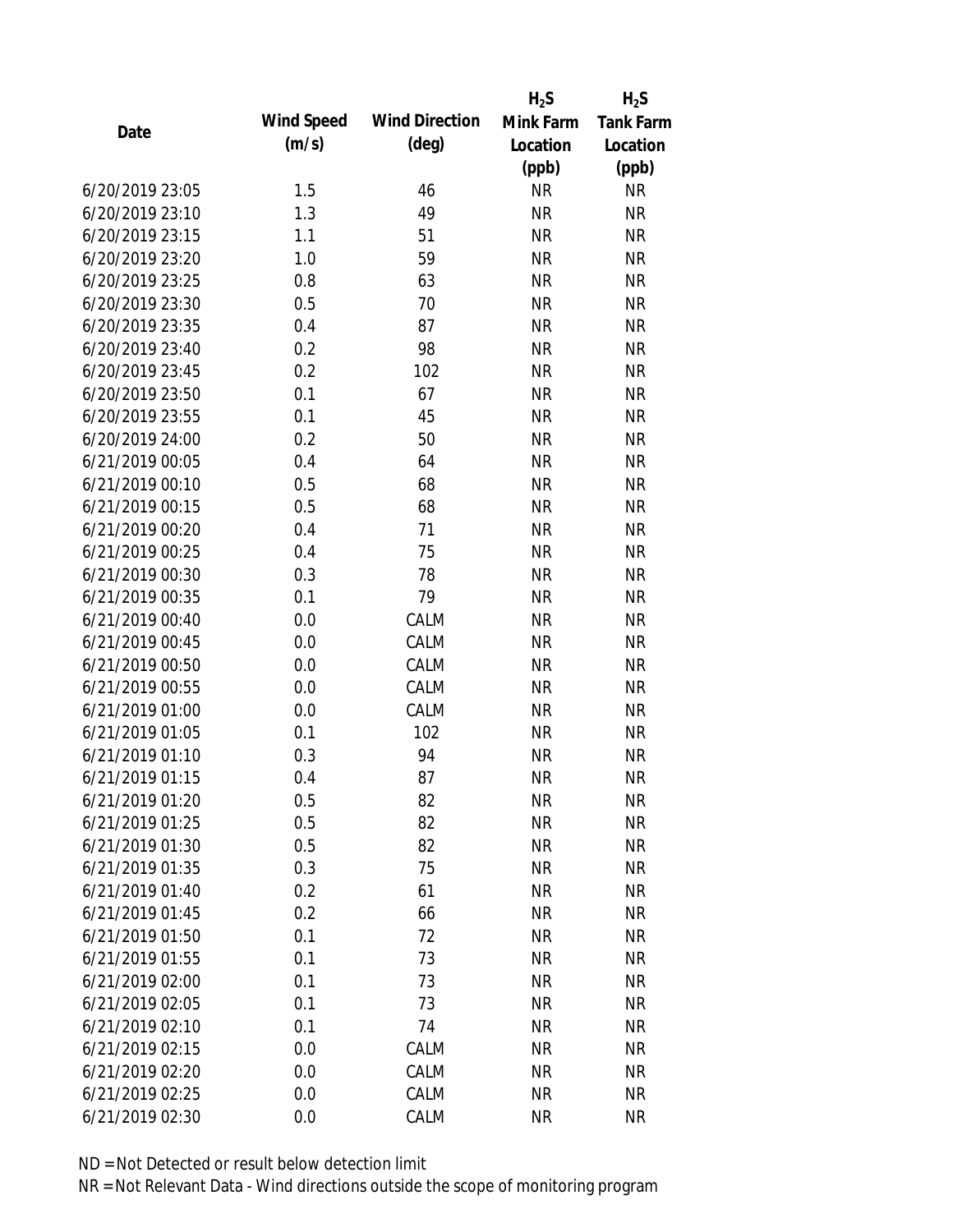|                 |            |                       | $H_2S$         | $H_2S$           |
|-----------------|------------|-----------------------|----------------|------------------|
| Date            | Wind Speed | <b>Wind Direction</b> | Mink Farm      | <b>Tank Farm</b> |
|                 | (m/s)      | $(\text{deg})$        | Location       | Location         |
|                 |            |                       | (ppb)          | (ppb)            |
| 6/21/2019 02:35 | 0.0        | CALM                  | <b>NR</b>      | <b>NR</b>        |
| 6/21/2019 02:40 | 0.0        | CALM                  | <b>NR</b>      | <b>NR</b>        |
| 6/21/2019 02:45 | 0.0        | CALM                  | <b>NR</b>      | <b>NR</b>        |
| 6/21/2019 02:50 | 0.1        | 3                     | 1              | <b>NR</b>        |
| 6/21/2019 02:55 | 0.2        | 3                     | 1              | <b>NR</b>        |
| 6/21/2019 03:00 | 0.2        | 3                     | 1              | <b>NR</b>        |
| 6/21/2019 03:05 | 0.2        | 3                     | 1              | <b>NR</b>        |
| 6/21/2019 03:10 | 0.2        | 3                     | 1              | <b>NR</b>        |
| 6/21/2019 03:15 | 0.2        | 3                     | $\mathbf{1}$   | <b>NR</b>        |
| 6/21/2019 03:20 | 0.1        | $\overline{2}$        | 1              | <b>NR</b>        |
| 6/21/2019 03:25 | 0.0        | CALM                  | <b>NR</b>      | <b>NR</b>        |
| 6/21/2019 03:30 | 0.0        | CALM                  | <b>NR</b>      | <b>NR</b>        |
| 6/21/2019 03:35 | 0.0        | CALM                  | <b>NR</b>      | <b>NR</b>        |
| 6/21/2019 03:40 | 0.0        | CALM                  | <b>NR</b>      | <b>NR</b>        |
| 6/21/2019 03:45 | 0.0        | CALM                  | <b>NR</b>      | <b>NR</b>        |
| 6/21/2019 03:50 | 0.0        | CALM                  | <b>NR</b>      | <b>NR</b>        |
| 6/21/2019 03:55 | 0.0        | CALM                  | <b>NR</b>      | <b>NR</b>        |
| 6/21/2019 04:00 | 0.0        | CALM                  | <b>NR</b>      | <b>NR</b>        |
| 6/21/2019 04:05 | 0.0        | CALM                  | <b>NR</b>      | <b>NR</b>        |
| 6/21/2019 04:10 | 0.0        | CALM                  | <b>NR</b>      | <b>NR</b>        |
| 6/21/2019 04:15 | 0.0        | CALM                  | <b>NR</b>      | <b>NR</b>        |
| 6/21/2019 04:20 | 0.0        | CALM                  | <b>NR</b>      | <b>NR</b>        |
| 6/21/2019 04:25 | 0.0        | CALM                  | <b>NR</b>      | <b>NR</b>        |
| 6/21/2019 04:30 | 0.0        | CALM                  | <b>NR</b>      | <b>NR</b>        |
| 6/21/2019 04:35 | 0.0        | CALM                  | <b>NR</b>      | <b>NR</b>        |
| 6/21/2019 04:40 | 0.0        | CALM                  | <b>NR</b>      | <b>NR</b>        |
| 6/21/2019 04:45 | 0.0        | CALM                  | <b>NR</b>      | <b>NR</b>        |
| 6/21/2019 04:50 | 0.0        | CALM                  | <b>NR</b>      | <b>NR</b>        |
| 6/21/2019 04:55 | 0.0        | CALM                  | <b>NR</b>      | <b>NR</b>        |
| 6/21/2019 05:00 | 0.0        | CALM                  | <b>NR</b>      | <b>NR</b>        |
| 6/21/2019 05:05 | 0.0        | CALM                  | <b>NR</b>      | <b>NR</b>        |
| 6/21/2019 05:10 | 0.0        | CALM                  | <b>NR</b>      | <b>NR</b>        |
| 6/21/2019 05:15 | 0.1        | 358                   | $\overline{2}$ | <b>NR</b>        |
| 6/21/2019 05:20 | 0.4        | 12                    | 1              | <b>NR</b>        |
| 6/21/2019 05:25 | 0.8        | 23                    | 1              | <b>NR</b>        |
| 6/21/2019 05:30 | 1.2        | 28                    | 1              | <b>NR</b>        |
| 6/21/2019 05:35 | 1.5        | 30                    | 1              | <b>NR</b>        |
| 6/21/2019 05:40 | 1.8        | 30                    | 1              | <b>NR</b>        |
| 6/21/2019 05:45 | 2.0        | 32                    | 1              | <b>NR</b>        |
| 6/21/2019 05:50 | 1.9        | 31                    | 1              | <b>NR</b>        |
| 6/21/2019 05:55 | 1.7        | 28                    | 1              | <b>NR</b>        |
| 6/21/2019 06:00 | 1.7        | 27                    | 1              | <b>NR</b>        |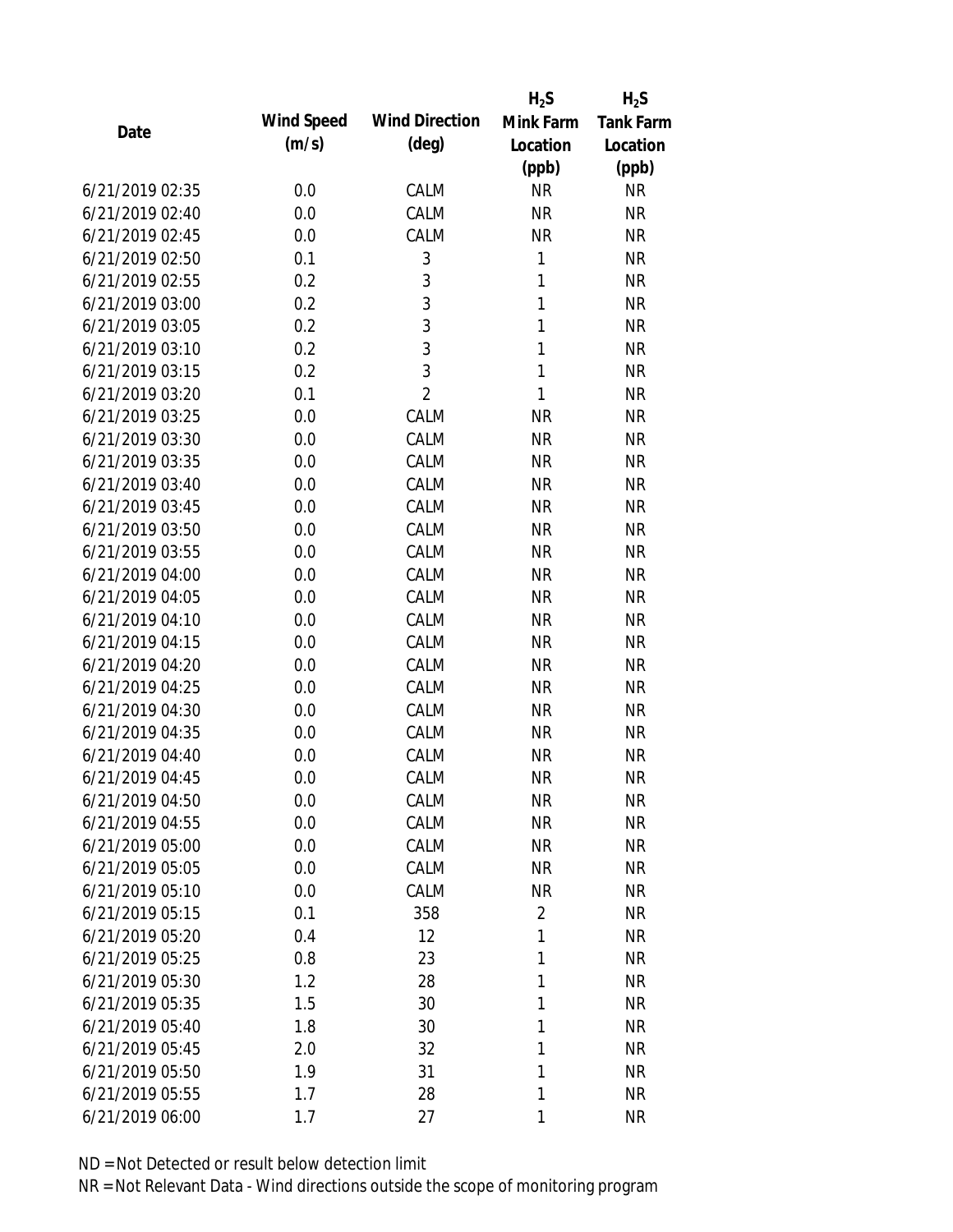|                 |            |                       | $H_2S$         | $H_2S$    |
|-----------------|------------|-----------------------|----------------|-----------|
| Date            | Wind Speed | <b>Wind Direction</b> | Mink Farm      | Tank Farm |
|                 | (m/s)      | $(\text{deg})$        | Location       | Location  |
|                 |            |                       | (ppb)          | (ppb)     |
| 6/21/2019 06:05 | 1.7        | 29                    | 1              | <b>NR</b> |
| 6/21/2019 06:10 | 1.7        | 30                    | 1              | <b>NR</b> |
| 6/21/2019 06:15 | 1.7        | 27                    | $\mathbf{1}$   | <b>NR</b> |
| 6/21/2019 06:20 | 1.8        | 30                    | $\overline{2}$ | <b>NR</b> |
| 6/21/2019 06:25 | 1.8        | 31                    | $\overline{2}$ | <b>NR</b> |
| 6/21/2019 06:30 | 1.8        | 29                    | $\overline{2}$ | <b>NR</b> |
| 6/21/2019 06:35 | 1.8        | 27                    | $\overline{2}$ | <b>NR</b> |
| 6/21/2019 06:40 | 1.8        | 29                    | $\overline{2}$ | <b>NR</b> |
| 6/21/2019 06:45 | 1.7        | 31                    | $\overline{2}$ | <b>NR</b> |
| 6/21/2019 06:50 | 1.5        | 34                    | $\overline{2}$ | <b>NR</b> |
| 6/21/2019 06:55 | 1.4        | 39                    | $\overline{2}$ | <b>NR</b> |
| 6/21/2019 07:00 | 1.2        | 43                    | <b>NR</b>      | <b>NR</b> |
| 6/21/2019 07:05 | 1.1        | 45                    | <b>NR</b>      | <b>NR</b> |
| 6/21/2019 07:10 | 0.8        | 46                    | <b>NR</b>      | <b>NR</b> |
| 6/21/2019 07:15 | 0.7        | 51                    | <b>NR</b>      | <b>NR</b> |
| 6/21/2019 07:20 | 0.6        | 54                    | <b>NR</b>      | <b>NR</b> |
| 6/21/2019 07:25 | 0.7        | 55                    | <b>NR</b>      | <b>NR</b> |
| 6/21/2019 07:30 | 0.8        | 57                    | <b>NR</b>      | <b>NR</b> |
| 6/21/2019 07:35 | 0.7        | 59                    | <b>NR</b>      | <b>NR</b> |
| 6/21/2019 07:40 | 0.8        | 56                    | <b>NR</b>      | <b>NR</b> |
| 6/21/2019 07:45 | 0.9        | 55                    | <b>NR</b>      | <b>NR</b> |
| 6/21/2019 07:50 | 1.0        | 57                    | <b>NR</b>      | <b>NR</b> |
| 6/21/2019 07:55 | 1.1        | 54                    | <b>NR</b>      | <b>NR</b> |
| 6/21/2019 08:00 | 1.1        | 53                    | <b>NR</b>      | <b>NR</b> |
| 6/21/2019 08:05 | 1.3        | 52                    | <b>NR</b>      | <b>NR</b> |
| 6/21/2019 08:10 | 1.4        | 53                    | <b>NR</b>      | <b>NR</b> |
| 6/21/2019 08:15 | 1.6        | 51                    | <b>NR</b>      | <b>NR</b> |
| 6/21/2019 08:20 | 1.6        | 46                    | <b>NR</b>      | <b>NR</b> |
| 6/21/2019 08:25 | 1.7        | 47                    | <b>NR</b>      | <b>NR</b> |
| 6/21/2019 08:30 | 1.7        | 48                    | <b>NR</b>      | <b>NR</b> |
| 6/21/2019 08:35 | 1.6        | 49                    | <b>NR</b>      | <b>NR</b> |
| 6/21/2019 08:40 | 1.5        | 50                    | <b>NR</b>      | <b>NR</b> |
| 6/21/2019 08:45 | 1.3        | 59                    | <b>NR</b>      | <b>NR</b> |
| 6/21/2019 08:50 | 1.2        | 77                    | <b>NR</b>      | <b>NR</b> |
| 6/21/2019 08:55 | 0.9        | 90                    | <b>NR</b>      | <b>NR</b> |
| 6/21/2019 09:00 | 0.9        | 99                    | <b>NR</b>      | <b>NR</b> |
| 6/21/2019 09:05 | 0.8        | 104                   | <b>NR</b>      | <b>NR</b> |
| 6/21/2019 09:10 | 0.8        | 106                   | <b>NR</b>      | <b>NR</b> |
| 6/21/2019 09:15 | 0.9        | 96                    | <b>NR</b>      | <b>NR</b> |
| 6/21/2019 09:20 | 0.9        | 82                    | <b>NR</b>      | <b>NR</b> |
| 6/21/2019 09:25 | 1.2        | 76                    | <b>NR</b>      | <b>NR</b> |
| 6/21/2019 09:30 | 1.3        | 69                    | <b>NR</b>      | <b>NR</b> |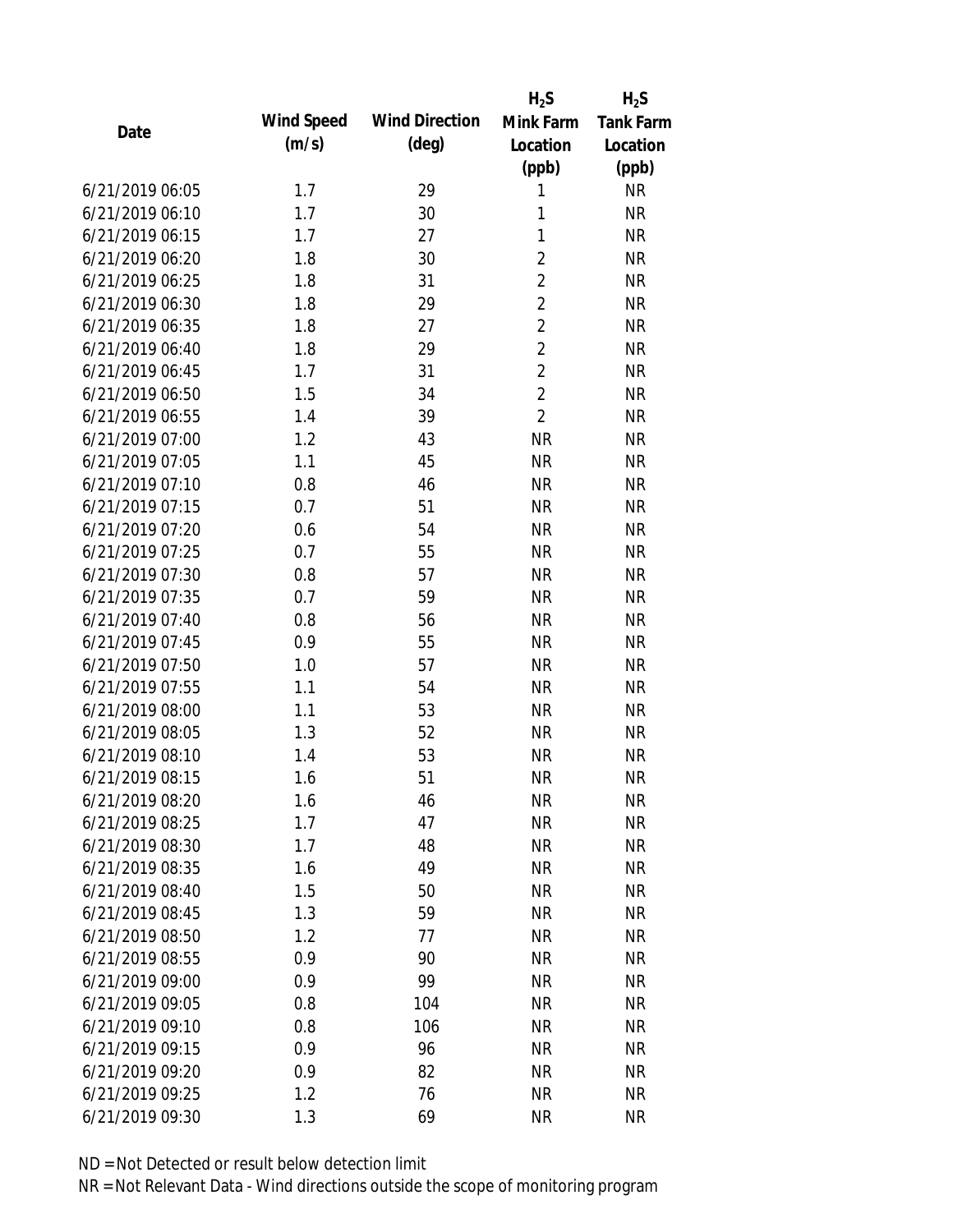|                 |            |                       | $H_2S$    | $H_2S$           |
|-----------------|------------|-----------------------|-----------|------------------|
| Date            | Wind Speed | <b>Wind Direction</b> | Mink Farm | <b>Tank Farm</b> |
|                 | (m/s)      | $(\text{deg})$        | Location  | Location         |
|                 |            |                       | (ppb)     | (ppb)            |
| 6/21/2019 09:35 | 1.4        | 69                    | <b>NR</b> | <b>NR</b>        |
| 6/21/2019 09:40 | 1.6        | 67                    | <b>NR</b> | <b>NR</b>        |
| 6/21/2019 09:45 | 1.7        | 70                    | <b>NR</b> | <b>NR</b>        |
| 6/21/2019 09:50 | 1.7        | 72                    | <b>NR</b> | <b>NR</b>        |
| 6/21/2019 09:55 | 1.7        | 72                    | <b>NR</b> | <b>NR</b>        |
| 6/21/2019 10:00 | 1.7        | 70                    | <b>NR</b> | <b>NR</b>        |
| 6/21/2019 10:05 | 1.8        | 63                    | <b>NR</b> | <b>NR</b>        |
| 6/21/2019 10:10 | 2.0        | 63                    | <b>NR</b> | <b>NR</b>        |
| 6/21/2019 10:15 | 2.1        | 57                    | <b>NR</b> | <b>NR</b>        |
| 6/21/2019 10:20 | 2.3        | 57                    | <b>NR</b> | <b>NR</b>        |
| 6/21/2019 10:25 | 2.3        | 61                    | <b>NR</b> | <b>NR</b>        |
| 6/21/2019 10:30 | 2.4        | 60                    | <b>NR</b> | <b>NR</b>        |
| 6/21/2019 10:35 | 2.3        | 64                    | <b>NR</b> | <b>NR</b>        |
| 6/21/2019 10:40 | 2.3        | 66                    | <b>NR</b> | <b>NR</b>        |
| 6/21/2019 10:45 | 2.3        | 65                    | <b>NR</b> | <b>NR</b>        |
| 6/21/2019 10:50 | 2.4        | 68                    | <b>NR</b> | <b>NR</b>        |
| 6/21/2019 10:55 | 2.4        | 63                    | <b>NR</b> | <b>NR</b>        |
| 6/21/2019 11:00 | 2.4        | 70                    | <b>NR</b> | <b>NR</b>        |
| 6/21/2019 11:05 | 2.5        | 76                    | <b>NR</b> | <b>NR</b>        |
| 6/21/2019 11:10 | 2.3        | 67                    | <b>NR</b> | <b>NR</b>        |
| 6/21/2019 11:15 | 2.2        | 67                    | <b>NR</b> | <b>NR</b>        |
| 6/21/2019 11:20 | 2.3        | 71                    | <b>NR</b> | <b>NR</b>        |
| 6/21/2019 11:25 | 2.3        | 79                    | <b>NR</b> | <b>NR</b>        |
| 6/21/2019 11:30 | 2.2        | 78                    | <b>NR</b> | <b>NR</b>        |
| 6/21/2019 11:35 | 2.3        | 79                    | <b>NR</b> | <b>NR</b>        |
| 6/21/2019 11:40 | 2.3        | 88                    | <b>NR</b> | <b>NR</b>        |
| 6/21/2019 11:45 | 2.5        | 91                    | <b>NR</b> | <b>NR</b>        |
| 6/21/2019 11:50 | 2.4        | 90                    | <b>NR</b> | <b>NR</b>        |
| 6/21/2019 11:55 | 2.5        | 87                    | <b>NR</b> | <b>NR</b>        |
| 6/21/2019 12:00 | 2.7        | 87                    | <b>NR</b> | <b>NR</b>        |
| 6/21/2019 12:05 | 2.7        | 82                    | <b>NR</b> | <b>NR</b>        |
| 6/21/2019 12:10 | 2.8        | 82                    | <b>NR</b> | <b>NR</b>        |
| 6/21/2019 12:15 | 2.7        | 83                    | <b>NR</b> | <b>NR</b>        |
| 6/21/2019 12:20 | 2.8        | 84                    | <b>NR</b> | <b>NR</b>        |
| 6/21/2019 12:25 | 2.8        | 85                    | <b>NR</b> | <b>NR</b>        |
| 6/21/2019 12:30 | 2.7        | 84                    | <b>NR</b> | <b>NR</b>        |
| 6/21/2019 12:35 | 2.6        | 82                    | <b>NR</b> | <b>NR</b>        |
| 6/21/2019 12:40 | 2.6        | 76                    | <b>NR</b> | <b>NR</b>        |
| 6/21/2019 12:45 | 2.6        | 78                    | <b>NR</b> | <b>NR</b>        |
| 6/21/2019 12:50 | 2.7        | 80                    | <b>NR</b> | <b>NR</b>        |
| 6/21/2019 12:55 | 2.9        | 84                    | <b>NR</b> | <b>NR</b>        |
| 6/21/2019 13:00 | 2.9        | 84                    | <b>NR</b> | <b>NR</b>        |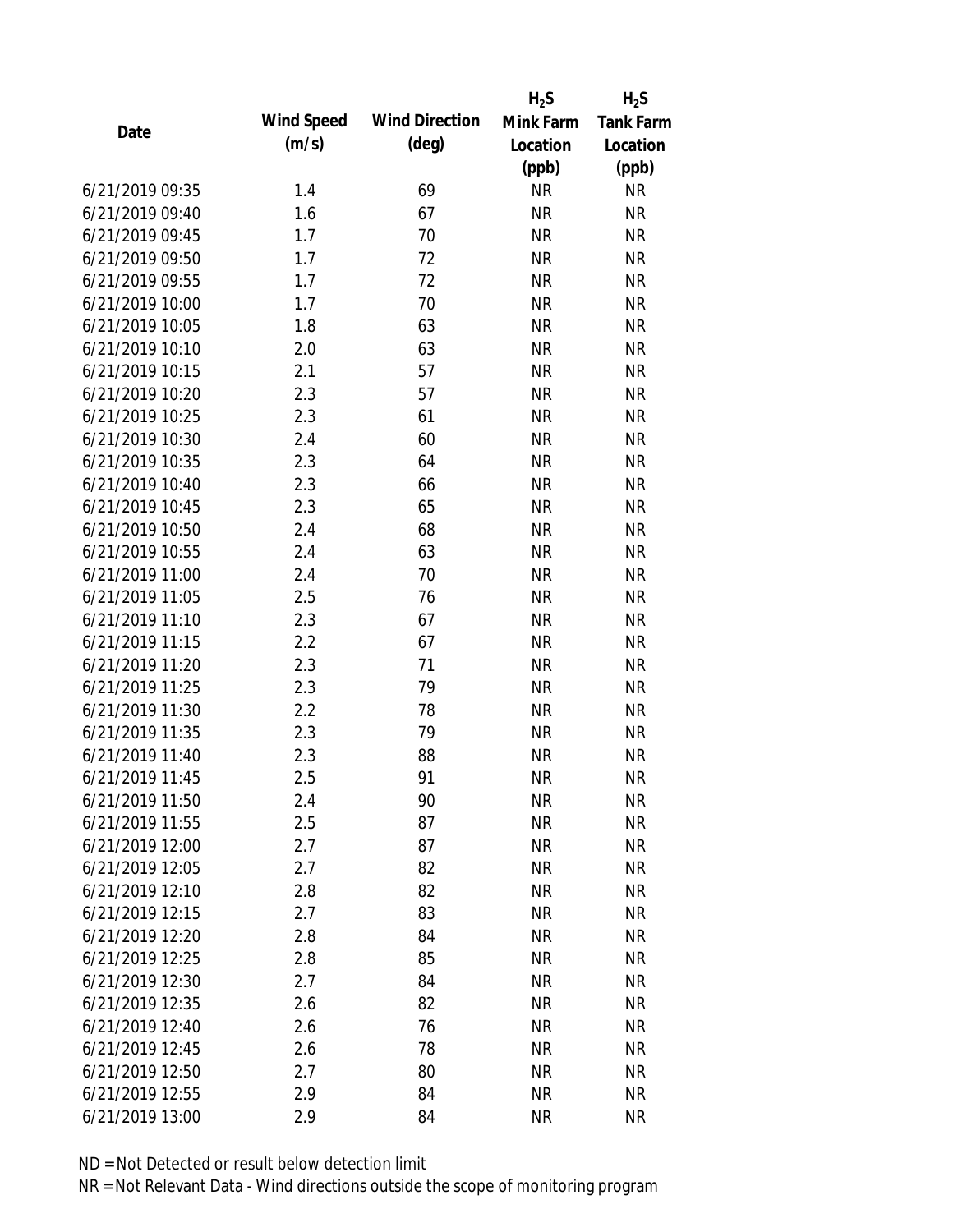|                 |            |                       | $H_2S$    | $H_2S$    |
|-----------------|------------|-----------------------|-----------|-----------|
| Date            | Wind Speed | <b>Wind Direction</b> | Mink Farm | Tank Farm |
|                 | (m/s)      | $(\text{deg})$        | Location  | Location  |
|                 |            |                       | (ppb)     | (ppb)     |
| 6/21/2019 13:05 | 3.1        | 89                    | <b>NR</b> | <b>NR</b> |
| 6/21/2019 13:10 | 3.3        | 95                    | <b>NR</b> | <b>NR</b> |
| 6/21/2019 13:15 | 3.4        | 97                    | <b>NR</b> | <b>NR</b> |
| 6/21/2019 13:20 | 3.3        | 97                    | <b>NR</b> | <b>NR</b> |
| 6/21/2019 13:25 | 3.1        | 95                    | <b>NR</b> | <b>NR</b> |
| 6/21/2019 13:30 | 3.0        | 93                    | <b>NR</b> | <b>NR</b> |
| 6/21/2019 13:35 | 2.8        | 90                    | <b>NR</b> | <b>NR</b> |
| 6/21/2019 13:40 | 2.6        | 91                    | <b>NR</b> | <b>NR</b> |
| 6/21/2019 13:45 | 2.6        | 91                    | <b>NR</b> | <b>NR</b> |
| 6/21/2019 13:50 | 2.5        | 88                    | <b>NR</b> | <b>NR</b> |
| 6/21/2019 13:55 | 2.5        | 90                    | <b>NR</b> | <b>NR</b> |
| 6/21/2019 14:00 | 2.7        | 94                    | <b>NR</b> | <b>NR</b> |
| 6/21/2019 14:05 | 2.8        | 96                    | <b>NR</b> | <b>NR</b> |
| 6/21/2019 14:10 | 2.7        | 91                    | <b>NR</b> | <b>NR</b> |
| 6/21/2019 14:15 | 2.5        | 85                    | <b>NR</b> | <b>NR</b> |
| 6/21/2019 14:20 | 2.4        | 81                    | <b>NR</b> | <b>NR</b> |
| 6/21/2019 14:25 | 2.4        | 75                    | <b>NR</b> | <b>NR</b> |
| 6/21/2019 14:30 | 2.2        | 70                    | <b>NR</b> | <b>NR</b> |
| 6/21/2019 14:35 | 2.1        | 64                    | <b>NR</b> | <b>NR</b> |
| 6/21/2019 14:40 | 2.1        | 70                    | <b>NR</b> | <b>NR</b> |
| 6/21/2019 14:45 | 2.1        | 78                    | <b>NR</b> | <b>NR</b> |
| 6/21/2019 14:50 | 2.1        | 82                    | <b>NR</b> | <b>NR</b> |
| 6/21/2019 14:55 | 1.9        | 84                    | <b>NR</b> | <b>NR</b> |
| 6/21/2019 15:00 | 1.8        | 86                    | <b>NR</b> | <b>NR</b> |
| 6/21/2019 15:05 | 1.8        | 91                    | <b>NR</b> | <b>NR</b> |
| 6/21/2019 15:10 | 1.7        | 91                    | <b>NR</b> | <b>NR</b> |
| 6/21/2019 15:15 | 1.8        | 94                    | <b>NR</b> | <b>NR</b> |
| 6/21/2019 15:20 | 1.7        | 100                   | <b>NR</b> | <b>NR</b> |
| 6/21/2019 15:25 | 1.8        | 108                   | <b>NR</b> | <b>NR</b> |
| 6/21/2019 15:30 | 2.0        | 110                   | <b>NR</b> | <b>NR</b> |
| 6/21/2019 15:35 | 2.0        | 119                   | <b>NR</b> | <b>NR</b> |
| 6/21/2019 15:40 | 2.1        | 132                   | <b>NR</b> | <b>NR</b> |
| 6/21/2019 15:45 | 2.2        | 149                   | <b>NR</b> | <b>NR</b> |
| 6/21/2019 15:50 | 2.1        | 160                   | <b>NR</b> | <b>NR</b> |
| 6/21/2019 15:55 | 1.9        | 169                   | <b>NR</b> | <b>NR</b> |
| 6/21/2019 16:00 | 1.8        | 172                   | <b>NR</b> | 1         |
| 6/21/2019 16:05 | 1.7        | 168                   | <b>NR</b> | <b>NR</b> |
| 6/21/2019 16:10 | 1.5        | 154                   | <b>NR</b> | <b>NR</b> |
| 6/21/2019 16:15 | 1.5        | 141                   | <b>NR</b> | <b>NR</b> |
| 6/21/2019 16:20 | 1.7        | 134                   | <b>NR</b> | <b>NR</b> |
| 6/21/2019 16:25 | 1.9        | 127                   | <b>NR</b> | <b>NR</b> |
| 6/21/2019 16:30 | 2.1        | 124                   | <b>NR</b> | <b>NR</b> |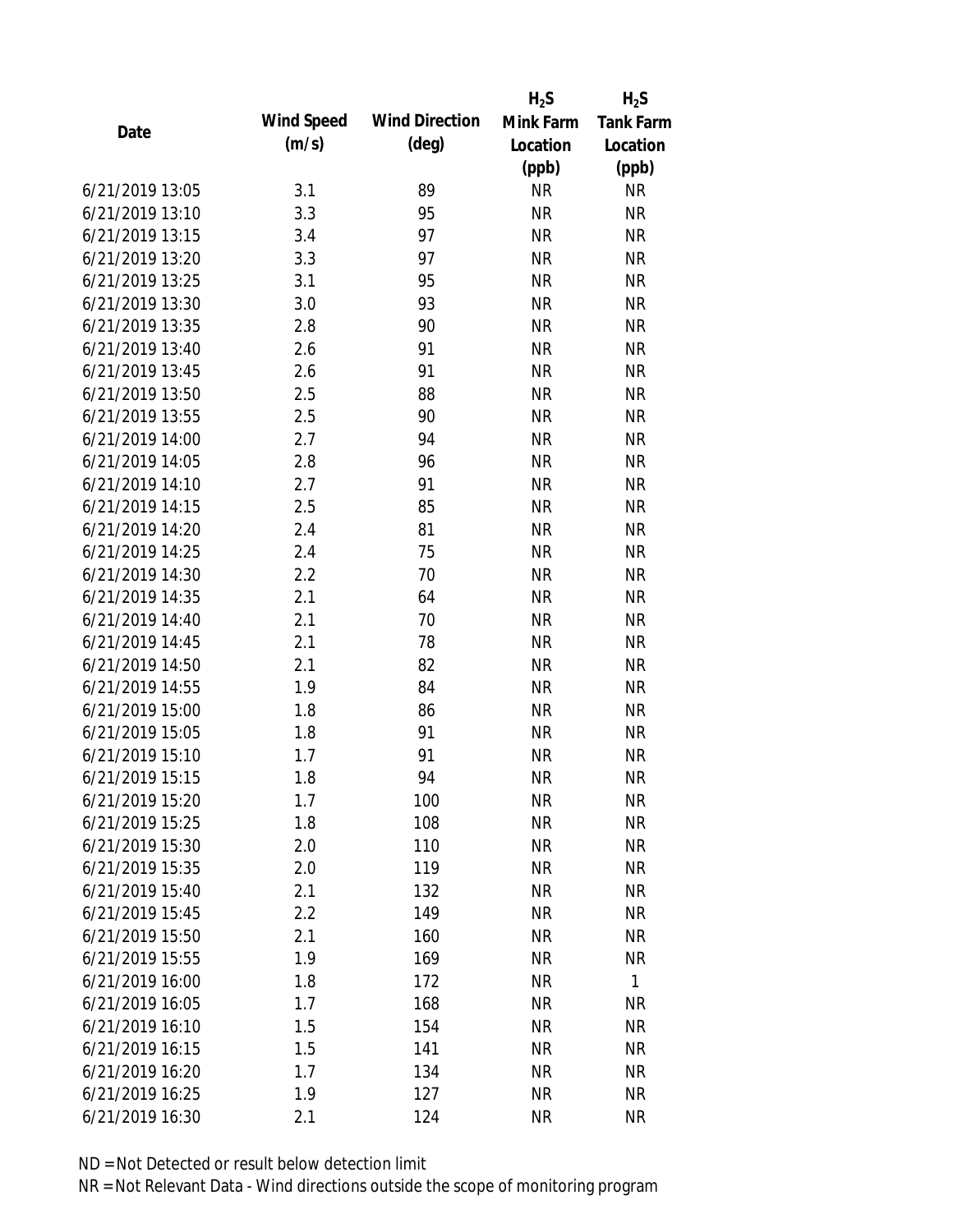|                 |            |                       | $H_2S$       | $H_2S$           |
|-----------------|------------|-----------------------|--------------|------------------|
| Date            | Wind Speed | <b>Wind Direction</b> | Mink Farm    | <b>Tank Farm</b> |
|                 | (m/s)      | $(\text{deg})$        | Location     | Location         |
|                 |            |                       | (ppb)        | (ppb)            |
| 6/21/2019 16:35 | 2.3        | 123                   | <b>NR</b>    | <b>NR</b>        |
| 6/21/2019 16:40 | 2.7        | 123                   | <b>NR</b>    | <b>NR</b>        |
| 6/21/2019 16:45 | 2.8        | 122                   | <b>NR</b>    | <b>NR</b>        |
| 6/21/2019 16:50 | 3.1        | 122                   | <b>NR</b>    | <b>NR</b>        |
| 6/21/2019 16:55 | 3.3        | 121                   | <b>NR</b>    | <b>NR</b>        |
| 6/21/2019 17:00 | 3.4        | 119                   | <b>NR</b>    | <b>NR</b>        |
| 6/21/2019 17:05 | 3.5        | 116                   | <b>NR</b>    | <b>NR</b>        |
| 6/21/2019 17:10 | 3.6        | 112                   | <b>NR</b>    | <b>NR</b>        |
| 6/21/2019 17:15 | 3.8        | 106                   | <b>NR</b>    | <b>NR</b>        |
| 6/21/2019 17:20 | 3.8        | 99                    | <b>NR</b>    | <b>NR</b>        |
| 6/21/2019 17:25 | 3.7        | 92                    | <b>NR</b>    | <b>NR</b>        |
| 6/21/2019 17:30 | 3.6        | 85                    | <b>NR</b>    | <b>NR</b>        |
| 6/21/2019 17:35 | 3.6        | 75                    | <b>NR</b>    | <b>NR</b>        |
| 6/21/2019 17:40 | 3.6        | 65                    | <b>NR</b>    | <b>NR</b>        |
| 6/21/2019 17:45 | 3.3        | 55                    | <b>NR</b>    | <b>NR</b>        |
| 6/21/2019 17:50 | 3.1        | 47                    | <b>NR</b>    | <b>NR</b>        |
| 6/21/2019 17:55 | 3.0        | 42                    | <b>NR</b>    | <b>NR</b>        |
| 6/21/2019 18:00 | 3.0        | 39                    | $\mathbf{1}$ | <b>NR</b>        |
| 6/21/2019 18:05 | 3.0        | 40                    | $\mathbf{1}$ | <b>NR</b>        |
| 6/21/2019 18:10 | 2.9        | 39                    | $\mathbf{1}$ | <b>NR</b>        |
| 6/21/2019 18:15 | 2.9        | 39                    | 1            | <b>NR</b>        |
| 6/21/2019 18:20 | 3.1        | 41                    | <b>NR</b>    | <b>NR</b>        |
| 6/21/2019 18:25 | 3.3        | 41                    | <b>NR</b>    | <b>NR</b>        |
| 6/21/2019 18:30 | 3.3        | 41                    | <b>NR</b>    | <b>NR</b>        |
| 6/21/2019 18:35 | 3.3        | 39                    | $\mathbf{1}$ | <b>NR</b>        |
| 6/21/2019 18:40 | 3.4        | 40                    | $\mathbf{1}$ | <b>NR</b>        |
| 6/21/2019 18:45 | 3.5        | 39                    | $\mathbf{1}$ | <b>NR</b>        |
| 6/21/2019 18:50 | 3.5        | 39                    | 1            | <b>NR</b>        |
| 6/21/2019 18:55 | 3.4        | 40                    | $\mathbf{1}$ | <b>NR</b>        |
| 6/21/2019 19:00 | 3.2        | 42                    | <b>NR</b>    | <b>NR</b>        |
| 6/21/2019 19:05 | 3.0        | 45                    | <b>NR</b>    | <b>NR</b>        |
| 6/21/2019 19:10 | 2.7        | 47                    | <b>NR</b>    | <b>NR</b>        |
| 6/21/2019 19:15 | 2.4        | 53                    | <b>NR</b>    | <b>NR</b>        |
| 6/21/2019 19:20 | 2.3        | 54                    | <b>NR</b>    | <b>NR</b>        |
| 6/21/2019 19:25 | 2.2        | 54                    | <b>NR</b>    | <b>NR</b>        |
| 6/21/2019 19:30 | 2.2        | 54                    | <b>NR</b>    | <b>NR</b>        |
| 6/21/2019 19:35 | 2.4        | 54                    | <b>NR</b>    | <b>NR</b>        |
| 6/21/2019 19:40 | 2.6        | 54                    | <b>NR</b>    | <b>NR</b>        |
| 6/21/2019 19:45 | 2.8        | 49                    | <b>NR</b>    | <b>NR</b>        |
| 6/21/2019 19:50 | 2.8        | 48                    | <b>NR</b>    | <b>NR</b>        |
| 6/21/2019 19:55 | 2.8        | 48                    | <b>NR</b>    | <b>NR</b>        |
| 6/21/2019 20:00 | 2.8        | 50                    | <b>NR</b>    | <b>NR</b>        |
|                 |            |                       |              |                  |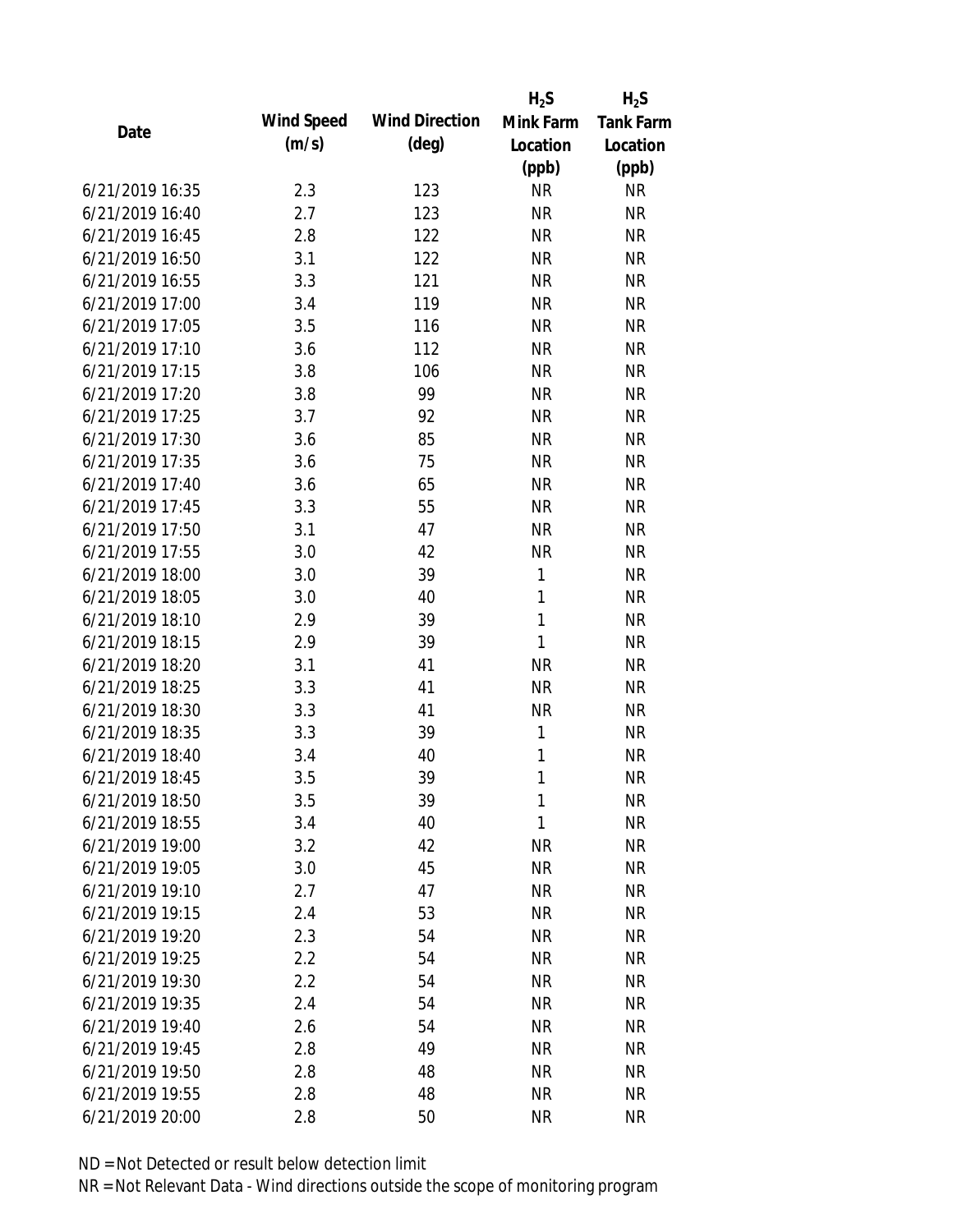|                 |            |                       | $H_2S$    | $H_2S$           |
|-----------------|------------|-----------------------|-----------|------------------|
| Date            | Wind Speed | <b>Wind Direction</b> | Mink Farm | <b>Tank Farm</b> |
|                 | (m/s)      | $(\text{deg})$        | Location  | Location         |
|                 |            |                       | (ppb)     | (ppb)            |
| 6/21/2019 20:05 | 2.9        | 48                    | <b>NR</b> | <b>NR</b>        |
| 6/21/2019 20:10 | 2.8        | 48                    | <b>NR</b> | <b>NR</b>        |
| 6/21/2019 20:15 | 2.8        | 50                    | <b>NR</b> | <b>NR</b>        |
| 6/21/2019 20:20 | 2.8        | 50                    | <b>NR</b> | <b>NR</b>        |
| 6/21/2019 20:25 | 2.7        | 50                    | <b>NR</b> | <b>NR</b>        |
| 6/21/2019 20:30 | 2.7        | 51                    | <b>NR</b> | <b>NR</b>        |
| 6/21/2019 20:35 | 2.5        | 52                    | <b>NR</b> | <b>NR</b>        |
| 6/21/2019 20:40 | 2.3        | 57                    | <b>NR</b> | <b>NR</b>        |
| 6/21/2019 20:45 | 2.1        | 59                    | <b>NR</b> | <b>NR</b>        |
| 6/21/2019 20:50 | 2.0        | 62                    | <b>NR</b> | <b>NR</b>        |
| 6/21/2019 20:55 | 1.8        | 66                    | <b>NR</b> | <b>NR</b>        |
| 6/21/2019 21:00 | 1.7        | 68                    | <b>NR</b> | <b>NR</b>        |
| 6/21/2019 21:05 | 1.6        | 68                    | <b>NR</b> | <b>NR</b>        |
| 6/21/2019 21:10 | 1.6        | 62                    | <b>NR</b> | <b>NR</b>        |
| 6/21/2019 21:15 | 1.7        | 61                    | <b>NR</b> | <b>NR</b>        |
| 6/21/2019 21:20 | 1.7        | 60                    | <b>NR</b> | <b>NR</b>        |
| 6/21/2019 21:25 | 1.8        | 58                    | <b>NR</b> | <b>NR</b>        |
| 6/21/2019 21:30 | 1.9        | 56                    | <b>NR</b> | <b>NR</b>        |
| 6/21/2019 21:35 | 2.1        | 55                    | <b>NR</b> | <b>NR</b>        |
| 6/21/2019 21:40 | 2.1        | 56                    | <b>NR</b> | <b>NR</b>        |
| 6/21/2019 21:45 | 2.0        | 54                    | <b>NR</b> | <b>NR</b>        |
| 6/21/2019 21:50 | 2.0        | 56                    | <b>NR</b> | <b>NR</b>        |
| 6/21/2019 21:55 | 1.9        | 56                    | <b>NR</b> | <b>NR</b>        |
| 6/21/2019 22:00 | 1.9        | 56                    | <b>NR</b> | <b>NR</b>        |
| 6/21/2019 22:05 | 1.8        | 56                    | <b>NR</b> | <b>NR</b>        |
| 6/21/2019 22:10 | 1.8        | 60                    | <b>NR</b> | <b>NR</b>        |
| 6/21/2019 22:15 | 1.8        | 61                    | <b>NR</b> | <b>NR</b>        |
| 6/21/2019 22:20 | 1.8        | 61                    | <b>NR</b> | <b>NR</b>        |
| 6/21/2019 22:25 | 2.0        | 63                    | <b>NR</b> | <b>NR</b>        |
| 6/21/2019 22:30 | 1.9        | 62                    | <b>NR</b> | <b>NR</b>        |
| 6/21/2019 22:35 | 2.0        | 65                    | <b>NR</b> | <b>NR</b>        |
| 6/21/2019 22:40 | 2.0        | 61                    | <b>NR</b> | <b>NR</b>        |
| 6/21/2019 22:45 | 2.2        | 61                    | <b>NR</b> | <b>NR</b>        |
| 6/21/2019 22:50 | 2.1        | 61                    | <b>NR</b> | <b>NR</b>        |
| 6/21/2019 22:55 | 2.1        | 63                    | <b>NR</b> | <b>NR</b>        |
| 6/21/2019 23:00 | 2.0        | 69                    | <b>NR</b> | <b>NR</b>        |
| 6/21/2019 23:05 | 1.8        | 74                    | <b>NR</b> | <b>NR</b>        |
| 6/21/2019 23:10 | 1.8        | 79                    | <b>NR</b> | <b>NR</b>        |
| 6/21/2019 23:15 | 1.8        | 80                    | <b>NR</b> | <b>NR</b>        |
| 6/21/2019 23:20 | 1.7        | 81                    | <b>NR</b> | <b>NR</b>        |
| 6/21/2019 23:25 | 1.8        | 78                    | <b>NR</b> | <b>NR</b>        |
| 6/21/2019 23:30 | 1.8        | 74                    | <b>NR</b> | <b>NR</b>        |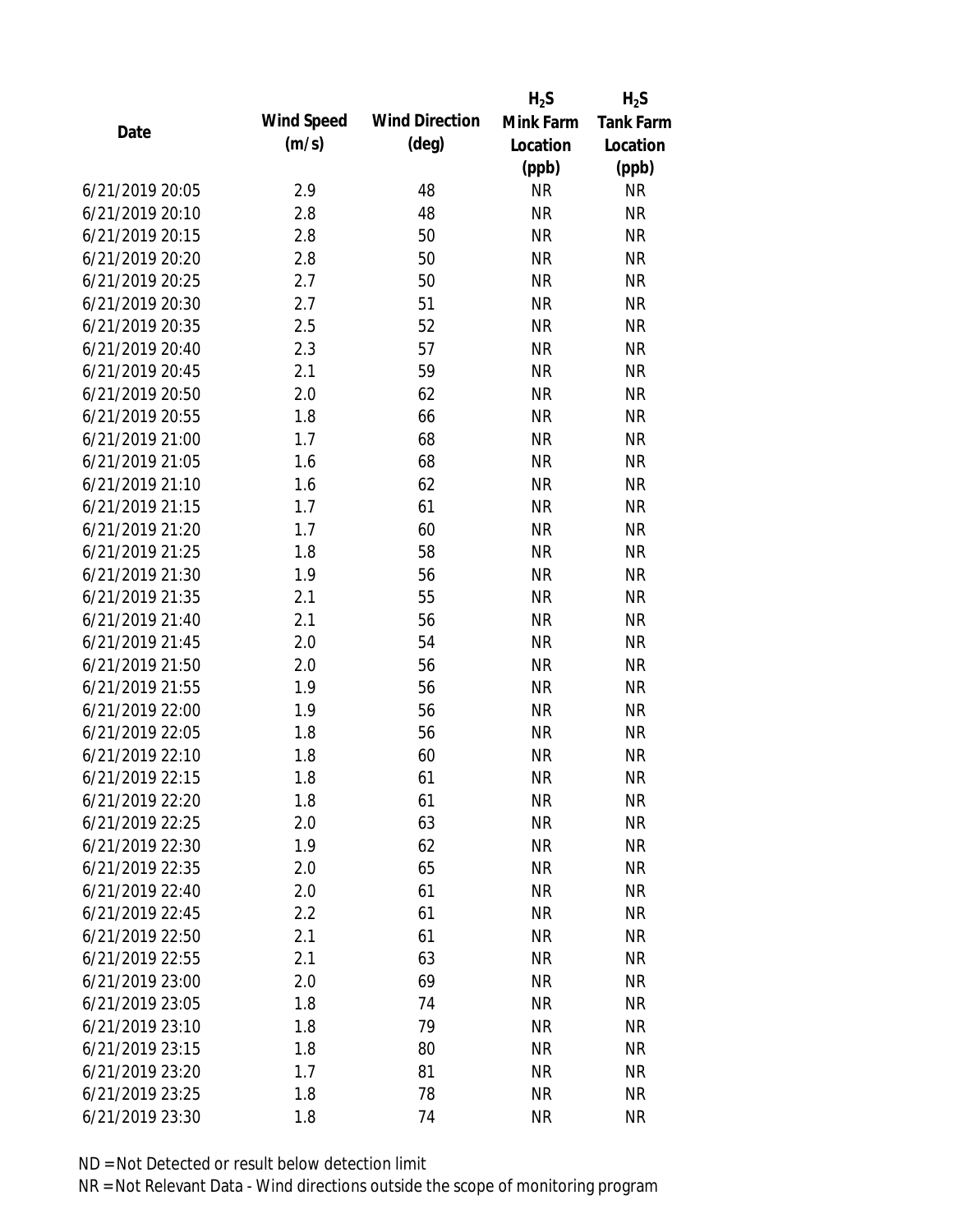|                 |            |                       | $H_2S$    | $H_2S$           |
|-----------------|------------|-----------------------|-----------|------------------|
| Date            | Wind Speed | <b>Wind Direction</b> | Mink Farm | <b>Tank Farm</b> |
|                 | (m/s)      | $(\text{deg})$        | Location  | Location         |
|                 |            |                       | (ppb)     | (ppb)            |
| 6/21/2019 23:35 | 1.9        | 71                    | <b>NR</b> | <b>NR</b>        |
| 6/21/2019 23:40 | 1.9        | 69                    | <b>NR</b> | <b>NR</b>        |
| 6/21/2019 23:45 | 1.9        | 70                    | <b>NR</b> | <b>NR</b>        |
| 6/21/2019 23:50 | 1.9        | 69                    | <b>NR</b> | <b>NR</b>        |
| 6/21/2019 23:55 | 1.9        | 67                    | <b>NR</b> | <b>NR</b>        |
| 6/21/2019 24:00 | 1.9        | 63                    | <b>NR</b> | <b>NR</b>        |
| 6/22/2019 00:05 | 1.9        | 60                    | <b>NR</b> | <b>NR</b>        |
| 6/22/2019 00:10 | 1.9        | 59                    | <b>NR</b> | <b>NR</b>        |
| 6/22/2019 00:15 | 1.9        | 57                    | <b>NR</b> | <b>NR</b>        |
| 6/22/2019 00:20 | 1.9        | 57                    | <b>NR</b> | <b>NR</b>        |
| 6/22/2019 00:25 | 1.9        | 57                    | <b>NR</b> | <b>NR</b>        |
| 6/22/2019 00:30 | 1.8        | 59                    | <b>NR</b> | <b>NR</b>        |
| 6/22/2019 00:35 | 1.8        | 64                    | <b>NR</b> | <b>NR</b>        |
| 6/22/2019 00:40 | 1.8        | 64                    | <b>NR</b> | <b>NR</b>        |
| 6/22/2019 00:45 | 1.8        | 68                    | <b>NR</b> | <b>NR</b>        |
| 6/22/2019 00:50 | 1.9        | 68                    | <b>NR</b> | <b>NR</b>        |
| 6/22/2019 00:55 | 1.8        | 69                    | <b>NR</b> | <b>NR</b>        |
| 6/22/2019 01:00 | 1.9        | 71                    | <b>NR</b> | <b>NR</b>        |
| 6/22/2019 01:05 | 1.9        | 68                    | <b>NR</b> | <b>NR</b>        |
| 6/22/2019 01:10 | 2.0        | 69                    | <b>NR</b> | <b>NR</b>        |
| 6/22/2019 01:15 | 2.0        | 66                    | <b>NR</b> | <b>NR</b>        |
| 6/22/2019 01:20 | 1.9        | 68                    | <b>NR</b> | <b>NR</b>        |
| 6/22/2019 01:25 | 1.9        | 69                    | <b>NR</b> | <b>NR</b>        |
| 6/22/2019 01:30 | 1.9        | 67                    | <b>NR</b> | <b>NR</b>        |
| 6/22/2019 01:35 | 1.8        | 67                    | <b>NR</b> | <b>NR</b>        |
| 6/22/2019 01:40 | 1.7        | 63                    | <b>NR</b> | <b>NR</b>        |
| 6/22/2019 01:45 | 1.8        | 59                    | <b>NR</b> | <b>NR</b>        |
| 6/22/2019 01:50 | 1.8        | 55                    | <b>NR</b> | <b>NR</b>        |
| 6/22/2019 01:55 | 1.9        | 54                    | <b>NR</b> | <b>NR</b>        |
| 6/22/2019 02:00 | 1.9        | 55                    | <b>NR</b> | <b>NR</b>        |
| 6/22/2019 02:05 | 1.9        | 52                    | <b>NR</b> | <b>NR</b>        |
| 6/22/2019 02:10 | 2.0        | 53                    | <b>NR</b> | <b>NR</b>        |
| 6/22/2019 02:15 | 2.0        | 53                    | <b>NR</b> | <b>NR</b>        |
| 6/22/2019 02:20 | 2.0        | 53                    | <b>NR</b> | <b>NR</b>        |
| 6/22/2019 02:25 | 2.0        | 54                    | <b>NR</b> | <b>NR</b>        |
| 6/22/2019 02:30 | 2.1        | 52                    | <b>NR</b> | <b>NR</b>        |
| 6/22/2019 02:35 | 2.0        | 56                    | <b>NR</b> | <b>NR</b>        |
| 6/22/2019 02:40 | 1.9        | 58                    | <b>NR</b> | <b>NR</b>        |
| 6/22/2019 02:45 | 1.8        | 61                    | <b>NR</b> | <b>NR</b>        |
| 6/22/2019 02:50 | 1.8        | 63                    | <b>NR</b> | <b>NR</b>        |
| 6/22/2019 02:55 | 1.7        | 61                    | <b>NR</b> | <b>NR</b>        |
| 6/22/2019 03:00 | 1.6        | 63                    | <b>NR</b> | <b>NR</b>        |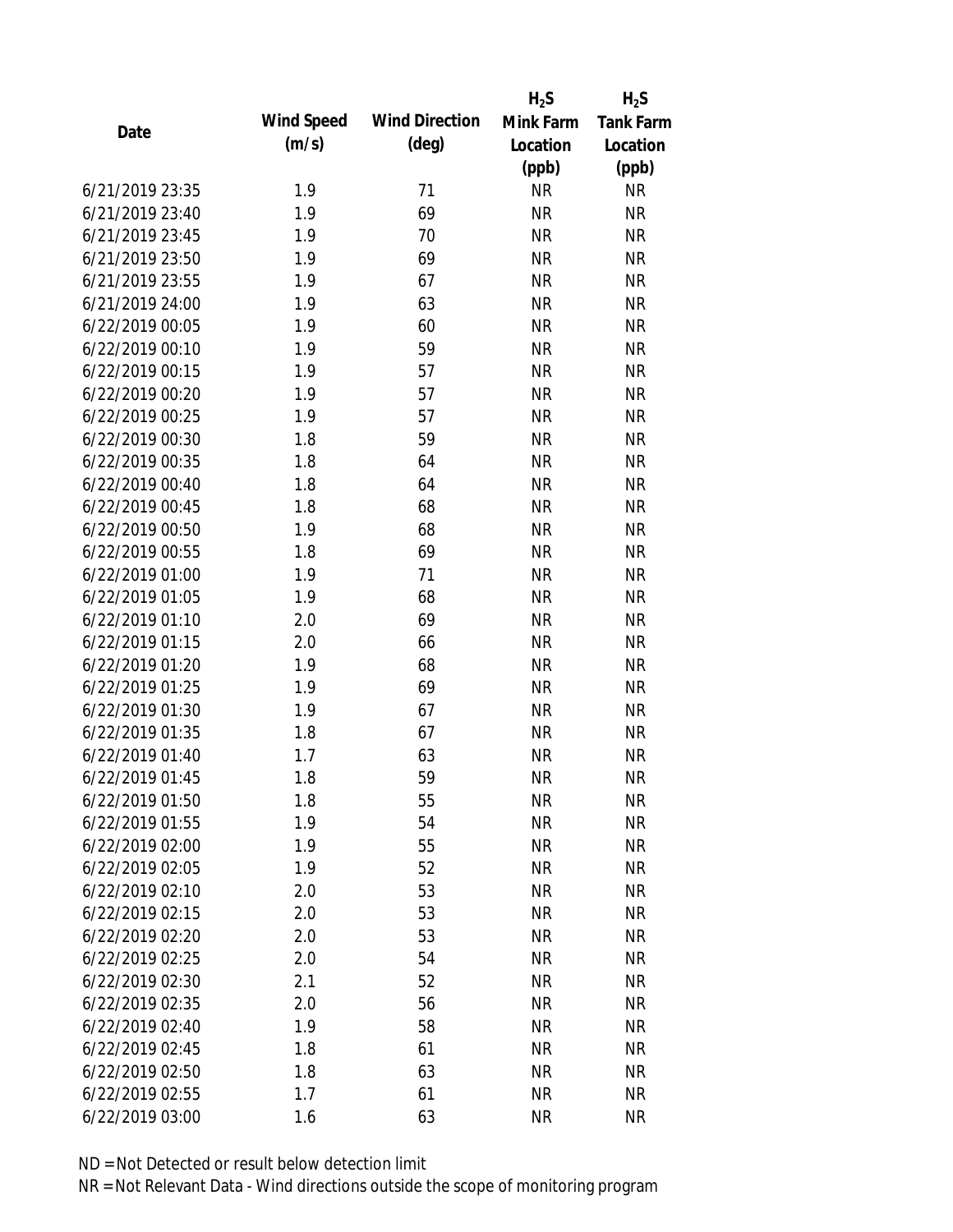|                 |            |                       | $H_2S$    | $H_2S$           |
|-----------------|------------|-----------------------|-----------|------------------|
| Date            | Wind Speed | <b>Wind Direction</b> | Mink Farm | <b>Tank Farm</b> |
|                 | (m/s)      | $(\text{deg})$        | Location  | Location         |
|                 |            |                       | (ppb)     | (ppb)            |
| 6/22/2019 03:05 | 1.7        | 62                    | <b>NR</b> | <b>NR</b>        |
| 6/22/2019 03:10 | 1.6        | 61                    | <b>NR</b> | <b>NR</b>        |
| 6/22/2019 03:15 | 1.7        | 60                    | <b>NR</b> | <b>NR</b>        |
| 6/22/2019 03:20 | 1.7        | 58                    | <b>NR</b> | <b>NR</b>        |
| 6/22/2019 03:25 | 1.8        | 59                    | <b>NR</b> | <b>NR</b>        |
| 6/22/2019 03:30 | 1.8        | 56                    | <b>NR</b> | <b>NR</b>        |
| 6/22/2019 03:35 | 1.8        | 53                    | <b>NR</b> | <b>NR</b>        |
| 6/22/2019 03:40 | 1.8        | 54                    | <b>NR</b> | <b>NR</b>        |
| 6/22/2019 03:45 | 1.8        | 53                    | <b>NR</b> | <b>NR</b>        |
| 6/22/2019 03:50 | 1.8        | 54                    | <b>NR</b> | <b>NR</b>        |
| 6/22/2019 03:55 | 1.8        | 52                    | <b>NR</b> | <b>NR</b>        |
| 6/22/2019 04:00 | 1.8        | 56                    | <b>NR</b> | <b>NR</b>        |
| 6/22/2019 04:05 | 1.8        | 57                    | <b>NR</b> | <b>NR</b>        |
| 6/22/2019 04:10 | 1.8        | 56                    | <b>NR</b> | <b>NR</b>        |
| 6/22/2019 04:15 | 1.8        | 56                    | <b>NR</b> | <b>NR</b>        |
| 6/22/2019 04:20 | 1.9        | 56                    | <b>NR</b> | <b>NR</b>        |
| 6/22/2019 04:25 | 1.9        | 59                    | <b>NR</b> | <b>NR</b>        |
| 6/22/2019 04:30 | 1.9        | 61                    | <b>NR</b> | <b>NR</b>        |
| 6/22/2019 04:35 | 1.9        | 64                    | <b>NR</b> | <b>NR</b>        |
| 6/22/2019 04:40 | 1.9        | 66                    | <b>NR</b> | <b>NR</b>        |
| 6/22/2019 04:45 | 1.9        | 72                    | <b>NR</b> | <b>NR</b>        |
| 6/22/2019 04:50 | 1.9        | 78                    | <b>NR</b> | <b>NR</b>        |
| 6/22/2019 04:55 | 1.9        | 79                    | <b>NR</b> | <b>NR</b>        |
| 6/22/2019 05:00 | 1.8        | 77                    | <b>NR</b> | <b>NR</b>        |
| 6/22/2019 05:05 | 1.7        | 75                    | <b>NR</b> | <b>NR</b>        |
| 6/22/2019 05:10 | 1.7        | 73                    | <b>NR</b> | <b>NR</b>        |
| 6/22/2019 05:15 | 1.5        | 71                    | <b>NR</b> | <b>NR</b>        |
| 6/22/2019 05:20 | 1.4        | 75                    | <b>NR</b> | <b>NR</b>        |
| 6/22/2019 05:25 | 1.4        | 81                    | <b>NR</b> | <b>NR</b>        |
| 6/22/2019 05:30 | 1.5        | 79                    | <b>NR</b> | <b>NR</b>        |
| 6/22/2019 05:35 | 1.5        | 80                    | <b>NR</b> | <b>NR</b>        |
| 6/22/2019 05:40 | 1.6        | 84                    | <b>NR</b> | <b>NR</b>        |
| 6/22/2019 05:45 | 1.6        | 83                    | <b>NR</b> | <b>NR</b>        |
| 6/22/2019 05:50 | 1.7        | 75                    | <b>NR</b> | <b>NR</b>        |
| 6/22/2019 05:55 | 1.7        | 69                    | <b>NR</b> | <b>NR</b>        |
| 6/22/2019 06:00 | 1.7        | 71                    | <b>NR</b> | <b>NR</b>        |
| 6/22/2019 06:05 | 1.9        | 76                    | <b>NR</b> | <b>NR</b>        |
| 6/22/2019 06:10 | 1.9        | 78                    | <b>NR</b> | <b>NR</b>        |
| 6/22/2019 06:15 | 2.1        | 79                    | <b>NR</b> | <b>NR</b>        |
| 6/22/2019 06:20 | 2.3        | 82                    | <b>NR</b> | <b>NR</b>        |
| 6/22/2019 06:25 | 2.3        | 83                    | <b>NR</b> | <b>NR</b>        |
| 6/22/2019 06:30 | 2.3        | 84                    | <b>NR</b> | <b>NR</b>        |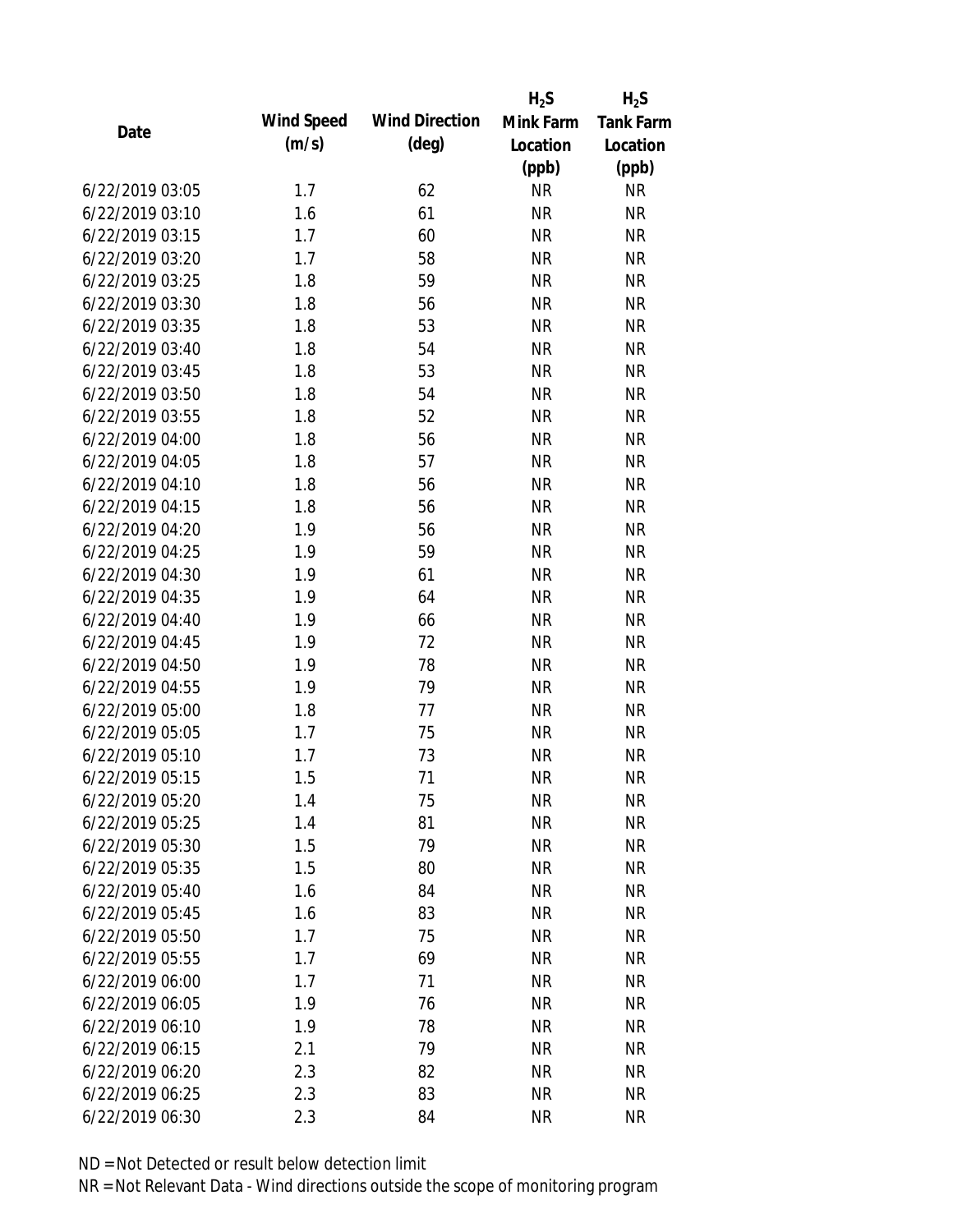|                 |            |                       | $H_2S$    | $H_2S$           |
|-----------------|------------|-----------------------|-----------|------------------|
| Date            | Wind Speed | <b>Wind Direction</b> | Mink Farm | <b>Tank Farm</b> |
|                 | (m/s)      | $(\text{deg})$        | Location  | Location         |
|                 |            |                       | (ppb)     | (ppb)            |
| 6/22/2019 06:35 | 2.2        | 82                    | <b>NR</b> | <b>NR</b>        |
| 6/22/2019 06:40 | 2.2        | 79                    | <b>NR</b> | <b>NR</b>        |
| 6/22/2019 06:45 | 2.1        | 77                    | <b>NR</b> | <b>NR</b>        |
| 6/22/2019 06:50 | 2.1        | 75                    | <b>NR</b> | <b>NR</b>        |
| 6/22/2019 06:55 | 2.0        | 75                    | <b>NR</b> | <b>NR</b>        |
| 6/22/2019 07:00 | 2.0        | 73                    | <b>NR</b> | <b>NR</b>        |
| 6/22/2019 07:05 | 2.0        | 74                    | <b>NR</b> | <b>NR</b>        |
| 6/22/2019 07:10 | 2.0        | 72                    | <b>NR</b> | <b>NR</b>        |
| 6/22/2019 07:15 | 2.0        | 69                    | <b>NR</b> | <b>NR</b>        |
| 6/22/2019 07:20 | 1.9        | 65                    | <b>NR</b> | <b>NR</b>        |
| 6/22/2019 07:25 | 1.9        | 63                    | <b>NR</b> | <b>NR</b>        |
| 6/22/2019 07:30 | 1.9        | 61                    | <b>NR</b> | <b>NR</b>        |
| 6/22/2019 07:35 | 1.9        | 61                    | <b>NR</b> | <b>NR</b>        |
| 6/22/2019 07:40 | 2.0        | 66                    | <b>NR</b> | <b>NR</b>        |
| 6/22/2019 07:45 | 2.1        | 73                    | <b>NR</b> | <b>NR</b>        |
| 6/22/2019 07:50 | 2.3        | 78                    | <b>NR</b> | <b>NR</b>        |
| 6/22/2019 07:55 | 2.6        | 83                    | <b>NR</b> | <b>NR</b>        |
| 6/22/2019 08:00 | 2.8        | 88                    | <b>NR</b> | <b>NR</b>        |
| 6/22/2019 08:05 | 3.0        | 90                    | <b>NR</b> | <b>NR</b>        |
| 6/22/2019 08:10 | 3.2        | 92                    | <b>NR</b> | <b>NR</b>        |
| 6/22/2019 08:15 | 3.3        | 95                    | <b>NR</b> | <b>NR</b>        |
| 6/22/2019 08:20 | 3.4        | 97                    | <b>NR</b> | <b>NR</b>        |
| 6/22/2019 08:25 | 3.5        | 100                   | <b>NR</b> | <b>NR</b>        |
| 6/22/2019 08:30 | 3.6        | 101                   | <b>NR</b> | <b>NR</b>        |
| 6/22/2019 08:35 | 3.7        | 102                   | <b>NR</b> | <b>NR</b>        |
| 6/22/2019 08:40 | 3.7        | 102                   | <b>NR</b> | <b>NR</b>        |
| 6/22/2019 08:45 | 3.6        | 102                   | <b>NR</b> | <b>NR</b>        |
| 6/22/2019 08:50 | 3.5        | 102                   | <b>NR</b> | <b>NR</b>        |
| 6/22/2019 08:55 | 3.5        | 102                   | <b>NR</b> | <b>NR</b>        |
| 6/22/2019 09:00 | 3.4        | 104                   | <b>NR</b> | <b>NR</b>        |
| 6/22/2019 09:05 | 3.2        | 105                   | <b>NR</b> | <b>NR</b>        |
| 6/22/2019 09:10 | 3.2        | 106                   | <b>NR</b> | <b>NR</b>        |
| 6/22/2019 09:15 | 3.4        | 106                   | <b>NR</b> | <b>NR</b>        |
| 6/22/2019 09:20 | 3.5        | 109                   | <b>NR</b> | <b>NR</b>        |
| 6/22/2019 09:25 | 3.5        | 109                   | <b>NR</b> | <b>NR</b>        |
| 6/22/2019 09:30 | 3.6        | 110                   | <b>NR</b> | <b>NR</b>        |
| 6/22/2019 09:35 | 3.7        | 111                   | <b>NR</b> | <b>NR</b>        |
| 6/22/2019 09:40 | 3.8        | 114                   | <b>NR</b> | <b>NR</b>        |
| 6/22/2019 09:45 | 3.8        | 117                   | <b>NR</b> | <b>NR</b>        |
| 6/22/2019 09:50 | 3.9        | 118                   | <b>NR</b> | <b>NR</b>        |
| 6/22/2019 09:55 | 4.0        | 118                   | <b>NR</b> | <b>NR</b>        |
| 6/22/2019 10:00 | 4.2        | 119                   | <b>NR</b> | <b>NR</b>        |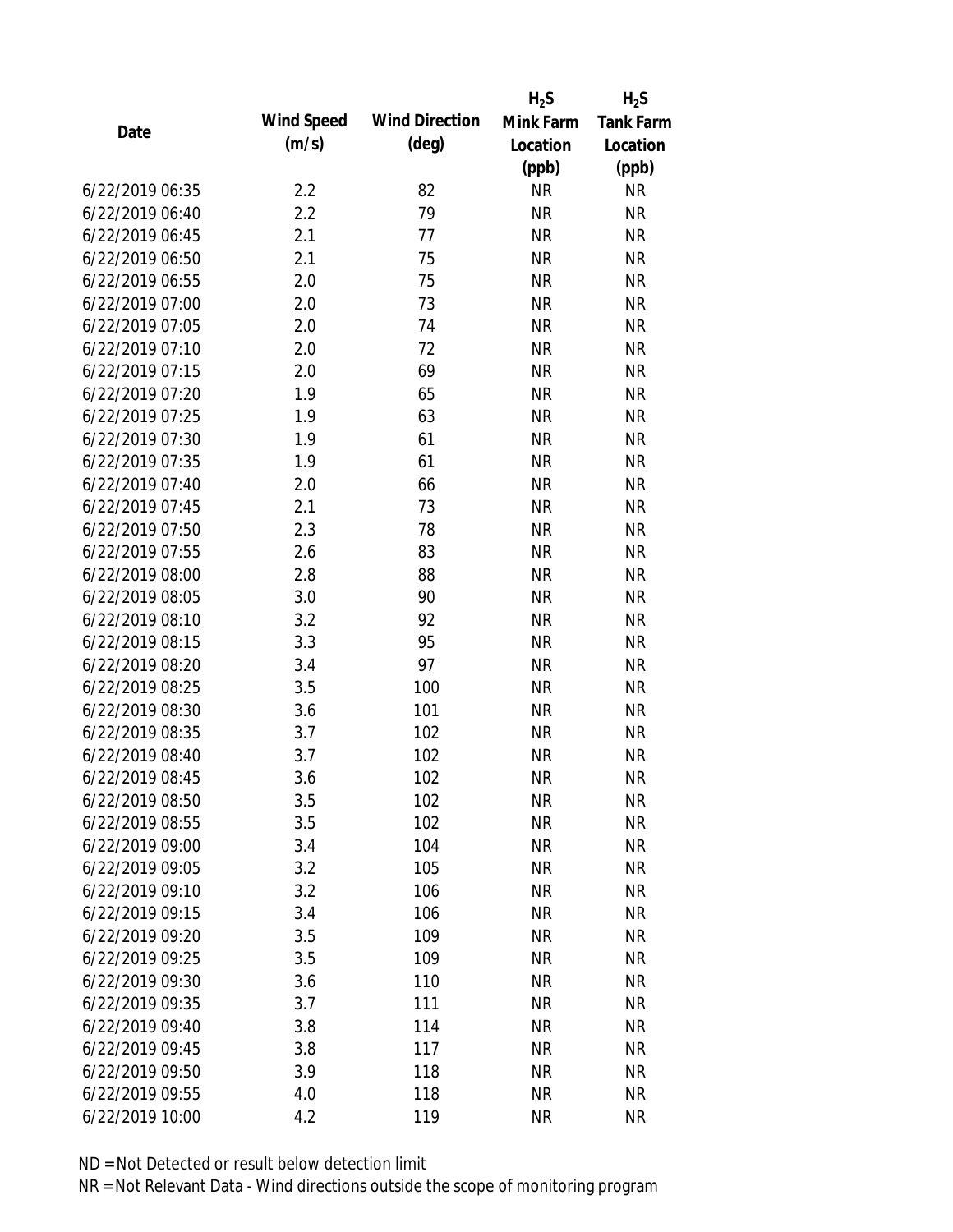|                 |            |                       | $H_2S$    | $H_2S$    |
|-----------------|------------|-----------------------|-----------|-----------|
| Date            | Wind Speed | <b>Wind Direction</b> | Mink Farm | Tank Farm |
|                 | (m/s)      | $(\text{deg})$        | Location  | Location  |
|                 |            |                       | (ppb)     | (ppb)     |
| 6/22/2019 10:05 | 4.2        | 118                   | <b>NR</b> | <b>NR</b> |
| 6/22/2019 10:10 | 4.3        | 118                   | <b>NR</b> | <b>NR</b> |
| 6/22/2019 10:15 | 4.2        | 116                   | <b>NR</b> | <b>NR</b> |
| 6/22/2019 10:20 | 4.0        | 114                   | <b>NR</b> | <b>NR</b> |
| 6/22/2019 10:25 | 3.9        | 113                   | <b>NR</b> | <b>NR</b> |
| 6/22/2019 10:30 | 3.8        | 111                   | <b>NR</b> | <b>NR</b> |
| 6/22/2019 10:35 | 3.9        | 112                   | <b>NR</b> | <b>NR</b> |
| 6/22/2019 10:40 | 4.0        | 112                   | <b>NR</b> | <b>NR</b> |
| 6/22/2019 10:45 | 4.2        | 113                   | <b>NR</b> | <b>NR</b> |
| 6/22/2019 10:50 | 4.2        | 114                   | <b>NR</b> | <b>NR</b> |
| 6/22/2019 10:55 | 4.0        | 115                   | <b>NR</b> | <b>NR</b> |
| 6/22/2019 11:00 | 3.9        | 114                   | <b>NR</b> | <b>NR</b> |
| 6/22/2019 11:05 | 4.0        | 113                   | <b>NR</b> | <b>NR</b> |
| 6/22/2019 11:10 | 3.8        | 108                   | <b>NR</b> | <b>NR</b> |
| 6/22/2019 11:15 | 3.8        | 103                   | <b>NR</b> | <b>NR</b> |
| 6/22/2019 11:20 | 3.8        | 100                   | <b>NR</b> | <b>NR</b> |
| 6/22/2019 11:25 | 4.0        | 102                   | <b>NR</b> | <b>NR</b> |
| 6/22/2019 11:30 | 4.0        | 101                   | <b>NR</b> | <b>NR</b> |
| 6/22/2019 11:35 | 3.8        | 99                    | <b>NR</b> | <b>NR</b> |
| 6/22/2019 11:40 | 3.9        | 103                   | <b>NR</b> | <b>NR</b> |
| 6/22/2019 11:45 | 3.9        | 107                   | <b>NR</b> | <b>NR</b> |
| 6/22/2019 11:50 | 4.4        | 113                   | <b>NR</b> | <b>NR</b> |
| 6/22/2019 11:55 | 4.5        | 116                   | <b>NR</b> | <b>NR</b> |
| 6/22/2019 12:00 | 4.7        | 119                   | <b>NR</b> | <b>NR</b> |
| 6/22/2019 12:05 | 4.8        | 124                   | <b>NR</b> | <b>NR</b> |
| 6/22/2019 12:10 | 4.9        | 126                   | <b>NR</b> | <b>NR</b> |
| 6/22/2019 12:15 | 4.8        | 127                   | <b>NR</b> | <b>NR</b> |
| 6/22/2019 12:20 | 4.6        | 124                   | <b>NR</b> | <b>NR</b> |
| 6/22/2019 12:25 | 4.6        | 122                   | <b>NR</b> | <b>NR</b> |
| 6/22/2019 12:30 | 4.5        | 123                   | <b>NR</b> | <b>NR</b> |
| 6/22/2019 12:35 | 4.3        | 119                   | <b>NR</b> | <b>NR</b> |
| 6/22/2019 12:40 | 4.2        | 118                   | <b>NR</b> | <b>NR</b> |
| 6/22/2019 12:45 | 4.3        | 115                   | <b>NR</b> | <b>NR</b> |
| 6/22/2019 12:50 | 4.2        | 120                   | <b>NR</b> | <b>NR</b> |
| 6/22/2019 12:55 | 4.2        | 121                   | <b>NR</b> | <b>NR</b> |
| 6/22/2019 13:00 | 4.2        | 123                   | <b>NR</b> | <b>NR</b> |
| 6/22/2019 13:05 | 4.4        | 129                   | <b>NR</b> | <b>NR</b> |
| 6/22/2019 13:10 | 4.4        | 137                   | <b>NR</b> | <b>NR</b> |
| 6/22/2019 13:15 | 4.4        | 143                   | <b>NR</b> | <b>NR</b> |
| 6/22/2019 13:20 | 4.4        | 145                   | <b>NR</b> | <b>NR</b> |
| 6/22/2019 13:25 | 4.4        | 147                   | <b>NR</b> | <b>NR</b> |
| 6/22/2019 13:30 | 4.6        | 152                   | <b>NR</b> | <b>NR</b> |
|                 |            |                       |           |           |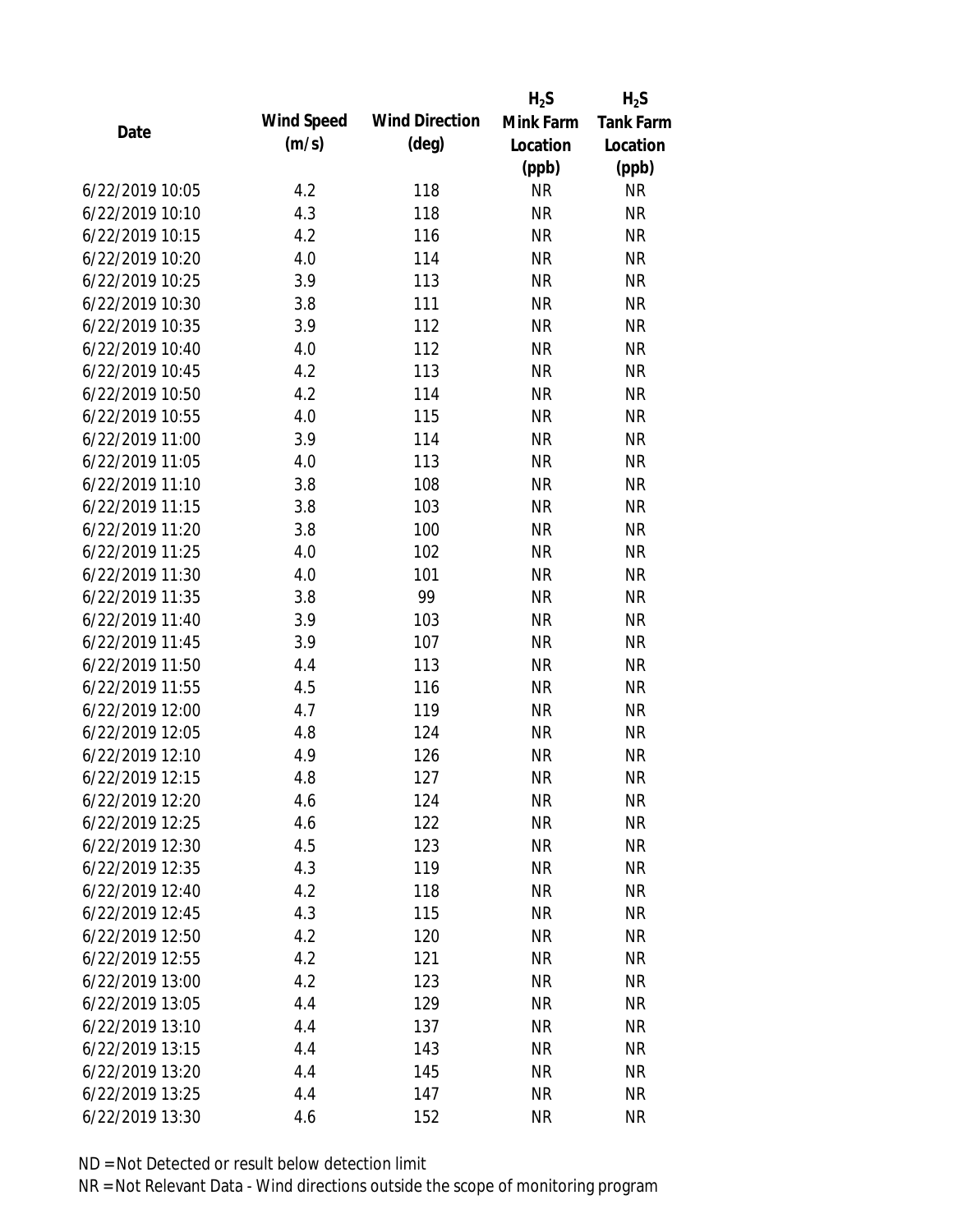|                 |            |                       | $H_2S$    | $H_2S$           |
|-----------------|------------|-----------------------|-----------|------------------|
| Date            | Wind Speed | <b>Wind Direction</b> | Mink Farm | <b>Tank Farm</b> |
|                 | (m/s)      | $(\text{deg})$        | Location  | Location         |
|                 |            |                       | (ppb)     | (ppb)            |
| 6/22/2019 13:35 | 4.6        | 154                   | <b>NR</b> | <b>NR</b>        |
| 6/22/2019 13:40 | 4.6        | 153                   | <b>NR</b> | <b>NR</b>        |
| 6/22/2019 13:45 | 4.6        | 153                   | <b>NR</b> | <b>NR</b>        |
| 6/22/2019 13:50 | 4.6        | 154                   | <b>NR</b> | <b>NR</b>        |
| 6/22/2019 13:55 | 4.6        | 154                   | <b>NR</b> | <b>NR</b>        |
| 6/22/2019 14:00 | 4.6        | 151                   | <b>NR</b> | <b>NR</b>        |
| 6/22/2019 14:05 | 4.6        | 146                   | <b>NR</b> | <b>NR</b>        |
| 6/22/2019 14:10 | 4.5        | 144                   | <b>NR</b> | <b>NR</b>        |
| 6/22/2019 14:15 | 4.5        | 144                   | <b>NR</b> | <b>NR</b>        |
| 6/22/2019 14:20 | 4.5        | 145                   | <b>NR</b> | <b>NR</b>        |
| 6/22/2019 14:25 | 4.5        | 146                   | <b>NR</b> | <b>NR</b>        |
| 6/22/2019 14:30 | 4.6        | 146                   | <b>NR</b> | <b>NR</b>        |
| 6/22/2019 14:35 | 4.7        | 150                   | <b>NR</b> | <b>NR</b>        |
| 6/22/2019 14:40 | 4.8        | 154                   | <b>NR</b> | <b>NR</b>        |
| 6/22/2019 14:45 | 4.7        | 154                   | <b>NR</b> | <b>NR</b>        |
| 6/22/2019 14:50 | 4.8        | 155                   | <b>NR</b> | <b>NR</b>        |
| 6/22/2019 14:55 | 4.8        | 154                   | <b>NR</b> | <b>NR</b>        |
| 6/22/2019 15:00 | 4.7        | 153                   | <b>NR</b> | <b>NR</b>        |
| 6/22/2019 15:05 | 4.6        | 152                   | <b>NR</b> | <b>NR</b>        |
| 6/22/2019 15:10 | 4.6        | 147                   | <b>NR</b> | <b>NR</b>        |
| 6/22/2019 15:15 | 4.8        | 143                   | <b>NR</b> | <b>NR</b>        |
| 6/22/2019 15:20 | 4.7        | 140                   | <b>NR</b> | <b>NR</b>        |
| 6/22/2019 15:25 | 4.7        | 140                   | <b>NR</b> | <b>NR</b>        |
| 6/22/2019 15:30 | 4.8        | 142                   | <b>NR</b> | <b>NR</b>        |
| 6/22/2019 15:35 | 4.9        | 142                   | <b>NR</b> | <b>NR</b>        |
| 6/22/2019 15:40 | 5.0        | 145                   | <b>NR</b> | <b>NR</b>        |
| 6/22/2019 15:45 | 4.8        | 147                   | <b>NR</b> | <b>NR</b>        |
| 6/22/2019 15:50 | 4.8        | 146                   | <b>NR</b> | <b>NR</b>        |
| 6/22/2019 15:55 | 5.1        | 143                   | <b>NR</b> | <b>NR</b>        |
| 6/22/2019 16:00 | 5.0        | 141                   | <b>NR</b> | <b>NR</b>        |
| 6/22/2019 16:05 | 5.2        | 137                   | <b>NR</b> | <b>NR</b>        |
| 6/22/2019 16:10 | 5.3        | 133                   | <b>NR</b> | <b>NR</b>        |
| 6/22/2019 16:15 | 5.5        | 129                   | <b>NR</b> | <b>NR</b>        |
| 6/22/2019 16:20 | 5.8        | 127                   | <b>NR</b> | <b>NR</b>        |
| 6/22/2019 16:25 | 5.7        | 125                   | <b>NR</b> | <b>NR</b>        |
| 6/22/2019 16:30 | 5.6        | 121                   | <b>NR</b> | <b>NR</b>        |
| 6/22/2019 16:35 | 5.5        | 120                   | <b>NR</b> | <b>NR</b>        |
| 6/22/2019 16:40 | 5.5        | 121                   | <b>NR</b> | <b>NR</b>        |
| 6/22/2019 16:45 | 5.7        | 122                   | <b>NR</b> | <b>NR</b>        |
| 6/22/2019 16:50 | 5.7        | 122                   | <b>NR</b> | <b>NR</b>        |
| 6/22/2019 16:55 | 5.9        | 123                   | <b>NR</b> | <b>NR</b>        |
| 6/22/2019 17:00 | 5.8        | 126                   | <b>NR</b> | <b>NR</b>        |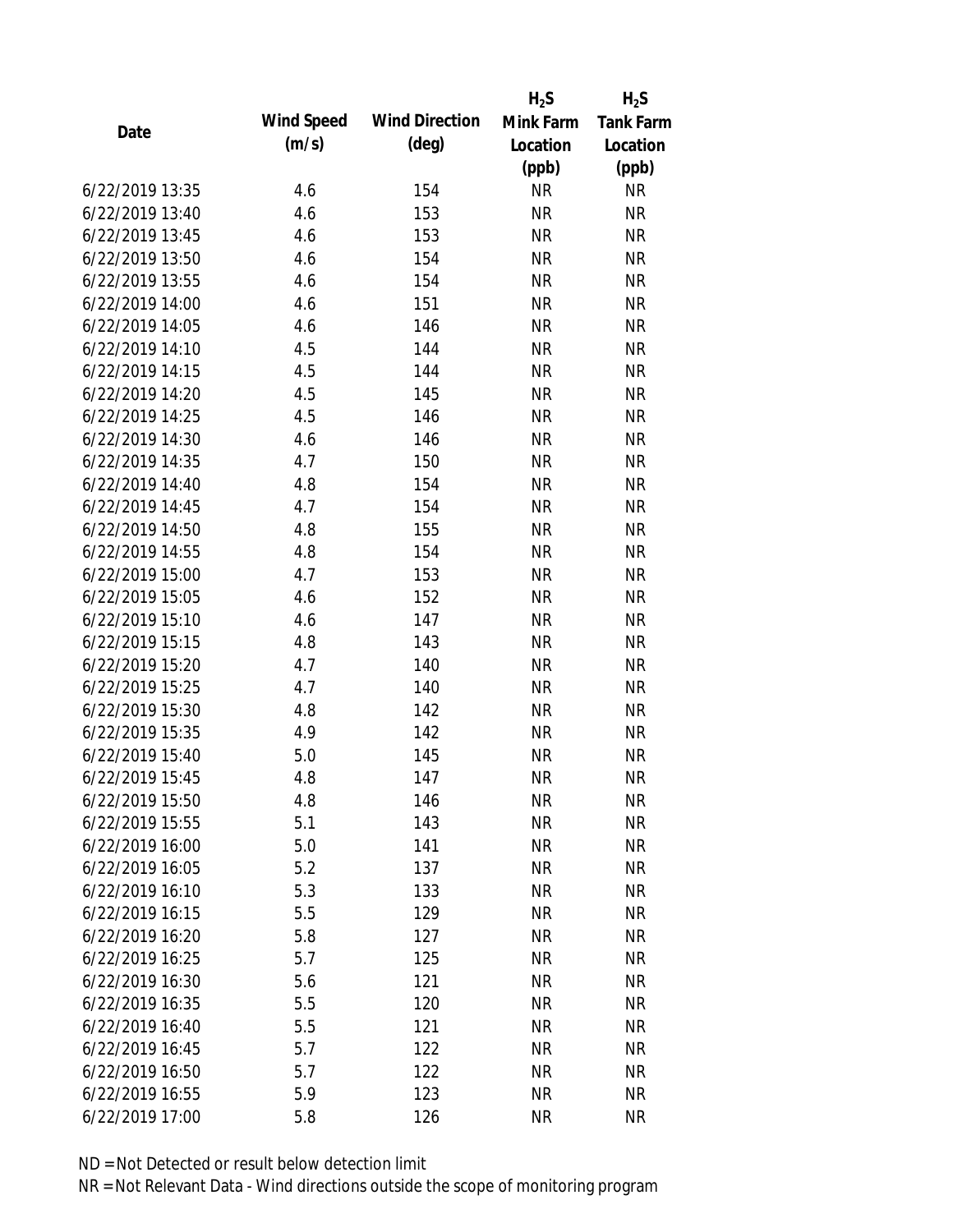|                 |            |                       | $H_2S$    | $H_2S$           |
|-----------------|------------|-----------------------|-----------|------------------|
| Date            | Wind Speed | <b>Wind Direction</b> | Mink Farm | <b>Tank Farm</b> |
|                 | (m/s)      | $(\text{deg})$        | Location  | Location         |
|                 |            |                       | (ppb)     | (ppb)            |
| 6/22/2019 17:05 | 5.6        | 126                   | <b>NR</b> | <b>NR</b>        |
| 6/22/2019 17:10 | 5.4        | 127                   | <b>NR</b> | <b>NR</b>        |
| 6/22/2019 17:15 | 5.0        | 131                   | <b>NR</b> | <b>NR</b>        |
| 6/22/2019 17:20 | 4.6        | 136                   | <b>NR</b> | <b>NR</b>        |
| 6/22/2019 17:25 | 4.3        | 140                   | <b>NR</b> | <b>NR</b>        |
| 6/22/2019 17:30 | 4.4        | 139                   | <b>NR</b> | <b>NR</b>        |
| 6/22/2019 17:35 | 4.4        | 139                   | <b>NR</b> | <b>NR</b>        |
| 6/22/2019 17:40 | 4.4        | 139                   | <b>NR</b> | <b>NR</b>        |
| 6/22/2019 17:45 | 4.4        | 137                   | <b>NR</b> | <b>NR</b>        |
| 6/22/2019 17:50 | 4.2        | 134                   | <b>NR</b> | <b>NR</b>        |
| 6/22/2019 17:55 | 4.0        | 135                   | <b>NR</b> | <b>NR</b>        |
| 6/22/2019 18:00 | 4.0        | 138                   | <b>NR</b> | <b>NR</b>        |
| 6/22/2019 18:05 | 3.9        | 140                   | <b>NR</b> | <b>NR</b>        |
| 6/22/2019 18:10 | 3.8        | 143                   | <b>NR</b> | <b>NR</b>        |
| 6/22/2019 18:15 | 3.6        | 145                   | <b>NR</b> | <b>NR</b>        |
| 6/22/2019 18:20 | 3.7        | 146                   | <b>NR</b> | <b>NR</b>        |
| 6/22/2019 18:25 | 3.7        | 147                   | <b>NR</b> | <b>NR</b>        |
| 6/22/2019 18:30 | 3.6        | 150                   | <b>NR</b> | <b>NR</b>        |
| 6/22/2019 18:35 | 3.4        | 154                   | <b>NR</b> | <b>NR</b>        |
| 6/22/2019 18:40 | 3.3        | 156                   | <b>NR</b> | <b>NR</b>        |
| 6/22/2019 18:45 | 3.2        | 158                   | <b>NR</b> | <b>NR</b>        |
| 6/22/2019 18:50 | 3.2        | 160                   | <b>NR</b> | <b>NR</b>        |
| 6/22/2019 18:55 | 3.2        | 163                   | <b>NR</b> | <b>NR</b>        |
| 6/22/2019 19:00 | 3.2        | 165                   | <b>NR</b> | <b>NR</b>        |
| 6/22/2019 19:05 | 3.4        | 166                   | <b>NR</b> | <b>NR</b>        |
| 6/22/2019 19:10 | 3.5        | 167                   | <b>NR</b> | <b>NR</b>        |
| 6/22/2019 19:15 | 3.7        | 168                   | <b>NR</b> | <b>NR</b>        |
| 6/22/2019 19:20 | 3.5        | 169                   | <b>NR</b> | <b>NR</b>        |
| 6/22/2019 19:25 | 3.3        | 168                   | <b>NR</b> | <b>NR</b>        |
| 6/22/2019 19:30 | 3.1        | 164                   | <b>NR</b> | <b>NR</b>        |
| 6/22/2019 19:35 | 3.0        | 161                   | <b>NR</b> | <b>NR</b>        |
| 6/22/2019 19:40 | 2.9        | 158                   | <b>NR</b> | <b>NR</b>        |
| 6/22/2019 19:45 | 2.8        | 153                   | <b>NR</b> | <b>NR</b>        |
| 6/22/2019 19:50 | 2.9        | 152                   | <b>NR</b> | <b>NR</b>        |
| 6/22/2019 19:55 | 3.0        | 153                   | <b>NR</b> | <b>NR</b>        |
| 6/22/2019 20:00 | 3.0        | 154                   | <b>NR</b> | <b>NR</b>        |
| 6/22/2019 20:05 | 3.0        | 154                   | <b>NR</b> | <b>NR</b>        |
| 6/22/2019 20:10 | 3.0        | 153                   | <b>NR</b> | <b>NR</b>        |
| 6/22/2019 20:15 | 3.0        | 152                   | <b>NR</b> | <b>NR</b>        |
| 6/22/2019 20:20 | 3.0        | 148                   | <b>NR</b> | <b>NR</b>        |
| 6/22/2019 20:25 | 3.0        | 147                   | <b>NR</b> | <b>NR</b>        |
| 6/22/2019 20:30 | 3.0        | 146                   | <b>NR</b> | <b>NR</b>        |
|                 |            |                       |           |                  |